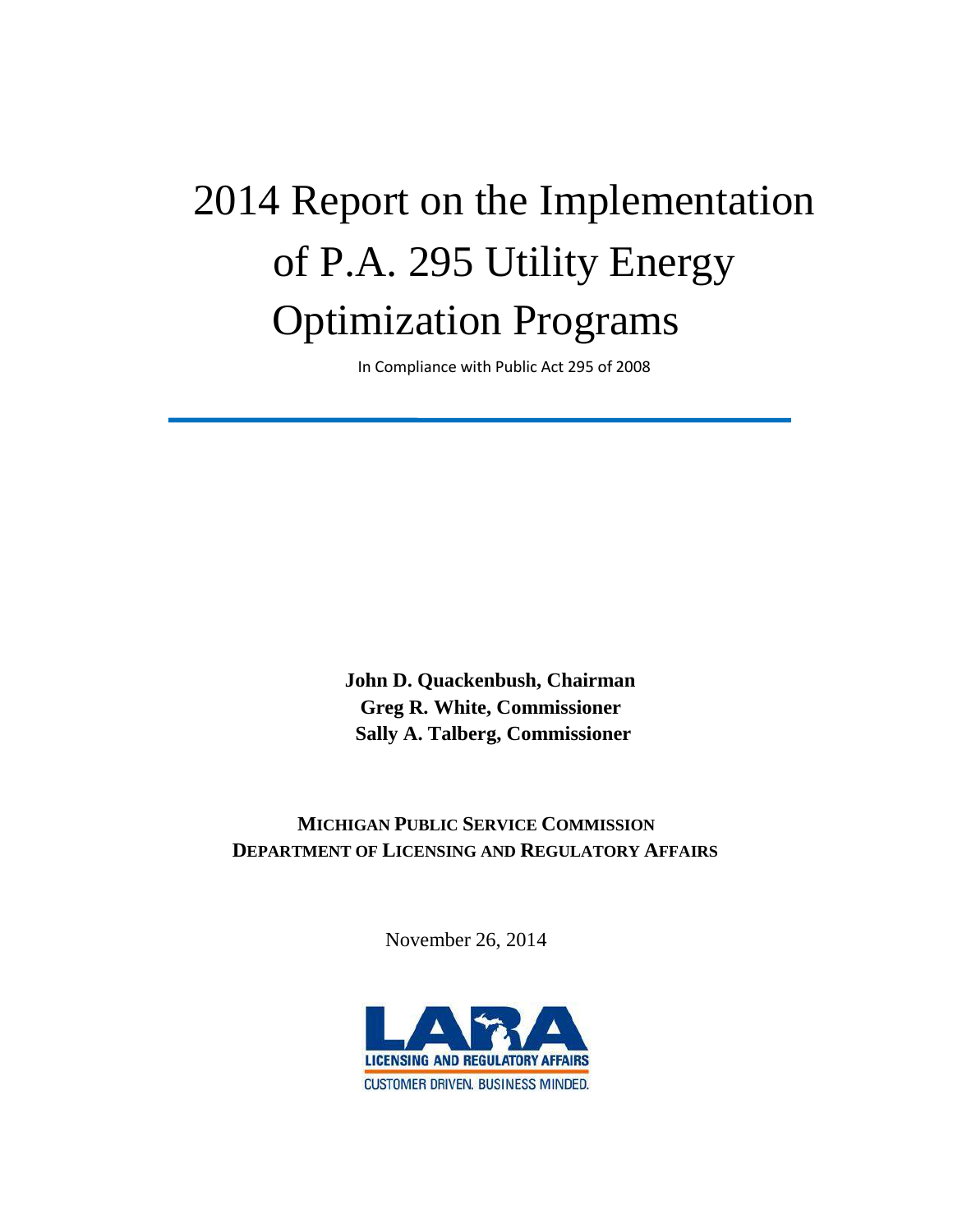#### Table of Contents

| Appendix D2: Residential Energy Optimization Surcharges and Average Monthly Totals 23  |
|----------------------------------------------------------------------------------------|
|                                                                                        |
| Appendix E1: Commission Selected Administrator - Efficiency United Funding 27          |
| Appendix E2: Commission Selected Administrator - Efficiency United Savings Targets  28 |
| Appendix F: Process for Updating the Michigan Energy Measures Database29               |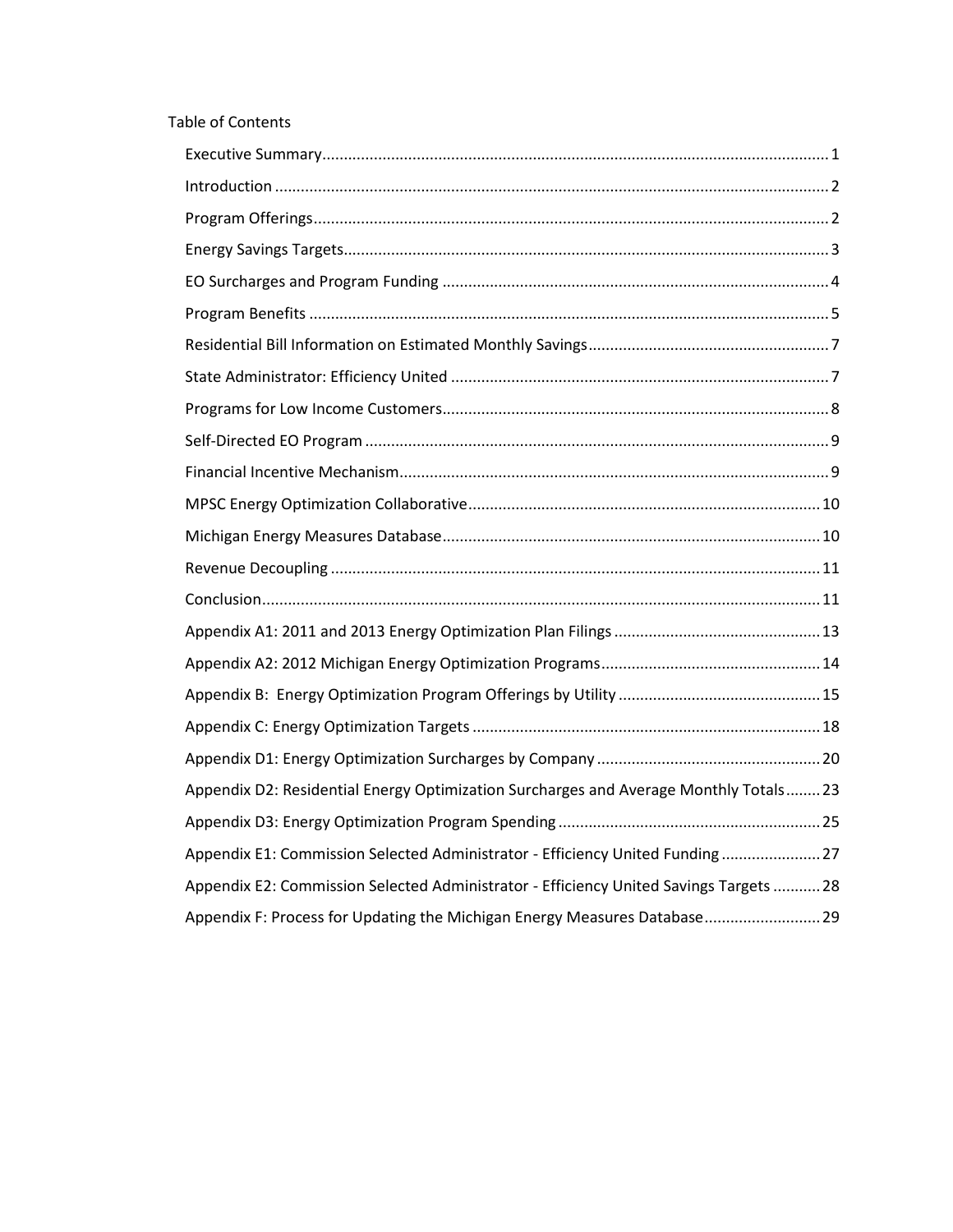# **Executive Summary**

Michigan's Energy Optimization (EO) standard, created under Public Act 295 of 2008 (PA 295 or the Act), requires all natural gas and electric utility providers in the state to implement programs to reduce overall energy usage by specified targets, in order to reduce the future cost of service to utility customers. This report complies with Section 95(2)(e) of the Act. Summaries of the report's major findings are as follows:

#### **Energy Savings**

For 2013, Michigan utility providers successfully complied with the energy savings targets laid out in PA 295. Providers met a combined average of 132 percent of their electric energy savings targets and 121 percent of their natural gas energy savings targets – one percent of retail sales for electric providers, and 0.75 percent of retail sales for gas providers. EO programs across the state accounted for electric savings totaling over 1.3 MWh (megawatt hours) and natural gas savings totaling over 4.41 million Mcf (thousand cubic feet) for program year 2013. Those numbers equate to approximately 121,000 households' annual electric usage, and around 58,000 households' annual natural gas usage.

#### **2013 Cost of EO Programs and Lifecycle Benefits**

Energy Optimization funding can be viewed as expenditures with a significant positive netpresent-value (NPV) due to substantial reductions in the future utility cost-of-service resulting from energy savings. Aggregate Michigan EO program expenditures of \$253 million by all natural gas and electric utilities in 2013, are expected to result in lifecycle savings to customers of approximately \$948 million on a NPV basis. This means that for every dollar spent on EO programs in 2013, customers should expect to realize utility cost-of-service benefits of \$3.75. Such benefits are in the form of avoided capital and operational costs associated with incremental utility generation or purchased power, and additional indirect environmental and health benefits. Absent energy efficiency programs, customers would pay a portion of such direct and indirect costs, even customers who are able to hold their energy usage at or below current levels. For this reason, the EO program benefits will potentially reduce future costs of service to all utility customers, whether or not those customers made energy efficiency improvements through a utility efficiency program.

1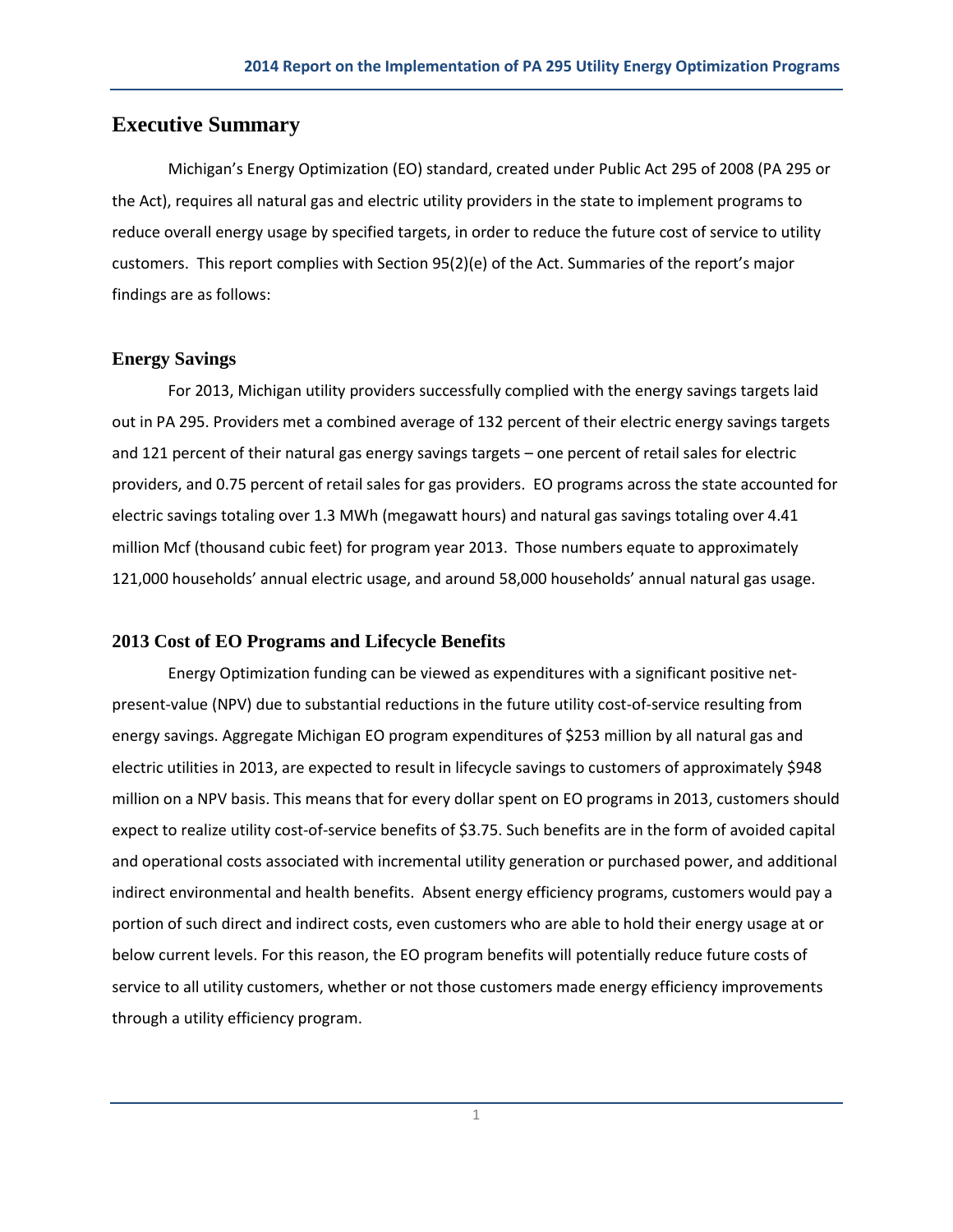## <span id="page-3-0"></span>**Introduction**

In October 2008, Public Act 295 of 2008 was signed into law. Section 95(2)(e) of the Act requires that by November 30, 2009, and each year thereafter, the Michigan Public Service Commission (MPSC or Commission) is to submit to the standing committees of the Senate and House of Representatives with primary responsibility for energy and environmental issues, a report on the Commission's effort to implement energy conservation and energy efficiency programs or measures. The report may include any recommendations of the MPSC for energy conservation legislation.

Subpart B of PA 295 requires providers of electric or natural gas service to establish energy optimization (EO) programs for their customers. Annual energy savings targets for providers are specified in the Act. These targets ramped up to one percent of annual retail sales for electric providers and 0.75 percent of annual retail sales for natural gas providers in 2012. Targets shall be sustained for subsequent program years. Providers are required to file plans with the Commission detailing the programs they will utilize to meet their annual energy savings goals. Regulated providers are allowed to fund their programs through Commission approved EO surcharges, but must demonstrate that the program costs are reasonable and prudent, as well as cost-effective according to a standardized costbenefit analysis specified in the Act.

In compliance with PA 295, on December 4, 2008, the Commission issued a temporary order in MPSC Case Number U-15800 to implement the provisions of the Act. The temporary order provided EO plan filing guidelines and resolved implementation issues for EO and renewable energy plans. EO plan submittals were required from all natural gas and electric utilities in Michigan. In 2013, there were 14 investor-owned natural gas, electric, or natural gas and electric combined utility providers (IOUs), 10 electric cooperatives, and 41 municipal electric utilities that filed EO plans, for a total of 65 natural gas and electric Energy Optimization Plans. A listing of case numbers, company names, and current plan status can be found in *Appendix A-1.*

For the 2013 plan years, 53 of the 65 utilities in Michigan are formally coordinating the design and implementation of their EO programs in order to reduce administrative costs, create consistency among programs, and improve customer and contractor understanding of program offerings and administrative procedure. The remaining 12 utilities independently administered their own programs. To the extent feasible the utility providers that independently administer their programs try to align with the program design offered by the coordinated utility providers' programs to alleviate customer and contractor confusion. A chart of the utility providers and how they are aligned can be found in *Appendix A-2.*

#### <span id="page-3-1"></span>**Program Offerings**

All natural gas and electric utility customers in Michigan are able to participate in energy efficiency programs offered by their local utility. New programs are continuously being introduced as pilot programs and enable utilities to phase in the implementation of new programs, expand existing programs and offer new features. In general, individual programs are divided into two broad categories: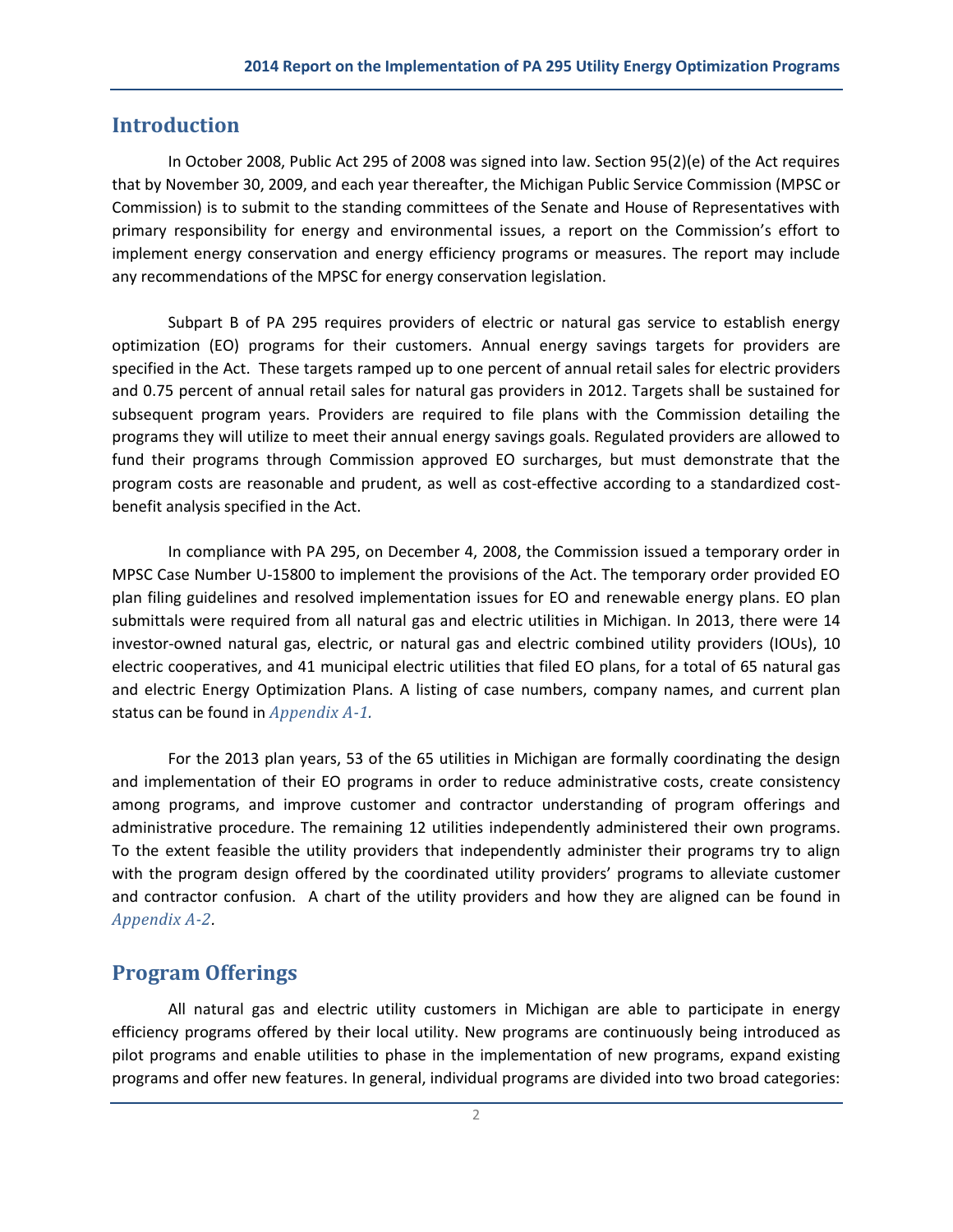residential and commercial/industrial. Residential programs consist of five major categories: lighting; heating, ventilating and air conditioning (HVAC); weatherization; energy education; and pilot programs. Commercial/Industrial offerings include prescriptive and custom programs. Prescriptive programs provide rebates for specific equipment replacement such as lighting, boilers, pumps, and compressors. Custom programs generally provide a rebate per kWh of electricity savings or per Mcf of natural gas savings for a comprehensive system or industrial process improvement. Specific program offerings for years 2009-2013 and implementation dates listed by utility can be found in *Appendix B*.

# <span id="page-4-0"></span>**Energy Savings Targets**

Section 77 of PA 295 provides annual energy savings targets for electric and natural gas utilities. The minimum savings targets are based upon a percentage of calendar-year retail sales for each utility. These energy savings targets increased progressively over the four year period from 2009 to 2012 at which time they are fixed at one percent for electric utilities and 0.75 percent for natural gas utilities annually.

In 2013, EO program savings achieved for electric utility providers were 132 percent of the target of the required one percent of retail sales. In 2013, the electric utility providers who are independently operated achieved 134 percent of their savings targets, municipal electric utility providers reached 132 percent of their savings targets, and the electric cooperatives met 113 percent of their targets. The target and actual electric savings for 2009 through 2013 are shown below in *Figure 1.*

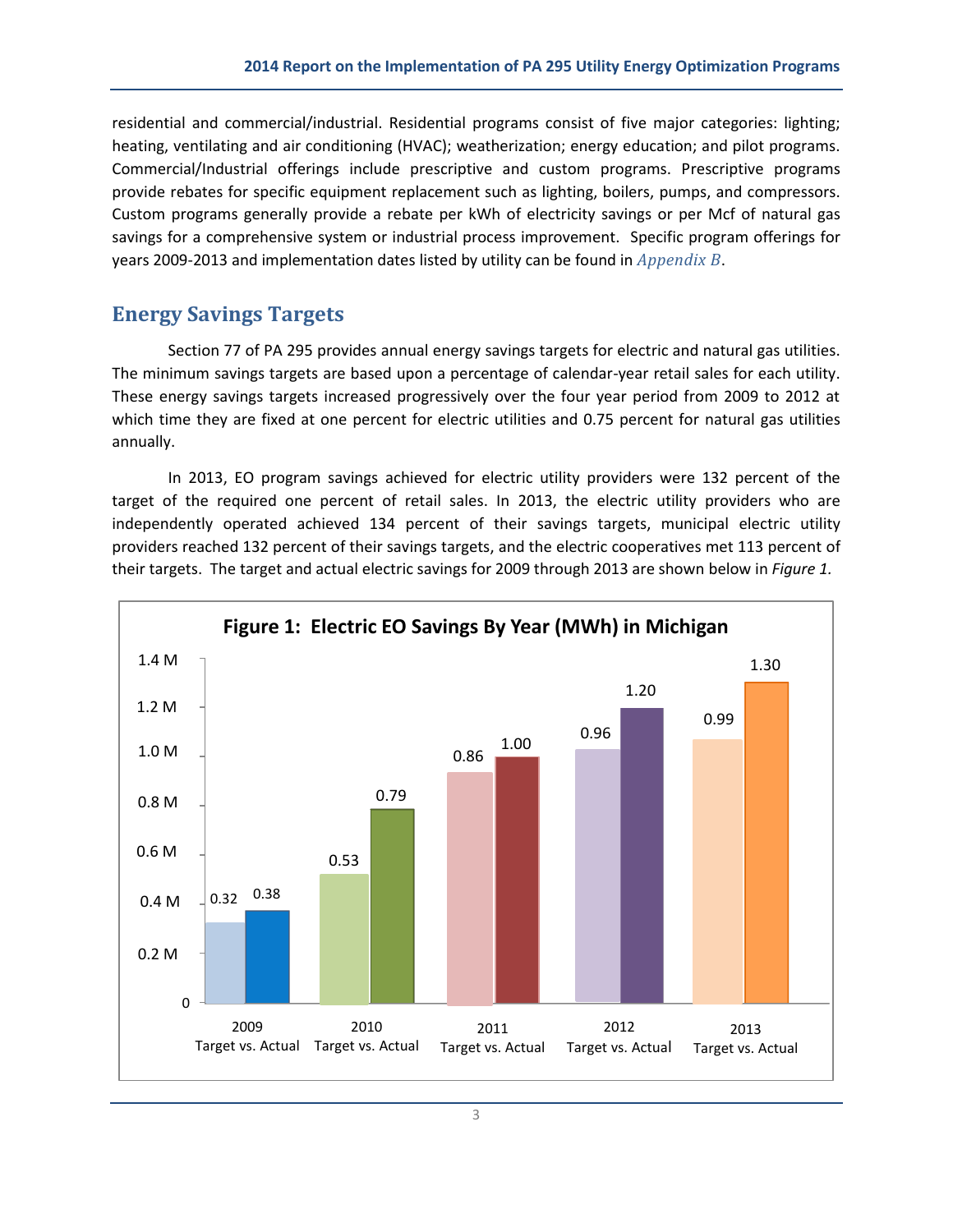The 2013 EO program savings achieved for natural gas utility providers were 121 percent of the required target. Consumer Energy's Gas Division achieved 123 percent of its savings target and DTE Gas Company achieved 116 percent of its savings target. The smaller gas utilities cumulatively achieved 120 percent of their savings target. The total statewide target and actual gas savings for 2009 through 2013 are shown in *Figure 2*.



For a detailed spreadsheet of energy savings targets and achieved energy savings by utility provider, see *Appendix C*.

## <span id="page-5-0"></span>**EO Surcharges and Program Funding**

Section 71 of PA 295 requires utilities to specify necessary funding levels for the activities being proposed. Commission regulated utility providers are able to recover their EO program expenditures through a customer surcharge approved by the Commission. Under Section 89 of PA 295, surcharges approved by the Commission are assessed on either an energy usage basis or on a per meter basis. Generally, the larger, primary electric or natural gas transportation customer's EO surcharge is based on a fixed per meter charge.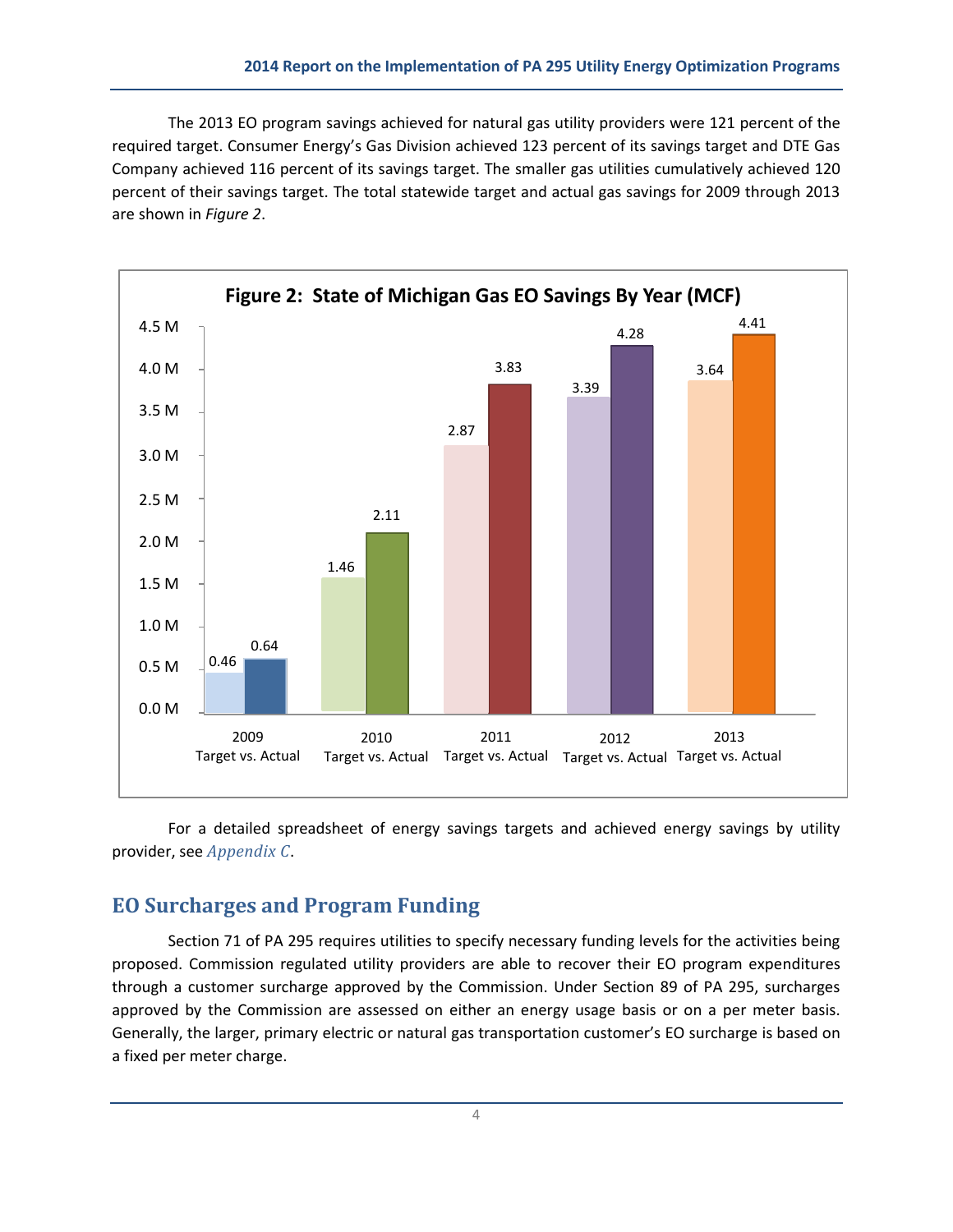Section 73 of PA 295 requires the Commission to ensure that costs being recovered through surcharges are reasonable and prudent, and that the programs are cost effective as demonstrated by a Utility System Resource Cost Test (USRCT) which is defined in Section 13 of the Act. For additional detail on surcharges for all customer classes see *Appendix D1*; estimates of typical residential surcharges are found in *Appendix D2.* Detailed spending information by utility is included in *Appendix D3*.

# <span id="page-6-0"></span>**Program Benefits**

In 2013, aggregate EO program expenditures of \$253 million by all natural gas and electric utilities in the state are estimated to result in lifecycle savings to customers of \$948 million. For every dollar spent on EO programs in 2013, customers should expect to realize benefits of \$3.75. Data provided to the Commission in EO provider annual reports indicate that EO resources were obtained at a statewide levelized cost of \$20/MWh, significantly cheaper than supply side options such as new natural gas combined cycle generation at \$60/MWh (Source: [U.S. Energy Information Administration Annual](http://www.eia.gov/forecasts/aeo/electricity_generation.cfm)  [Energy Outlook 2014](http://www.eia.gov/forecasts/aeo/electricity_generation.cfm)).

The benefits of the EO program will flow through to customers over the mean lifecycle of all efficiency projects implemented by customers during the year. The direct benefits are in the form of reduced utility cost of service for production or purchase of electricity, or purchases of natural gas, which would otherwise be recovered in utility rates. Over the long run, the cumulative reduction in customer demand for electricity is expected to result in the deferral or reduction in the need to build new electric generation plants, the cost of which is allocated to all customers, whether or not they have participated in the EO program. The net present value of utility cost of service savings for EO expenditures statewide is shown in *Figure 3*.

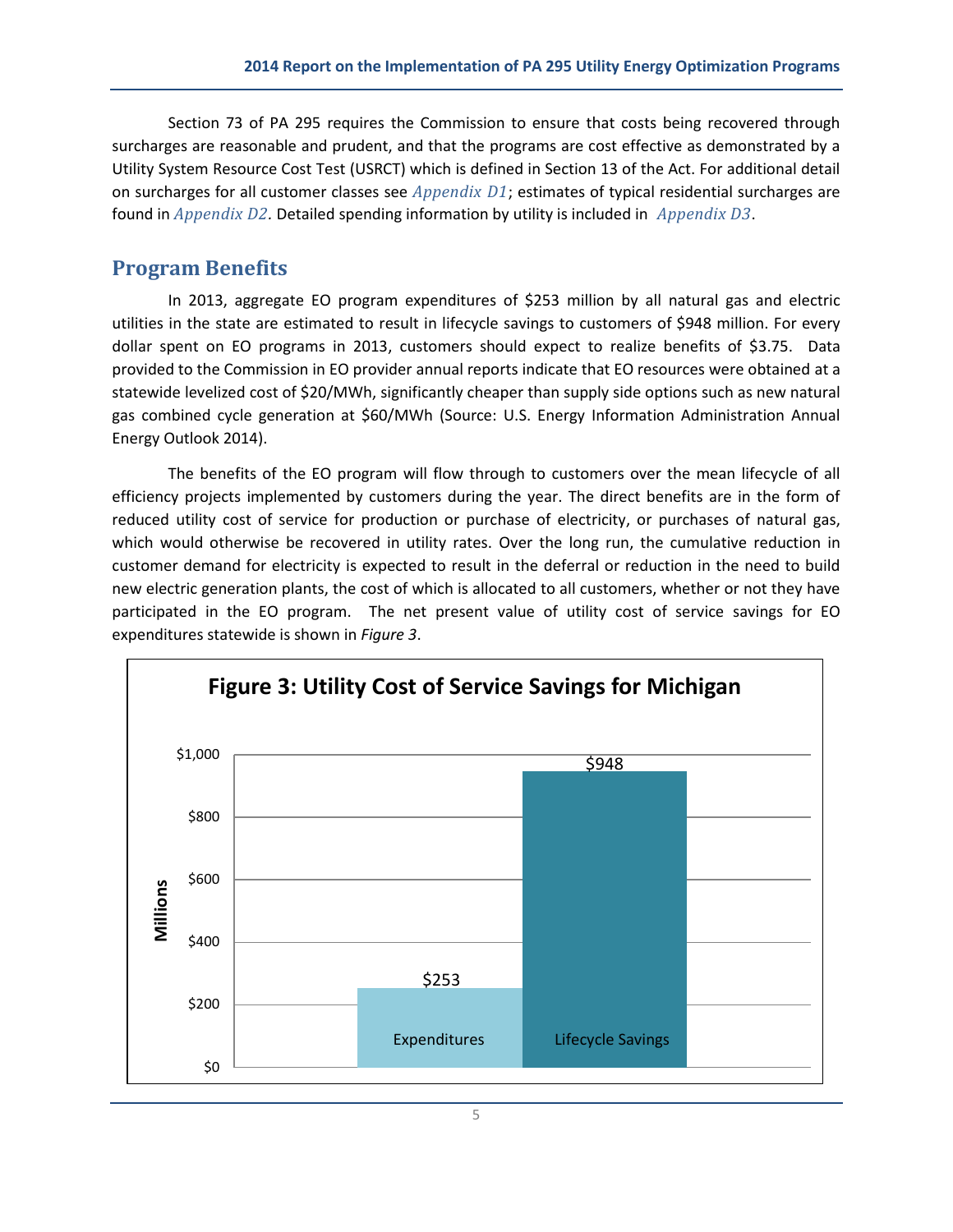These savings represent the avoided cost to utilities due to lower energy usage, and are calculated based on the energy savings identified for individual energy efficiency measures as reflected in the Michigan Energy Measures Database. The aggregate NPV of benefits for each year over the course of the expected useful life of all measures implemented during 2013, and simple payback (2.5 years), are shown in *Figure 4*.



Electric EO programs not only delay the need for building new generation, they also reduce emissions of environmental pollutants from existing generation. Fossil fuel generation plants in particular emit sulfur dioxide, nitrous oxides, mercury, other air toxics and particulate matter. Both the electric and natural gas EO programs also result in hundreds of millions of dollars in fuel cost savings that would have otherwise been spent in order to import energy into Michigan. Other economic impacts realized by EO programs include: additional spending by participating households and businesses for efficient equipment and services, increased demand for equipment and installations from local businesses, increased spending within the economy due to utility bill savings from reduced energy consumption, and increased production from participating businesses. In addition, the benefits flowing to Michigan utility customers via the EO program should help minimize the debt burden of consumers, reduce utility uncollectible expenses, and strengthen the competitive position of Michigan businesses.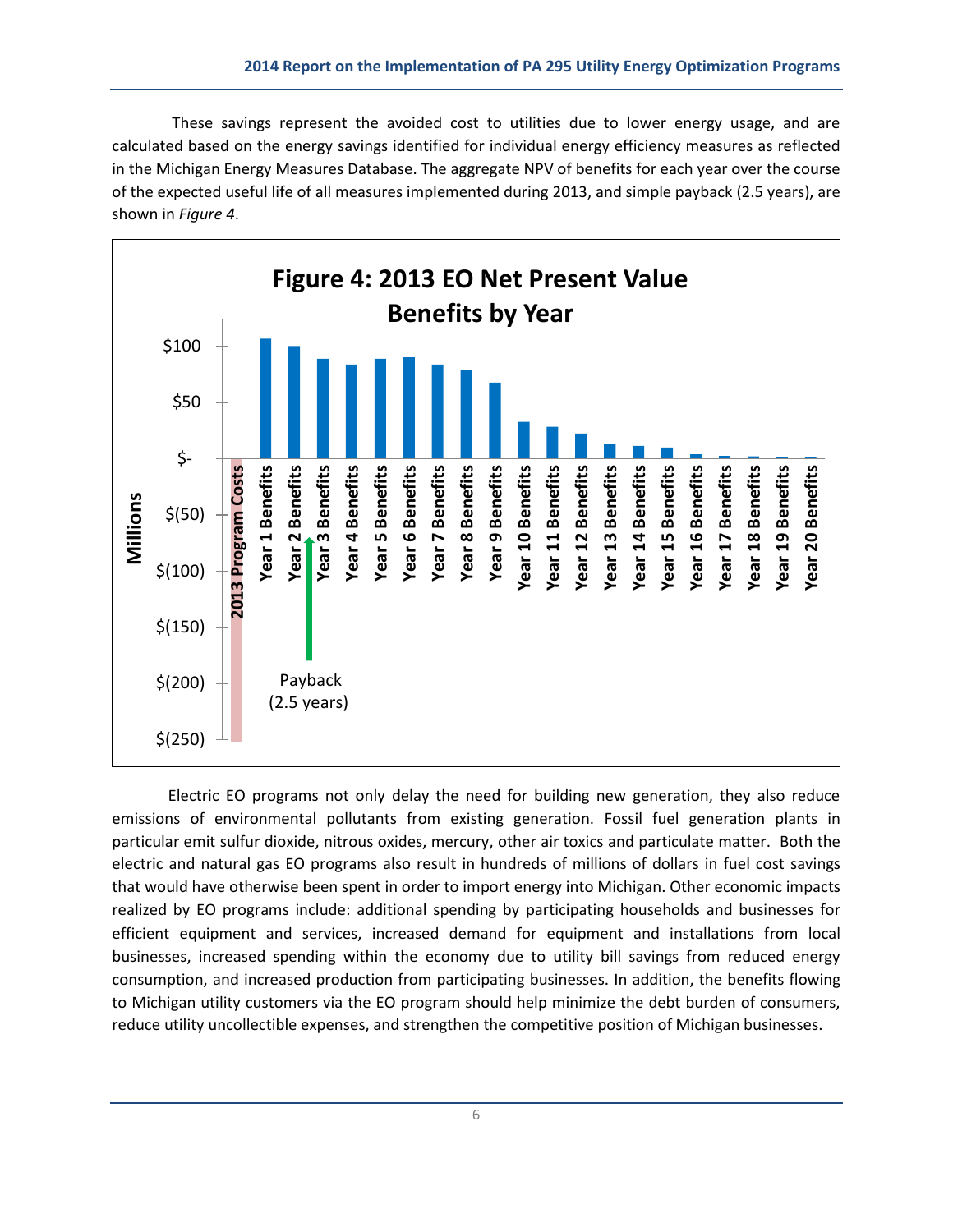## <span id="page-8-0"></span>**Residential Bill Information on Estimated Monthly Savings**

Section 45 of PA 295 describes information that a provider shall report to the residential customer on the monthly customer bill. Subsection (5)(c) requires 'An estimated monthly savings, expressed in dollars and cents, for that customer to reflect the reduction in the monthly energy bill produced by the energy optimization program under this act'. The Commission has calculated the following statewide average monthly electric and natural gas savings estimates for use by small providers in lieu of company specific estimates:

The average electric residential customer is expected to save \$3.61 each month of the Energy Optimization program life.

The average natural gas residential customer is expected to save \$2.91 each month of the Energy Optimization program life.

# <span id="page-8-1"></span>**State Administrator: Efficiency United**

Section 91 of PA 295 created an option for electric and natural gas providers to offer energy optimization services through a program administrator selected by the Commission. Section 91(6) requires the administrator to be a 'qualified nonprofit organization' selected by the MPSC through a competitive bid process. To fund the program, which has been named Efficiency United (EU), the administrator is paid directly by the participating providers using funds collected from customers.

The Michigan Community Action Agency Association (MCAAA) was awarded the Efficiency United contract on August 10, 2009, following the required bid process. MCAAA is a membership organization of thirty local community action agencies covering the entire state of Michigan and had extensive experience in the provision of energy efficiency services. The initial contract period extended through December 31, 2011, with up to four optional one-year extensions. The Commission exercised two options to extend the contract for both the 2012 and 2013 program years. There were 20 utility providers within the EU program for program year 2012 and 2013. The Commission repeated the competitive bid process again in 2013, and re-awarded a multi-year contract to MCAAA in late 2013.

Efficiency United services and offerings are similar to, and coordinated with, those of other providers. Although EU program services are specifically exempt from meeting the PA 295 energy savings targets, equivalent contractual targets were imposed by the Commission. Targeted energy savings for 2013 were 75,693 MWh of electricity and 636,006 Mcf of natural gas; EU achieved actual savings of 91,591 MWh and 803,318 Mcf. Detailed information on participating utilities, funding, and energy savings targets can be found in *Appendix E1* and *Appendix E2.*

Because EU has to offer programs to customers in non-contiguous utility service areas throughout the State, it cannot take advantage of the economic and operational advantages that are available to utilities that are implementing their own programs. However, EU has reported reduced costs of implementation and believes they achieve operational efficiencies similar to Michigan's largest utilities. This is no minor achievement, given that the program serves a geographically diverse set of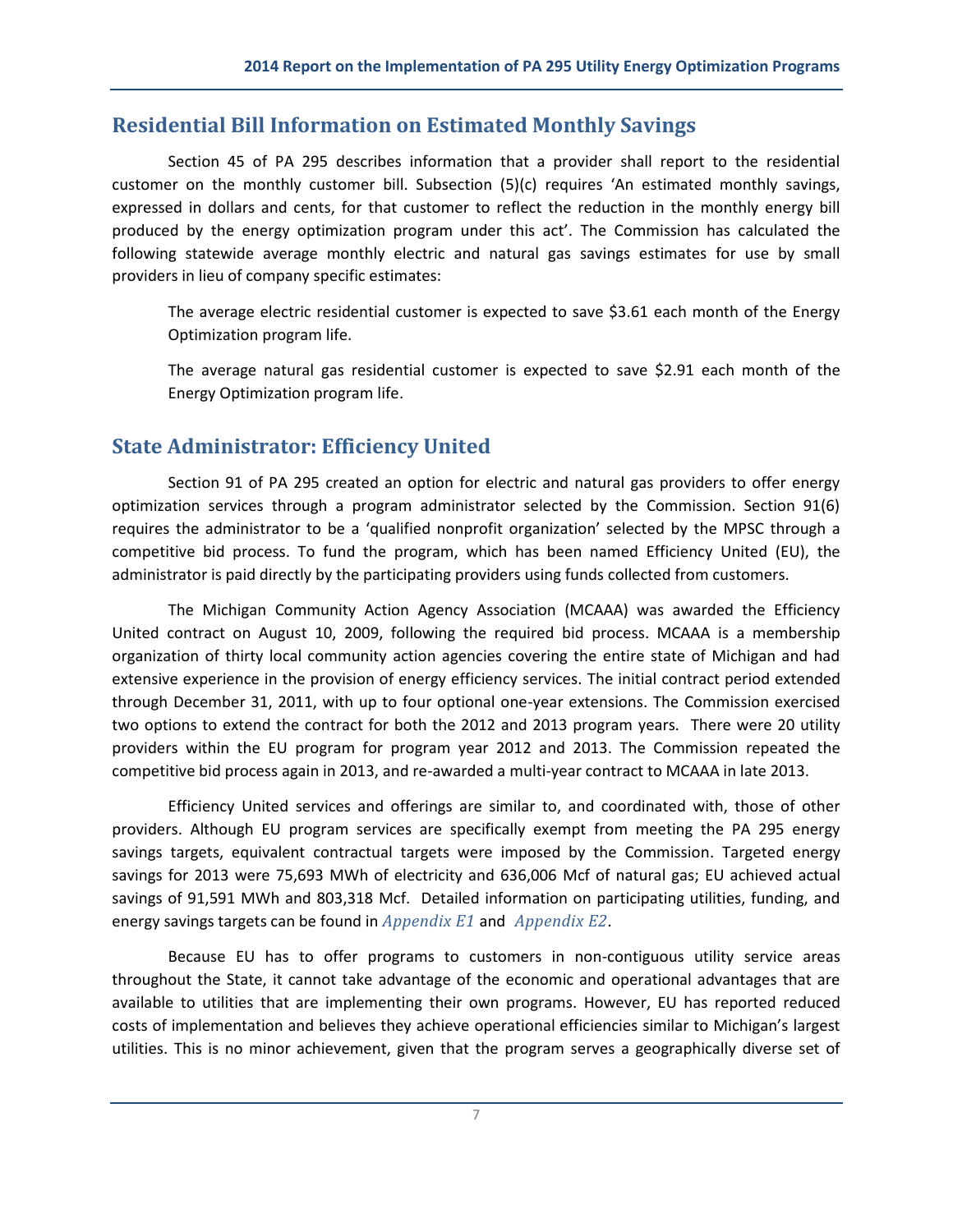small utilities. The program continues to operate at performance levels seen in some of the best run programs both in Michigan and nationally.

## <span id="page-9-0"></span>**Programs for Low Income Customers**

Sections 71, 89, and 93 of PA 295 require utilities to offer EO programs for each customer class, including low income residential. Each customer class must contribute proportionally to low income program costs based on its allocation of the utility's total EO budget. Low income EO programs are excluded from the requirement to meet the cost-benefit test. Approximately 11% of the total 2013 EO program expenditures were allocated to income qualified customers. The residential customer class contributed 23% of the income qualified program. Most Michigan customers at or below 200% of the federal poverty level qualify for these special programs. The contribution to low income program costs by Michigan utilities in 2013 is shown in *Figure 5*.

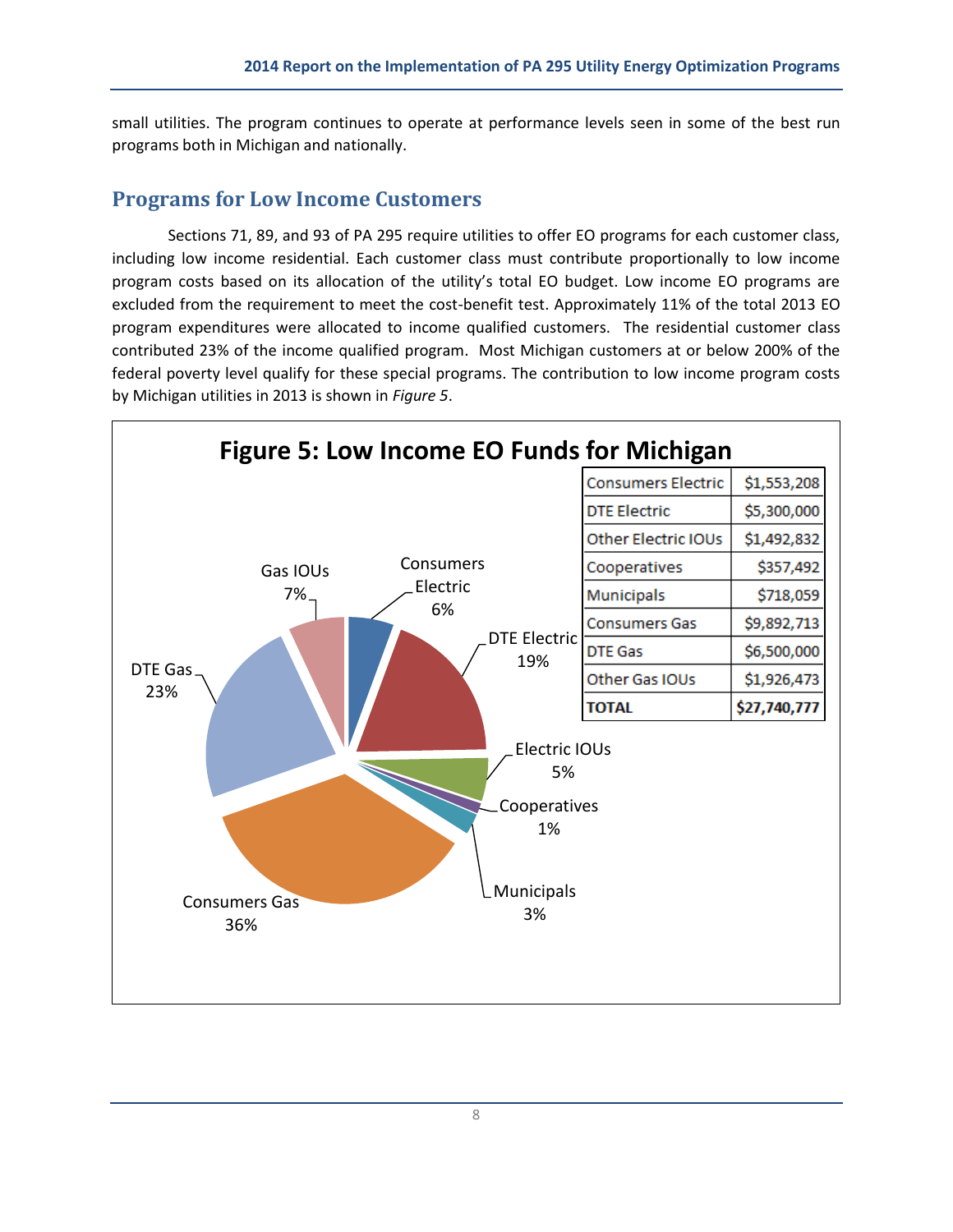## <span id="page-10-0"></span>**Self-Directed EO Program**

Under Section 93 of PA 295, large electric customers that meet certain eligibility requirements may create and implement a customized EO plan, and thus be exempt from paying an EO surcharge to their utility provider. Electric customer eligibility to participate in the self-directed EO plans is determined by the customer's annual peak demand. The Act allows customers with at least 1 MW annual peak demand in the preceding year, or 5 MW aggregate at all of the customer's sites within a service provider's territory to participate. The number of customers enrolled to self-direct their own EO program has continued to drop, with 29 customers self-directing in 2013. Reported and projected energy savings for these self-directed large commercial and industrial customers are summarized in *Table 1.*

| Provider                 | 2009<br><b>Customers</b> | 2010<br><b>Customers</b> | 2011<br><b>Customers</b> | 2012<br><b>Customers</b> | 2013<br><b>Customers</b> | <b>Energy</b><br><b>Reduction</b><br>(MWh) | <b>Energy</b><br><b>Reduction</b><br>(MWh) | <b>Energy</b><br><b>Reduction</b><br>(MWh) | Energy<br><b>Reduction</b><br>(MWh) | 2009 Reported 2010 Reported 2011 Reported 2012 Reported 2013 Reported<br><b>Energy</b><br><b>Reduction</b><br>(MWh) |
|--------------------------|--------------------------|--------------------------|--------------------------|--------------------------|--------------------------|--------------------------------------------|--------------------------------------------|--------------------------------------------|-------------------------------------|---------------------------------------------------------------------------------------------------------------------|
| <b>DTE Electric</b>      | 26                       | 26                       | 13                       |                          | 6                        | 12,486                                     | 18,488                                     | 7,835                                      | 9,535                               | 6,115                                                                                                               |
| <b>Consumers Energy</b>  | 30                       | 30                       | 16                       | 13                       | 11                       | 8,515                                      | 12,343                                     | 7,404                                      | 7,118                               | 5,936                                                                                                               |
| <b>Efficiency United</b> | 9                        | 11                       | 10                       | 6                        | 6                        | 5,196                                      | 14,568                                     | 20,808                                     | 30,654                              | 24,515                                                                                                              |
| <b>Cooperatives</b>      | 3                        | 3                        | 4                        | 3                        | 3                        | 899                                        | 1,498                                      | 1,442                                      | 1,262                               | 533                                                                                                                 |
| <b>Municipals</b>        | 9                        | 9                        | 4                        | 3                        | 3                        | 2,006                                      | 3,343                                      | 606                                        | 500                                 | 450                                                                                                                 |
| <b>TOTAL</b>             | 77                       | 79                       | 47                       | 32                       | 29                       | 29,102                                     | 50,240                                     | 38,095                                     | 49,069                              | 37,549                                                                                                              |
|                          |                          |                          |                          |                          |                          |                                            |                                            |                                            |                                     |                                                                                                                     |

**Table 1: Reported Energy Savings for Michigan Self-Directed Large Commercial and Industrial Customers**

According to PA 295, self-directed customers with less than 2 MW annual peak demand per site or 10 MW in aggregate must utilize an approved energy optimization service company (EOSC) to design and implement their EO programs. Following a public hearing in 2010, the Commission enacted an approval process, as required by PA 295, for EOSCs. The approval process and application can be found on the Commission's [website.](http://www.michigan.gov/mpsc/0,4639,7-159-52495_54478---,00.html) At this time, no companies have applied for approval.

## <span id="page-10-1"></span>**Financial Incentive Mechanism**

Section 75 of PA 295 allows Commission regulated utilities to request a financial incentive for exceeding the energy savings targets in a given year. On September 29, 2009, the Commission authorized a performance incentive mechanism for DTE Electric (U-15806), DTE Gas (U-15890) and Consumers Energy (U-15805, U-15889). These performance incentives were reviewed and new incentives were requested from both DTE Energy and Consumers Energy, for program year 2013, in cases U-17049 and U-17138 respectively. The new incentive mechanisms address some of the barriers EO programs have been facing in terms of lost revenue from declining sales. The actual and anticipated incentives awarded for program years 2009-2013 are listed in *Table 2*. Both Indiana Michigan Power Company and SEMCO Energy Gas Company requested to implement their own programs and have the ability to qualify for a performance incentive mechanism. These performance incentive mechanisms were approved for the program years 2014-2015 in docket numbers U-17353 and U-17362 respectively. Total performance incentives awarded through 2013 are presented below in *Table 2*.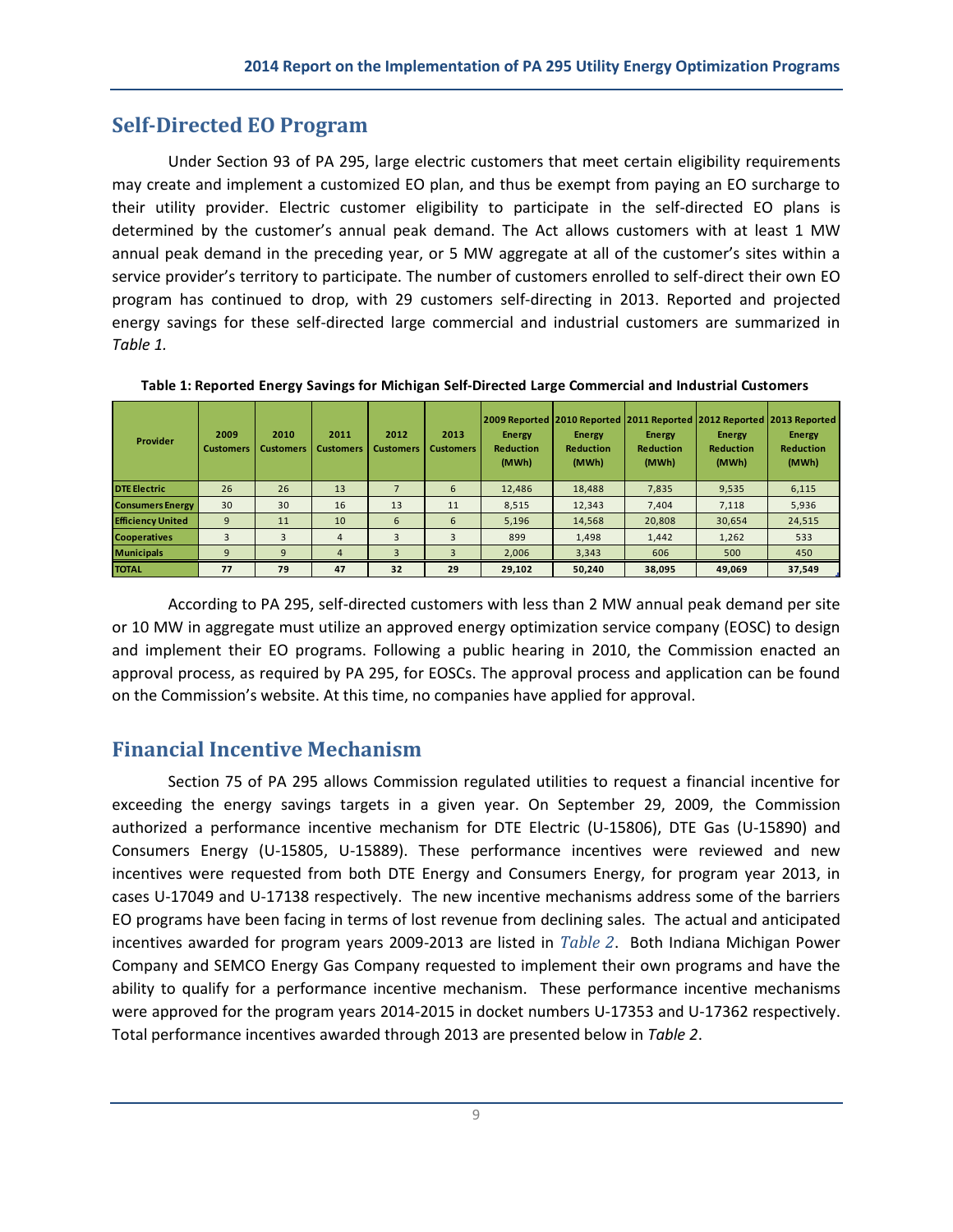| Program<br>Year | <b>Consumers</b><br>Energy-<br>Electric | <b>Consumers</b><br><b>Energy-Gas</b> | <b>DTE Energy-</b><br>Electric | <b>DTE Energy-</b><br>Gas | <b>Totals</b> |
|-----------------|-----------------------------------------|---------------------------------------|--------------------------------|---------------------------|---------------|
| 2009            | \$3,323,612                             | \$2,361,693                           | \$3,008,829                    | \$913,373                 | \$9,607,507   |
| 2010            | \$5,076,731                             | \$3,407,064                           | \$6,200,000                    | \$2,400,000               | \$17,083,795  |
| 2011            | \$7,281,670                             | \$7,312,307                           | \$8,400,000                    | \$3,400,000               | \$26,393,977  |
| 2012            | \$10,027,210                            | \$7,282,721                           | \$10,500,000                   | \$4,300,000               | \$32,109,931  |
| 2013*           | \$10,364,556                            | \$7,166,544                           | \$11,237,246                   | \$3,848,020               | \$32,616,366  |
| <b>Totals</b>   | \$36,073,779                            | \$27,530,329                          | \$39,346,075                   | \$14,861,393              | \$117,811,576 |
| *Anticipated    |                                         |                                       |                                |                           |               |

**Table 2: Utility Performance Incentives Awarded or Anticipated through 2013**

#### <span id="page-11-0"></span>**MPSC Energy Optimization Collaborative**

In Case Numbers U-15805 and U-15806, the Commission directed the MPSC Staff to establish a statewide energy optimization collaborative which requires the participation of all natural gas and electric providers and offers the opportunity for a variety of additional stakeholders to participate. The structure and goals of the EO collaborative were outlined in the Commission's 2009 report to the Legislature. A key goal reached by the collaborative was the reduction of the extent and cost of the formal contested hearing process through stakeholder consensus and industry peer review of standards and procedures. The collaborative identifies recommendations for improving energy optimization plans for all providers, offers program evaluation and support, and develops any necessary redesign improvements to energy efficiency programs. Program Design and Implementation, and Program Evaluation workgroups continued to meet throughout 2012 and 2013, as well as the MEMD Technical Subcommittee, to specifically focus on issues related to the MEMD.

The collaborative is overseen by a Steering Committee that includes six representatives from electric and natural gas providers. The Steering Committee meets quarterly to set agendas for collaborative meetings, and address any emerging issues related to the EO programs.

#### <span id="page-11-1"></span>**Michigan Energy Measures Database**

Measurement and verification are essential tools in improving Energy Optimization programming. In 2009, Michigan began using a database of projected energy savings that was exclusively derived from other states' experience. By incorporating data derived from program implementation, and special studies, the database evolved into the Michigan Energy Measures Database (MEMD).

The objective of the MEMD is to provide users with accurate information on energy savings associated with technologies or measures that could be used in energy efficiency programs. The MEMD is also used to prioritize the allocation of funding toward these possible measures. For this critical function, the Commission acknowledges the importance of including Michigan-specific data in the MEMD. Thus, under the direction of Commission Staff, stakeholders are participating in monthly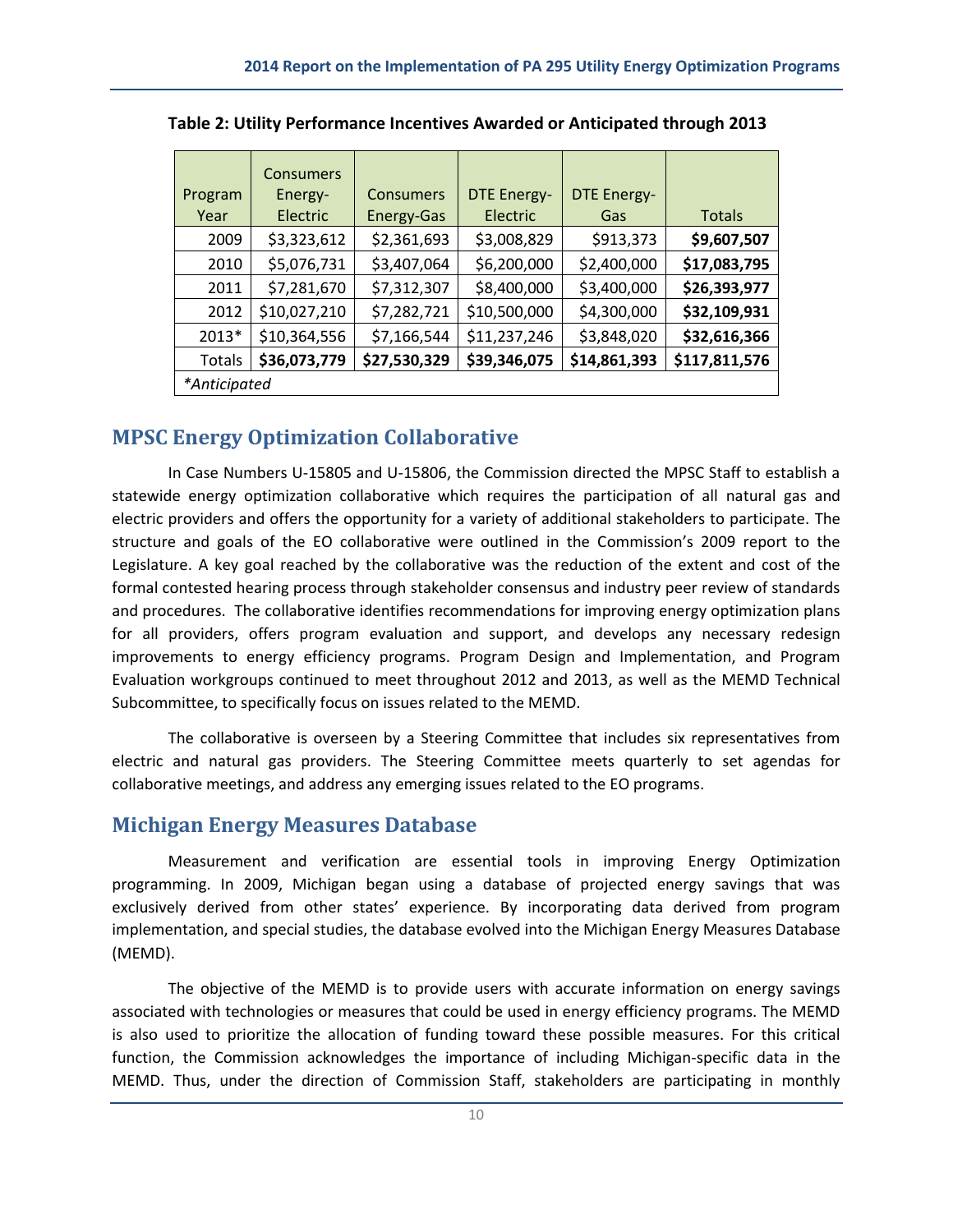collaborative meetings to update this database. The collaborative has developed an annual process for selecting the highest priority measures to update with Michigan specific data. For the selected measures, field studies are undertaken in customer homes and businesses using light loggers, submetering, and engineering analysis to obtain reliable measurement of the actual energy consumption. The process for updating the MEMD is outlined in *Appendix F*.

#### <span id="page-12-0"></span>**Revenue Decoupling**

 PA 295 requires the Commission to establish revenue decoupling mechanisms (RDMs) upon request by those natural gas utilities that have implemented an Energy Optimization program. The Act also requires the Commission to study the rate impacts on all classes of customers if the electric providers whose rates are regulated by the Commission are decoupled (Sec. 97(4) of PA 295).

Section 89(6) of PA 295 requires the Commission to establish RDMs for regulated natural gas utilities that implement an Energy Optimization program and that request such a mechanism. A gas utility must file a request for an RDM, although the Commission may authorize an alternative mechanism that it deems to be in the public interest. There are currently only two natural gas utilities that have a decoupling mechanism, DTE Gas (formerly Michigan Consolidated Gas) and Michigan Gas Utilities.

#### **Conclusion**

Energy Optimization programs have seen many successes since first being implemented due to continued efforts by utilities and their EO contractors and implementation allies. The 2013 program year, which is the subject of this report, is no exception, with most utilities meeting or exceeding energy savings targets.

The Commission attributes much of the continuing success of Energy Optimization programs to the extensive evaluation work that is undertaken each year. An annual evaluation satisfies the statutory requirement for an independent certification of energy savings, providing ratepayers with confidence that programs will lower the cost of service, as promised. Importantly, annual evaluation includes a detailed analysis of the actual implementation of each program, to elicit improvements in program design, marketing methods, rebate/incentive processing, interaction with trade allies and customers, and customer satisfaction. This step is called "process evaluation" and is also a critical component of EO program success.

In addition, the Commission continually explores ways to modify the regulatory structure so as to reduce the cost of compliance, enhance the performance of small utilities, and balance the desire for low-cost efficiency measures that provide immediate bill savings, with the need for energy efficiency resources that are permanent, and thus capable of displacing higher-cost investment in future electric generation capacity.

The Commission recognizes utility customers are funding energy optimization programs, and the Commission will continue to work with utility providers to ensure good stewardship of those funds through cost-effective programs. The performance of EO programs in Michigan demonstrates that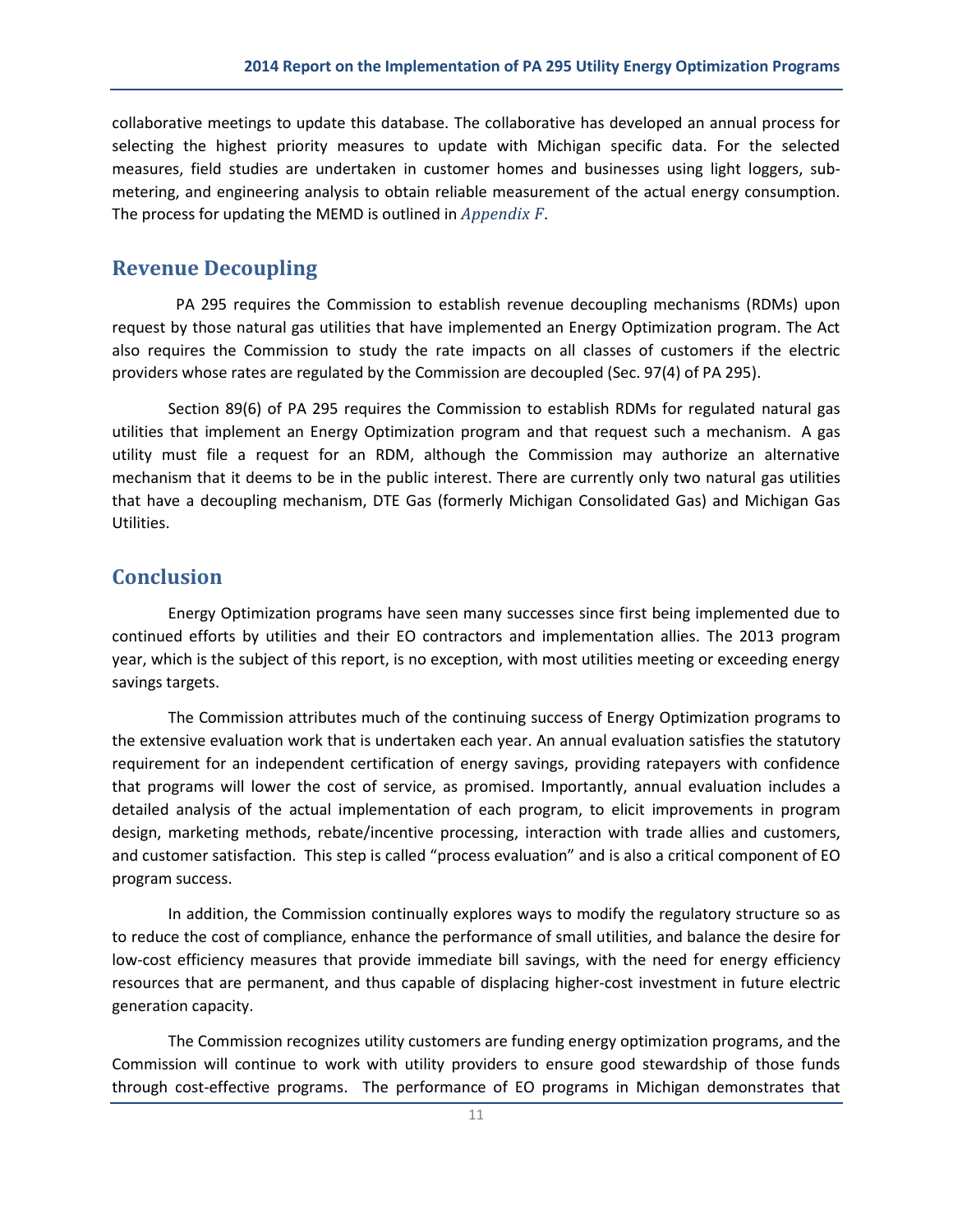energy efficiency expenditures will result in substantial cost-of-service reductions in future years. Based on the most current 2013 data, expenditures of \$253 million resulted in direct utility cost-of-service reductions of about \$948 million. Indirect benefits may also be recognized such as reduced exports of Michigan dollars for imports of fuel and purchased power; enhanced economic activity by Michigan energy efficiency businesses, contractors and vendors; reduced energy bills for customers, including businesses and residential customers; and environmental benefits.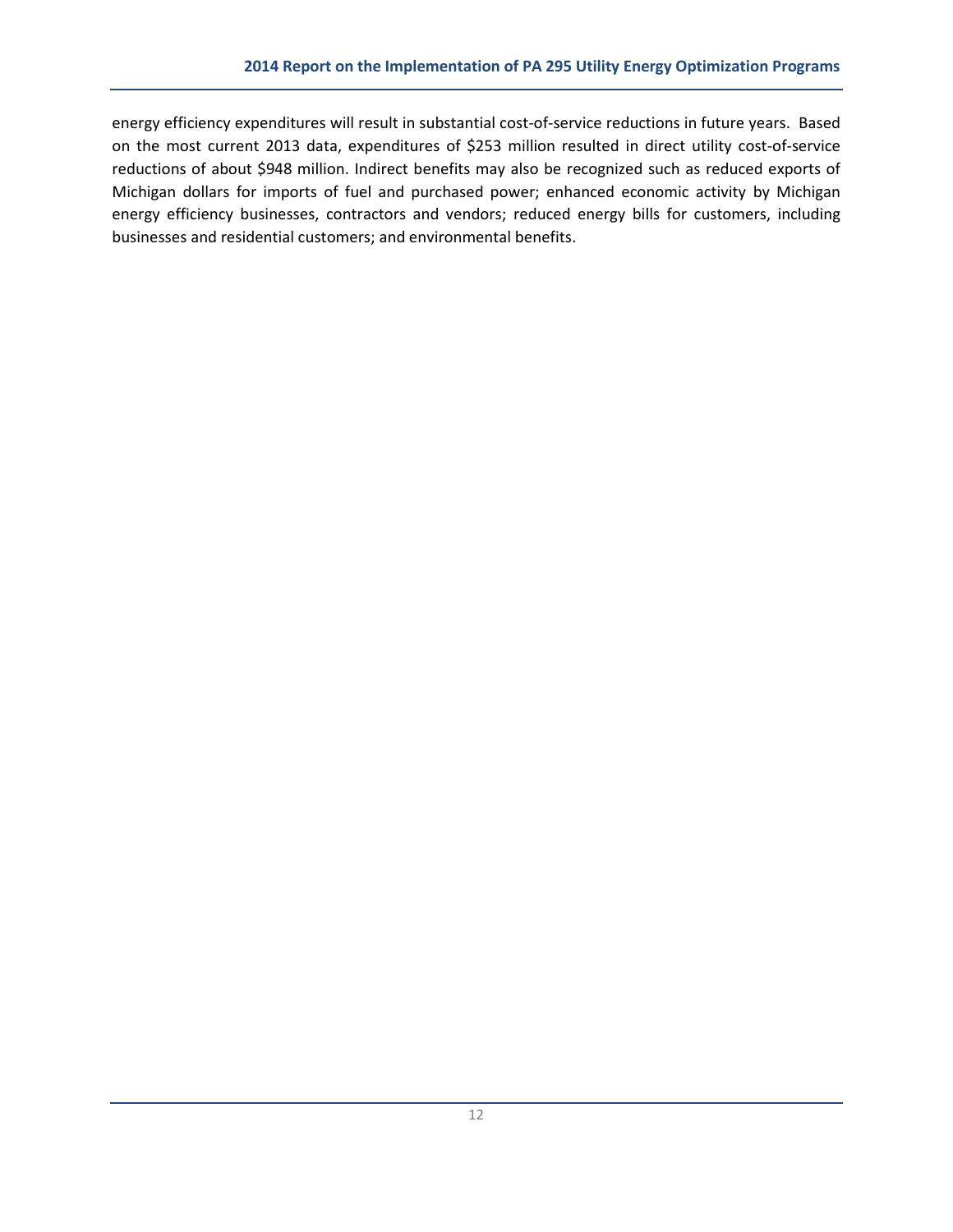|          | <b>2013 Biennial EO Plan Filings</b>                                                         |                        |                                                      |  |  |  |  |  |  |  |  |
|----------|----------------------------------------------------------------------------------------------|------------------------|------------------------------------------------------|--|--|--|--|--|--|--|--|
|          | <b>COMPANY</b>                                                                               | <b>Plan Case #</b>     | Group                                                |  |  |  |  |  |  |  |  |
|          | <b>Electric IOUs</b>                                                                         |                        |                                                      |  |  |  |  |  |  |  |  |
| 1        | Alpena Power Company                                                                         | U-17350                | <b>Efficiency United</b>                             |  |  |  |  |  |  |  |  |
| 2        | <b>Consumers Energy Company</b>                                                              | U-17351                | Independent                                          |  |  |  |  |  |  |  |  |
| 3        | DTE - Energy Electric                                                                        | U-17352                | Independent                                          |  |  |  |  |  |  |  |  |
| 4        | Indiana Michigan Power Company                                                               | U-17353                | Independent                                          |  |  |  |  |  |  |  |  |
| 5        | Northern States Power Company-Wisconsin                                                      | U-17354                | <b>Efficiency United</b>                             |  |  |  |  |  |  |  |  |
| 6<br>7   | Upper Peninsula Power Company<br>Wisconsin Public Service Corporation                        | U-17355<br>U-17356     | <b>Efficiency United</b><br><b>Efficiency United</b> |  |  |  |  |  |  |  |  |
| 8        | Wisconsin Electric Power Company                                                             | U-17357                | <b>Efficiency United</b>                             |  |  |  |  |  |  |  |  |
|          | Co-ops                                                                                       |                        |                                                      |  |  |  |  |  |  |  |  |
| 9        | Alger Delta Cooperative Electric Association                                                 | U-17367                | MI Electric Coop. Assoc.                             |  |  |  |  |  |  |  |  |
|          | 10 Bayfield Electric Cooperative                                                             | U-17368                | <b>Efficiency United</b>                             |  |  |  |  |  |  |  |  |
|          | 11 Cherryland Electric Cooperative                                                           | U-17369                | Independent                                          |  |  |  |  |  |  |  |  |
|          | 12 Cloverland Electric Cooperative                                                           | U-17364                | MI Electric Coop. Assoc.                             |  |  |  |  |  |  |  |  |
| 13       | Great Lakes Energy Cooperative                                                               | U-17370                | MI Electric Coop. Assoc.                             |  |  |  |  |  |  |  |  |
|          | 14 Midwest Energy Cooperative                                                                | U-17365                | MI Electric Coop. Assoc.                             |  |  |  |  |  |  |  |  |
| 15       | Ontonagon Co. Rural Electricification Assoc.                                                 | U-17371                | MI Electric Coop. Assoc.                             |  |  |  |  |  |  |  |  |
|          | 16 Presque Isle Electric and Gas Co-op<br>17 Thumb Electric Cooperative                      | U-17372<br>U-17366     | MI Electric Coop. Assoc.<br>MI Electric Coop. Assoc. |  |  |  |  |  |  |  |  |
|          | 18 Tri-County Electric Cooperative                                                           | U-17373                | MI Electric Coop. Assoc.                             |  |  |  |  |  |  |  |  |
|          | <b>Municipals</b>                                                                            |                        |                                                      |  |  |  |  |  |  |  |  |
| 19       | Village of Baraga                                                                            | U-17381                | <b>Efficiency United</b>                             |  |  |  |  |  |  |  |  |
|          | 20 City of Bay City                                                                          | U-17382                | MI Public Power Agency                               |  |  |  |  |  |  |  |  |
|          | 21 City of Charlevoix                                                                        | U-17383                | MI Public Power Agency                               |  |  |  |  |  |  |  |  |
|          | 22 Chelsea Department of Electric and Water                                                  | U-17384                | MI Public Power Agency                               |  |  |  |  |  |  |  |  |
|          | 23 Village of Clinton                                                                        | U-17385                | Independent                                          |  |  |  |  |  |  |  |  |
|          | 24 Coldwater Board of Public Utilities                                                       | U-17386                | Independent                                          |  |  |  |  |  |  |  |  |
| 25       | Croswell Municipal Light & Power Department                                                  | U-17387                | MI Public Power Agency                               |  |  |  |  |  |  |  |  |
|          | 26 City of Crystal Falls                                                                     | U-17388                | <b>Efficiency United</b>                             |  |  |  |  |  |  |  |  |
| 27       | Daggett Electric Department<br>28 Detroit Public Lighting Department                         | U-17389<br>U-17390     | <b>Efficiency United</b>                             |  |  |  |  |  |  |  |  |
|          | 29 City of Dowagiac                                                                          | U-17391                | MI Public Power Agency<br>MI Public Power Agency     |  |  |  |  |  |  |  |  |
|          | 30 City of Eaton Rapids                                                                      | U-17392                | MI Public Power Agency                               |  |  |  |  |  |  |  |  |
|          | 31 City of Escanaba                                                                          | U-17393                | MI Electric Coop. Assoc.                             |  |  |  |  |  |  |  |  |
|          | 32 City of Gladstone                                                                         | U-17394                | <b>Efficiency United</b>                             |  |  |  |  |  |  |  |  |
| 33       | Grand Haven Board of Light and Power                                                         | U-17395                | MI Public Power Agency                               |  |  |  |  |  |  |  |  |
|          | 34 City of Harbor Springs                                                                    | $U - 17396$            | <b>Efficiency United</b>                             |  |  |  |  |  |  |  |  |
|          | 35 City of Hart Hydro                                                                        | U-17397                | MI Public Power Agency                               |  |  |  |  |  |  |  |  |
|          | 36 Hillsdale Board of Public Utilities                                                       | U-17398                | <b>Efficiency United</b>                             |  |  |  |  |  |  |  |  |
| 37       | <b>Holland Board of Public Works</b>                                                         | U-17399                | MI Public Power Agency                               |  |  |  |  |  |  |  |  |
|          | 38 Village of L'Anse                                                                         | U-17400                | <b>Efficiency United</b>                             |  |  |  |  |  |  |  |  |
|          | 39 Lansing Board of Water & Light<br>40 Lowell Light and Power                               | U-17401<br>U-17402     | Independent<br>MI Public Power Agency                |  |  |  |  |  |  |  |  |
|          | 41 Marquette Board of Light and Power                                                        | U-17403                | MI Electric Coop. Assoc.                             |  |  |  |  |  |  |  |  |
|          | 42 Marshall Electric Department                                                              | U-17404                | Independent                                          |  |  |  |  |  |  |  |  |
|          | 43 Negaunee Department of Public Works                                                       | U-17405                | <b>Efficiency United</b>                             |  |  |  |  |  |  |  |  |
|          | 44 Newberry Water and Light Board                                                            | U-17406                | MI Electric Coop. Assoc.                             |  |  |  |  |  |  |  |  |
|          | 45 Niles Utility Department                                                                  | U-17407                | MI Public Power Agency                               |  |  |  |  |  |  |  |  |
|          | 46 City of Norway                                                                            | U-17408                | <b>Efficiency United</b>                             |  |  |  |  |  |  |  |  |
|          | 47 City of Paw Paw                                                                           | U-17409                | MI Public Power Agency                               |  |  |  |  |  |  |  |  |
|          | 48 City of Petoskey                                                                          | U-17410                | MI Public Power Agency                               |  |  |  |  |  |  |  |  |
|          | 49 City of Portland                                                                          | U-17411                | MI Public Power Agency                               |  |  |  |  |  |  |  |  |
| 50       | City of Sebewaing                                                                            | U-17412<br>$U - 17413$ | Independent                                          |  |  |  |  |  |  |  |  |
| 51<br>52 | City of South Haven<br>City of St. Louis                                                     | U-17414                | <b>Efficiency United</b><br>MI Public Power Agency   |  |  |  |  |  |  |  |  |
| 53       | City of Stephenson                                                                           | $U - 17415$            | MI Electric Coop. Assoc.                             |  |  |  |  |  |  |  |  |
|          | 54 City of Sturgis                                                                           | U-17416                | MI Public Power Agency                               |  |  |  |  |  |  |  |  |
|          | 55 Traverse City Light & Power                                                               | U-17417                | MI Public Power Agency                               |  |  |  |  |  |  |  |  |
|          | 56 Union City Electric Department                                                            | U-17418                | Independent                                          |  |  |  |  |  |  |  |  |
| 57       | City of Wakefield                                                                            | U-17419                | Independent                                          |  |  |  |  |  |  |  |  |
|          | 58 Wyandotte Department of Municipal Service                                                 | U-17420                | MI Public Power Agency                               |  |  |  |  |  |  |  |  |
|          | 59 Zeeland Board of Public Works                                                             | $U - 17421$            | MI Public Power Agency                               |  |  |  |  |  |  |  |  |
|          | Gas IOUs                                                                                     |                        |                                                      |  |  |  |  |  |  |  |  |
| 60       | Consumers Energy Company(filing joint w/electric)                                            | U-17351                | Independent                                          |  |  |  |  |  |  |  |  |
|          | 61   DTE - Energy Gas                                                                        | U-17359                | Independent                                          |  |  |  |  |  |  |  |  |
| 62       | Michigan Gas Utilities Corporation<br>63 Northern States Power Co-Wisc.(filing joint w/elec) | U-17360<br>U-17361     | <b>Efficiency United</b><br><b>Efficiency United</b> |  |  |  |  |  |  |  |  |
|          | 64 SEMCO Energy, Inc.                                                                        | U-17362                | Independent                                          |  |  |  |  |  |  |  |  |
|          | 65 Wisconsin Public Serv. Corp.(filing jointly w/elec)                                       | U-17363                | <b>Efficiency United</b>                             |  |  |  |  |  |  |  |  |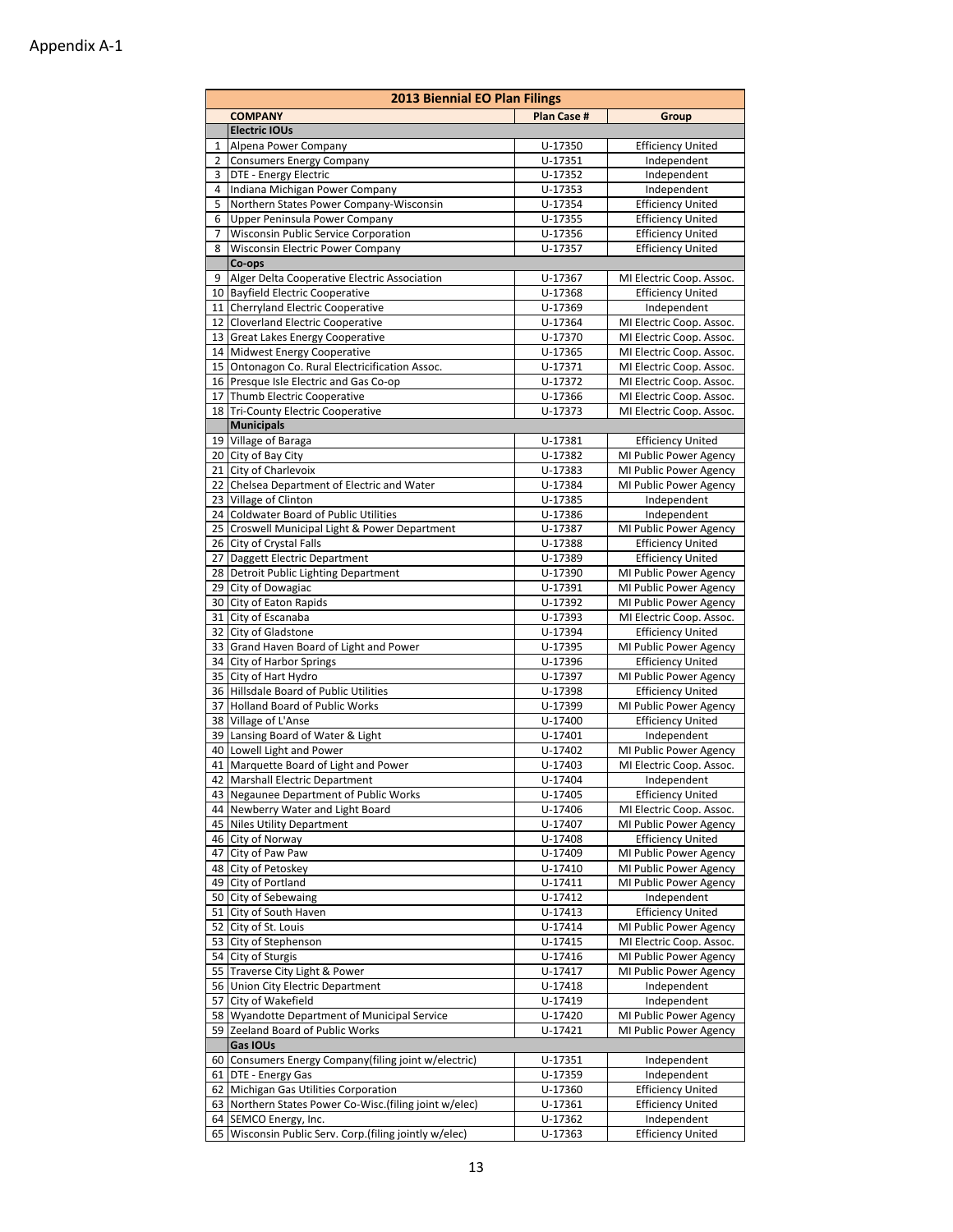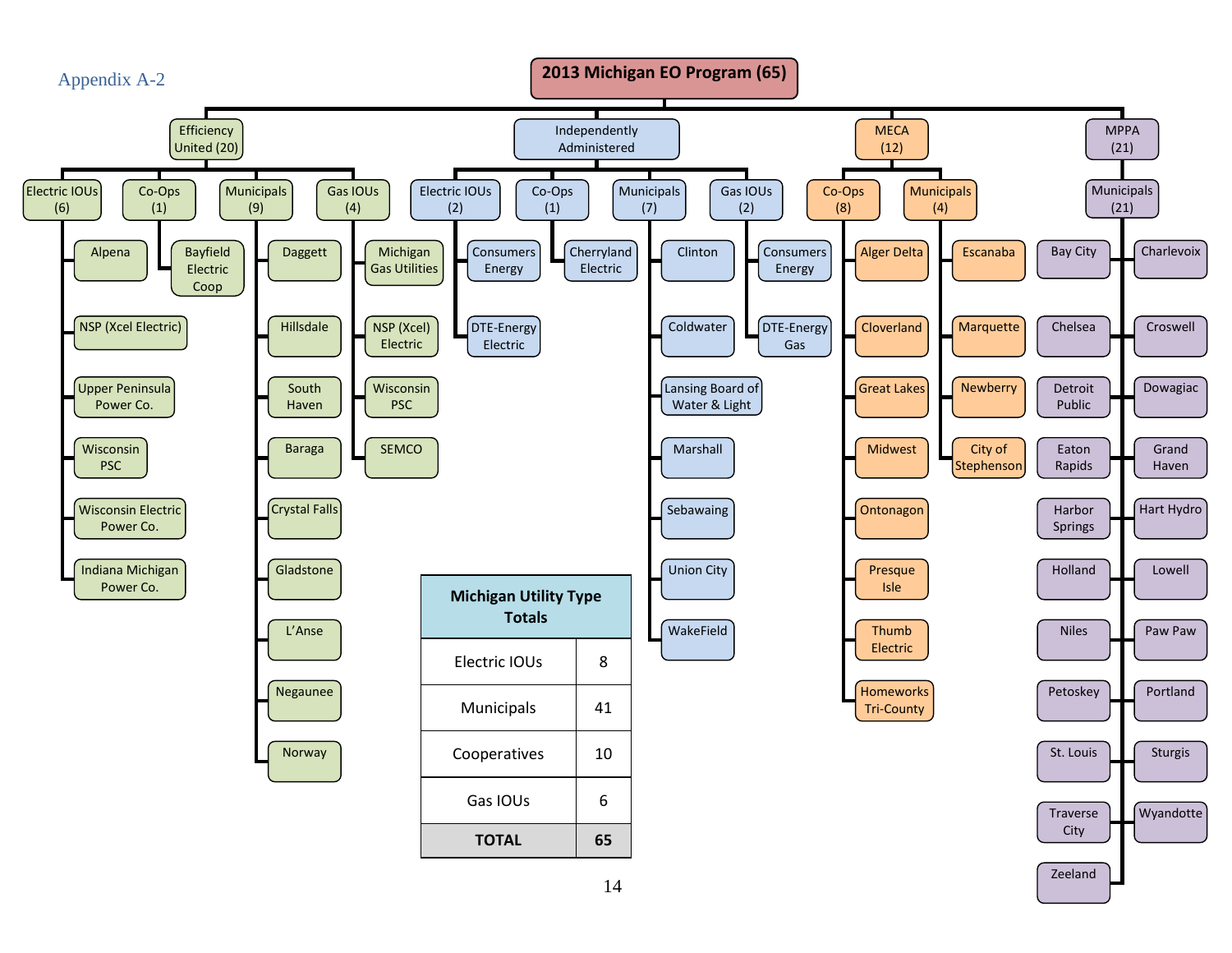| <b>Program Type</b><br><b>Utility</b><br><b>Sector</b> |             | Year | Implementation                      |              |                                   |
|--------------------------------------------------------|-------------|------|-------------------------------------|--------------|-----------------------------------|
|                                                        |             |      |                                     | Imp.         | <b>Contractors</b>                |
|                                                        |             |      | <b>INDEPENDENTLY ADMINISTERING</b>  |              |                                   |
|                                                        |             |      | <b>IOUS</b>                         |              |                                   |
|                                                        |             |      | 1 Appliance Recycling               | 2009         | <b>JACO Environmental</b>         |
|                                                        |             |      | 2 Multifamily Direct Install        | 2009         | <b>ICF</b>                        |
|                                                        |             |      | 3 Income Qualified                  | 2009         | <b>CLEAResult</b>                 |
|                                                        | Residential |      | 4 Energy Education                  | 2009         | <b>National Energy Foundation</b> |
|                                                        |             |      | 5 Energy Star Lighting              | 2009         | ICF                               |
|                                                        |             |      | 6 Energy Star Appliances            | 2009         | <b>ICF</b>                        |
| <b>Consumers</b>                                       |             |      | 7 HVAC & Water Heating              | 2009         | <b>ICF</b>                        |
|                                                        |             |      | 8 New Construction                  | 2009         | <b>CLEAResult</b>                 |
|                                                        |             |      | 9 Existing Home Retrofit            | 2010         | ICF                               |
|                                                        |             |      | 10 Residential Pilots               | 2009         | <b>ICF</b>                        |
|                                                        |             |      | 1 Custom Business Solutions Program | 2009         | DNV-GL                            |
|                                                        | C&1         |      | 2 Comprehensive Business Solutions  | 2009         | DNV-GL                            |
|                                                        |             |      | 3 Small Business Direct Install     | 2009         | DNV-GL                            |
|                                                        |             |      | 4 Business Pilots                   | 2009         | DNV-GL                            |
|                                                        |             |      | 1 Appliance Recycling               | 2009         | <b>JACO Environmental</b>         |
|                                                        |             |      | 2 Multifamily Direct Install        | 2009         | <b>ICF</b>                        |
|                                                        |             |      | 3 Income Qualified                  | 2009         | <b>CLEAResult</b>                 |
|                                                        |             |      | 4 Energy Education                  | 2009         | <b>National Energy Foundation</b> |
|                                                        | Residential |      | 5 Energy Star Lighting              | 2009         | ICF                               |
|                                                        |             |      | 6 Energy Star Appliances            | 2009         | <b>ICF</b>                        |
| <b>Consumers Gas</b>                                   |             |      | 7 HVAC & Water Heating              | 2009         | <b>ICF</b>                        |
|                                                        |             |      | 8 New Construction                  | 2009         | <b>CLEAResult</b>                 |
|                                                        |             | 9    | <b>Existing Home Retrofit</b>       | 2010         | <b>ICF</b>                        |
|                                                        |             |      | 10 Residential Pilots               | 2009         | <b>ICF</b>                        |
|                                                        |             |      | 1 Custom Business Solutions Program | 2009         | DNV-GL                            |
|                                                        | C &         |      | 2 Comprehensive Business Solutions  | 2009         | DNV-GL                            |
|                                                        |             |      | 3 Small Business Direct Install     | 2009         | DNV-GL                            |
|                                                        |             |      | 4 Business Pilots                   | 2009         | DNV-GL<br><b>ICF</b>              |
|                                                        |             |      | 1 Energy Star                       | 2009<br>2009 |                                   |
|                                                        | Residential |      | 2 Audit & Weatherization<br>3 HVAC  | 2009         | <b>CLEAResult and SEEL</b><br>ICF |
|                                                        |             |      | 4 Appliance Recycling               | 2009         | <b>JACO Environmental</b>         |
|                                                        |             |      | 5 Multifamily Direct Install        | 2009         | <b>SEEL</b>                       |
|                                                        |             |      | 6 New Construction                  | 2009         | <b>CLEAResult</b>                 |
|                                                        |             |      | 7 Education                         | 2009         | Internal                          |
| <b>DTE - Energy Electric</b>                           |             |      | 8 Pilot Programs                    | 2009         | Internal                          |
|                                                        |             |      | 9 Low Income                        | 2009         | <b>CLEAResult</b>                 |
|                                                        |             |      | 1 Prescriptive                      | 2009         | DNV-GL                            |
|                                                        |             |      | 2 Custom Business Solutions Program | 2009         | DNV-GL                            |
|                                                        |             |      | 3 New Construction                  | 2009         | DNV-GL                            |
|                                                        | C & 1       |      | 4 RFP                               | 2009         | DNV-GL                            |
|                                                        |             |      | 5 Education                         | 2009         | Internal                          |
|                                                        |             |      | 6 Pilot Programs                    | 2009         | Internal                          |
|                                                        |             |      | 1 Energy Star Products              | 2009         | <b>ICF</b>                        |
|                                                        |             |      | 2 Residential HVAC                  | 2009         | <b>ICF</b>                        |
|                                                        |             |      | 3 Multifamily                       | 2009         | <b>SEEL</b>                       |
|                                                        |             |      | 4 Audit and Weatherization          | 2009         | <b>CLEAResult &amp; SEEL</b>      |
|                                                        | Residential |      | 5 New Home Construction             | 2009         | <b>CLEAResult</b>                 |
|                                                        |             |      | 6 Low Income Education              | 2009         | Internal                          |
| <b>DTE - Energy Gas</b>                                |             |      | 7 Education                         | 2009         | Internal                          |
|                                                        |             |      | $\overline{8}$ Pilots               | 2009         | Internal                          |
|                                                        |             |      | 1 Prescriptive                      | 2009         | DNV-GL                            |
|                                                        |             |      | 2 Custom                            | 2009         | DNV-GL                            |
|                                                        | C &         |      | 3 Education                         | 2009         | Internal                          |
|                                                        |             |      | 4 Pilots                            | 2009         | Internal                          |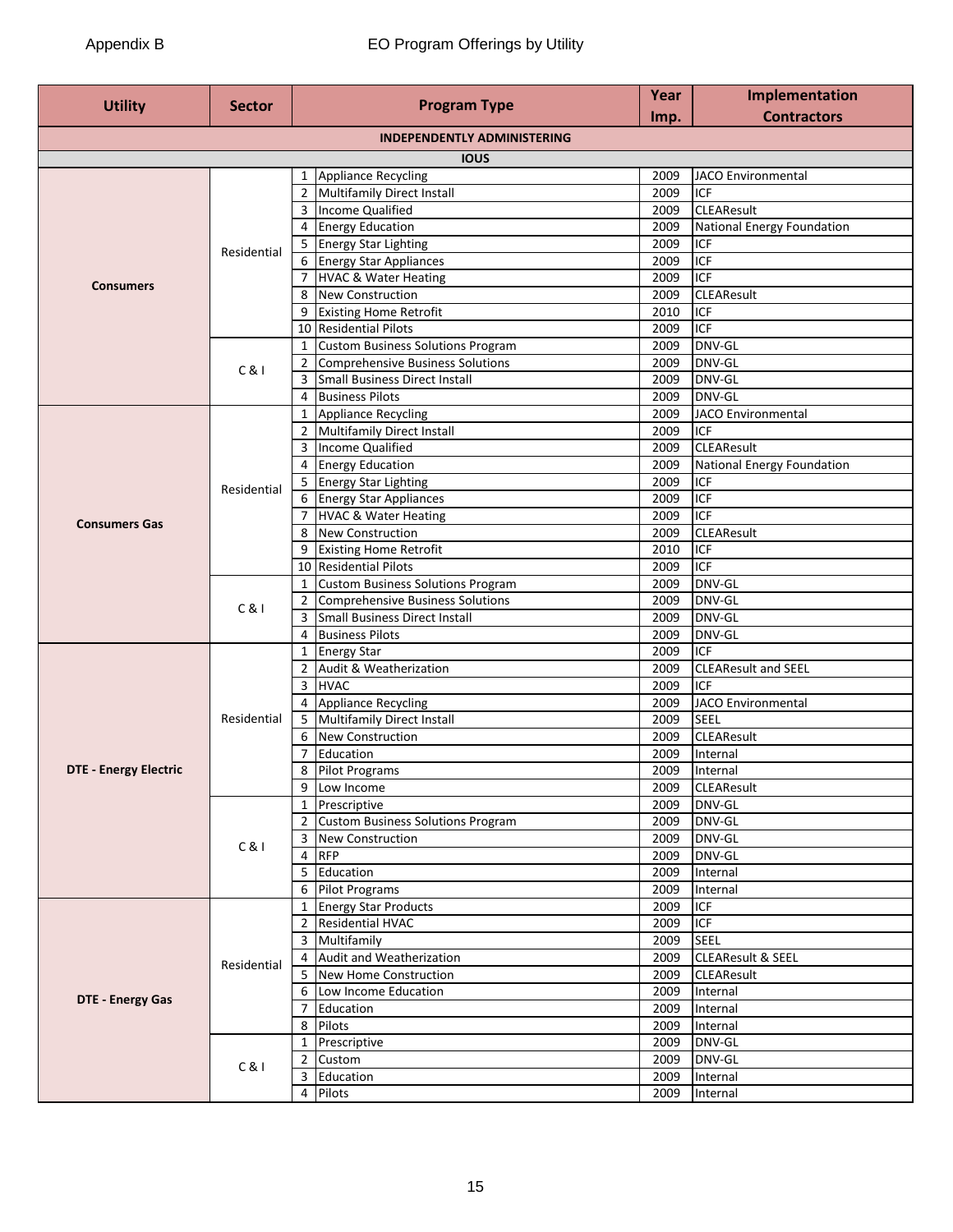| <b>Utility</b>                                                      |               |                         |                                                                   | Year         | Implementation                             |
|---------------------------------------------------------------------|---------------|-------------------------|-------------------------------------------------------------------|--------------|--------------------------------------------|
|                                                                     | <b>Sector</b> |                         | <b>Program Type</b>                                               | Imp.         | <b>Contractors</b>                         |
|                                                                     |               |                         | Co-Ops                                                            |              |                                            |
|                                                                     |               | $\mathbf{1}$            |                                                                   |              | Northwest Community                        |
|                                                                     |               |                         | Residential Low Income                                            | 2011         | <b>Action Agency</b>                       |
|                                                                     |               | $\overline{2}$          | <b>Efficient Lighting Program</b>                                 | 2011         | Internal                                   |
|                                                                     | Residential   | 3                       | Refrigerator/Freezer Turn-In/Recycle                              | 2011         | Internal                                   |
| Cherryland                                                          |               | 4                       | <b>HVAC - Water Heater Program</b>                                | 2011         | Internal                                   |
|                                                                     |               | 5<br>6                  | Residential Energy Star Program<br>Residential Home Audit Program | 2011<br>2011 | Internal<br>Internal                       |
|                                                                     |               | $\overline{7}$          | <b>Community Solar</b>                                            | 2013         | Internal                                   |
|                                                                     |               | $\mathbf{1}$            | Commercial and Industrial Prescriptive Incentive                  | 2011         | Internal                                   |
|                                                                     | C&1           | $\overline{2}$          | <b>Business Education Services</b>                                | 2011         | Internal                                   |
|                                                                     |               |                         | <b>Municipals</b>                                                 |              |                                            |
|                                                                     |               | 1                       | <b>Efficient Lighting</b>                                         | 2010         | Internal                                   |
|                                                                     |               | $\overline{2}$          | Refrigerator/Freezer Recycling                                    | 2009         | Franklin Energy                            |
|                                                                     |               | 3                       | <b>Education Services</b>                                         | 2009         | Internal                                   |
|                                                                     | Residential   | 4                       | Residential Appliances and HVAC                                   | 2010         | <b>Franklin Energy</b>                     |
|                                                                     |               | 5                       | Residential Multi-Family In-Unit Efficiency                       | 2010         | <b>Franklin Energy</b>                     |
| <b>Lansing Board</b>                                                |               | 6                       | Residential Low Income                                            | 2009         | <b>Community Action Agency</b>             |
| Of Water & Light (BWL)                                              |               | $\overline{7}$          | Pilot and Emerging Technology                                     | 2009         | <b>Franklin Energy</b>                     |
|                                                                     |               | 1                       | Multi-Family Common Area                                          | 2009         | Franklin Energy                            |
|                                                                     |               | $\overline{2}$          | <b>Educational Services</b>                                       | 2009         | Internal                                   |
|                                                                     | C &           | 4                       | Prescriptive Incentive Program<br>Custom Incentive Program        | 2010<br>2009 | Internal<br><b>Community Action Agency</b> |
|                                                                     |               | 5                       | <b>Educational Services</b>                                       | 2009         | Internal                                   |
|                                                                     |               |                         |                                                                   |              |                                            |
|                                                                     |               | 6                       | Pilot and Emerging Technology                                     | 2009         | Internal                                   |
|                                                                     |               |                         | <b>Municipals- MPPA Collaborative</b>                             |              |                                            |
|                                                                     |               | $\mathbf{1}$            | Residential Low Income                                            | 2011         | <b>Michigan Community Action</b>           |
|                                                                     |               | $\overline{\mathbf{c}}$ | Refrigerator / Freezer Turn-In and Recycling Program              | 2011         | <b>Franklin Energy</b>                     |
| Baraga, Bay City, Charlevoix,<br>Chelsea, Clinton, Coldwater,       |               | 3                       | <b>Residential Education Services</b>                             | 2011         | <b>Franklin Energy</b>                     |
| Croswell, Crystal Falls, Detroit                                    | Residential   |                         | Residential HVAC and Appliances                                   | 2011         | Internal                                   |
| Public Lighting, Dowagiac, Eaton<br>Rapids, Gladstone, Grand        |               | 5                       | Audit and Weatherization (on-line audits)                         | 2011         | Internal                                   |
| Haven, Harbor Springs, Hart<br>Hydro, Hillsdale, Holland,           |               | 6                       | Residential Multi-Family In-Unit Efficiency                       | 2011         | Internal                                   |
| Village of L'anse, Lowell,<br>Marshall, Negaunee, Niles,            |               | $\overline{7}$          | Electric Water Heater Saver Kits                                  | 2011         | Internal                                   |
| Norway, Paw Paw, Petoskey,<br>Portland, Sebewaing, South            |               | 8                       | Pilot/Emerging Technology Program                                 | 2011         | <b>Franklin Energy</b>                     |
| Haven, Saint Louis, Stephenson,<br>Sturgis, Traverse City Light and |               | $\mathbf{1}$            | C&I Prescriptive Incentive Program                                |              | 2011 Franklin Energy                       |
| Power, Union City Electric,<br>Wakefield, Wyandotte, Zeeland        |               | $\overline{2}$          | C&I Custom Incentive Program                                      | 2011         | Internal                                   |
|                                                                     | C &           | 3                       | Multi-Family Common Area Program                                  | 2011         | Internal                                   |
|                                                                     |               |                         | <b>Business Education Services</b>                                | 2011         | Northwest Community Action                 |
|                                                                     |               | 5                       | Pilot/Emerging Technology Program                                 | 2011         | <b>Franklin Energy</b>                     |
|                                                                     |               |                         | <b>Efficiency United</b>                                          |              |                                            |
|                                                                     |               |                         | 1 Low Income                                                      | 2010         | Michigan Community Action                  |
| <b>Electric Providers: Alpena</b>                                   |               | $\overline{2}$          | Residential Energy Star Program                                   | 2010         | <b>CLEAResult</b>                          |
| Power Co., Bayfield Electric                                        |               | 4                       | 3 Appliance Recycling<br><b>Online Audit Program</b>              | 2010<br>2010 | <b>JACO</b> Environmental                  |
| Coop., Daggett,                                                     |               | 5                       | <b>HVAC</b>                                                       | 2010         | Enercom<br><b>CLEAResult</b>               |
| Cloverland/Edison Sault,                                            | Residential   | 6                       | Audit Weatherization Program                                      | 2011         | <b>CLEAResult</b>                          |
| Indiana Michigan Power,                                             |               | 7                       | Multi-Family                                                      | 2010         | <b>CLEAResult</b>                          |
| UPPCO, We Energies, WPSC,                                           |               |                         | 9 New Construction                                                | 2010         | <b>CLEAResult</b>                          |
| Xcel Energy, Gas Providers:                                         |               | 9                       | Education                                                         | 2010         | <b>CLEAResult</b>                          |
| MGU Corp., SEMCO, WPSC,                                             |               |                         | 10 Pilots                                                         | 2010         | <b>CLEAResult</b>                          |
| <b>Xcel Energy</b>                                                  |               |                         | 1 Prescriptive                                                    | 2010         | <b>Franklin Energy</b>                     |
|                                                                     | C&1           | $\overline{2}$          | Custom                                                            | 2010         | Franklin Energy                            |
|                                                                     |               | 3                       | Education                                                         | 2010         | <b>Franklin Energy</b>                     |
|                                                                     |               |                         | 4 Pilots                                                          | 2010         | Franklin Energy                            |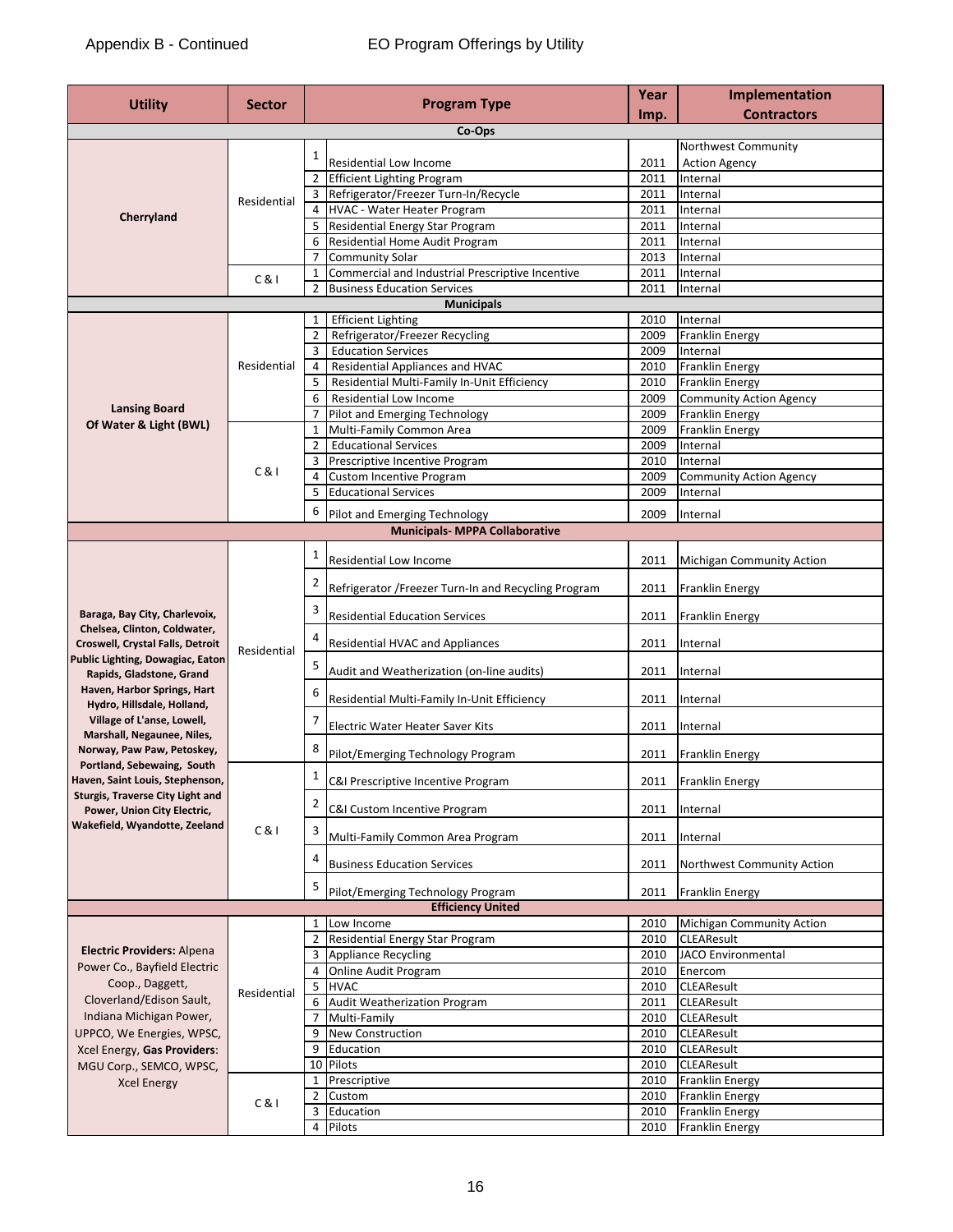| <b>Utility</b>              | <b>Sector</b> |    | <b>Program Type</b>                       | Year<br>Imp. | Implementation<br><b>Contractors</b> |
|-----------------------------|---------------|----|-------------------------------------------|--------------|--------------------------------------|
|                             |               |    | <b>MECA</b>                               |              |                                      |
|                             |               |    |                                           |              |                                      |
|                             |               |    | Residential Energy Star Program           | 2011         | <b>CLEAResult</b>                    |
|                             |               |    | Residential Low Income Programs           | 2011         | <b>CLEAResult</b>                    |
|                             |               |    | Residential Home Audit Program            | 2011         | <b>CLEAResult</b>                    |
|                             | Residential   |    | <b>Residential Farm Services</b>          | 2011         | <b>CLEAResult</b>                    |
| Alger Delta, Great Lakes,   |               |    | Residential Appliance Recycling Programs  | 2011         | <b>JACO Environmental</b>            |
| Midwest Energy, Ontonagon,  |               | 6  | <b>Residential Education Services</b>     | 2011         | <b>CLEAResult</b>                    |
| Presque Isle, Thumb,        |               |    | Residential Efficient HVAC Program        | 2011         | <b>CLEAResult</b>                    |
| <b>Homeworks Tri-County</b> |               | 8  | <b>Residential Pilot Programs</b>         | 2011         | <b>Franklin Energy</b>               |
|                             | $C_8$         |    | <b>Commercial Prescriptive Programs</b>   | 2011         | <b>Franklin Energy</b>               |
|                             |               |    | <b>Industrial Prescriptive Programs</b>   | 2011         | Franklin Energy                      |
|                             |               |    | C&I Educational Programs                  | 2011         | <b>Franklin Energy</b>               |
|                             |               |    | C&I Pilot Programs                        | 2011         | <b>Franklin Energy</b>               |
|                             |               |    | <b>Municipals - MECA</b>                  |              |                                      |
|                             |               |    | Residential Energy Star Program           | 2011         | <b>CLEAResult</b>                    |
|                             |               |    | <b>Residential Low Income Programs</b>    | 2011         | <b>CLEAResult</b>                    |
|                             |               |    | <b>Residential Home Audit Program</b>     | 2011         | <b>CLEAResult</b>                    |
|                             | Residential   |    | <b>Residential Farm Services</b>          | 2011         | <b>CLEAResult</b>                    |
|                             |               | 5. | Residential Appliance Recycling Programs  | 2011         | <b>JACO Environmental</b>            |
| Escanaba, Marquette,        |               |    | <b>Residential Education Services</b>     | 2011         | <b>CLEAResult</b>                    |
| Newberry, Stephenson        |               |    | <b>Residential Efficient HVAC Program</b> | 2011         | <b>CLEAResult</b>                    |
|                             |               |    | <b>Residential Pilot Programs</b>         | 2011         | <b>Franklin Energy</b>               |
|                             |               |    | Commercial Prescriptive Programs          | 2011         | <b>Franklin Energy</b>               |
|                             | $C_8$         |    | <b>Industrial Prescriptive Programs</b>   | 2011         | <b>Franklin Energy</b>               |
|                             |               |    | <b>C&amp;I Educational Programs</b>       | 2011         | <b>Franklin Energy</b>               |
|                             |               |    | <b>C&amp;I Pilot Programs</b>             | 2011         | <b>Franklin Energy</b>               |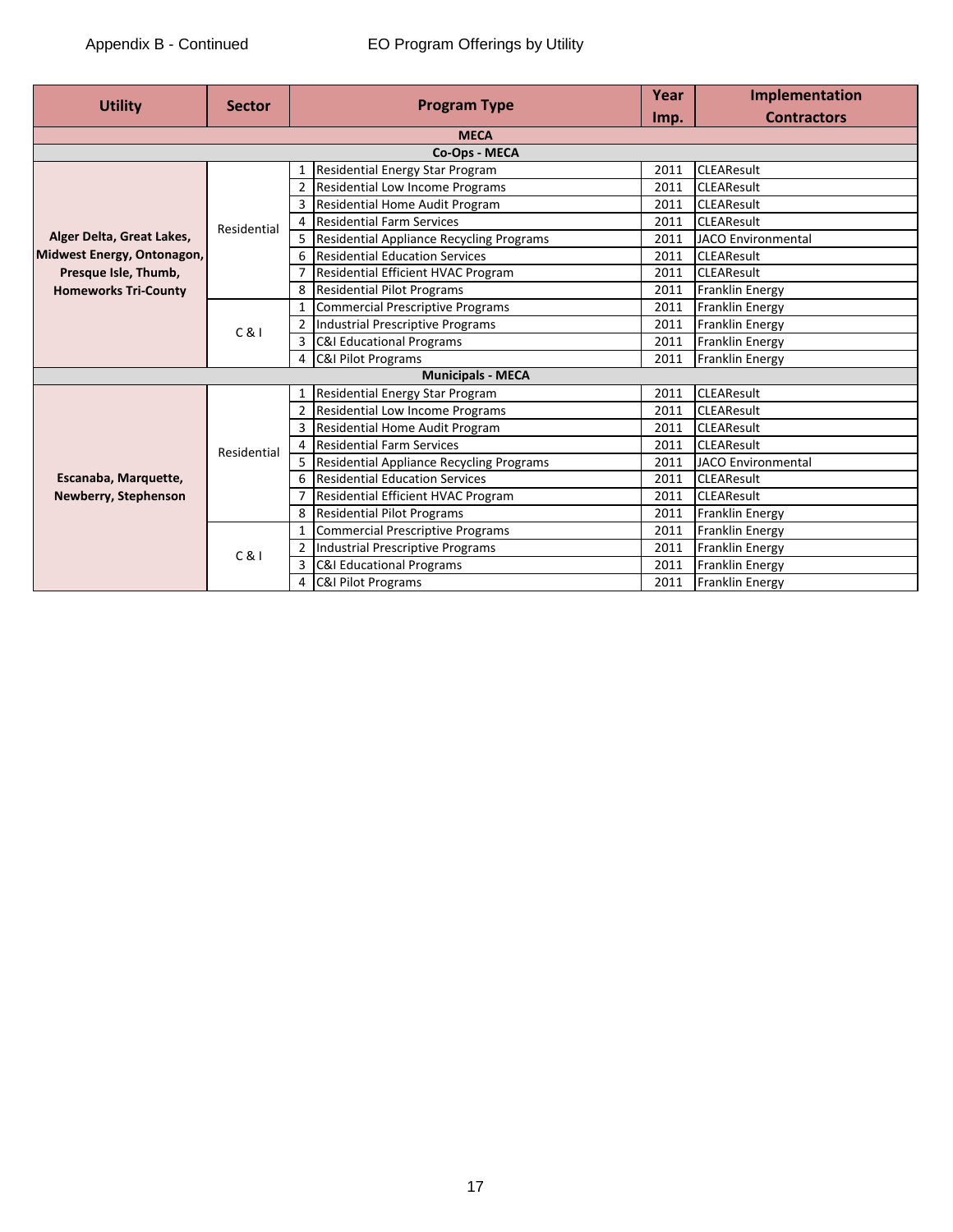## **Appendix C - Energy Optimization Targets**

|          | % of MWH Sales                                               |                       | 0.30%              |                 |                       | 0.50%           |              |                 | 0.75%           |                 |                 | 1%              |                 | 1%              |                 |                 |
|----------|--------------------------------------------------------------|-----------------------|--------------------|-----------------|-----------------------|-----------------|--------------|-----------------|-----------------|-----------------|-----------------|-----------------|-----------------|-----------------|-----------------|-----------------|
|          |                                                              | 2009 Target           | 2009 Actual        | %               | 2010 Target           | 2010 Actual     | %            | 2011 Target     | 2011 Actual     | %               | 2012 Target     | 2012 Actual     | $\%$            | 2013 Target     | 2013 Actual     | %               |
|          | <b>Electric IOUs</b>                                         |                       |                    | <b>Achieved</b> |                       |                 | Achieved     |                 |                 | <b>Achieved</b> |                 |                 | <b>Achieved</b> |                 |                 | <b>Achieved</b> |
|          | Alpena                                                       | 973                   | 16                 | 2%              | 2,586                 | 3,859           | 149%         | 2,419           | 3,453           | 143%            | 3,244           | 4,251           | 131%            | 3,219           | 5,352           | 166%            |
|          | <b>Consumers Energy</b>                                      | 107,939               | 145,118            | 134%            | 178,509               | 251,187         | 141%         | 255,039         | 353,006         | 1389            | 333,360         | 409,353         | 123%            | 335,498         | 473,045         | 141%            |
|          | <b>DTE Energy Electric</b>                                   | 160,000               | 203,000            | 127%            | 227,153               | 402,995         | 177%         | 477,000         | 519,000         | 109%            | 455,000         | 611,000         | 134%            | 471,000         | 614,000         | 130%            |
|          | Indiana Michigan                                             | 9,159                 | 197                | 2%              | 24,110                | 25,157          | 104%         | 22,427          | 21,626          | 96%             | 29,403          | 30,999          | 105%            | 28,743          | 34,572          | 120%            |
|          | <b>UP Power</b>                                              | 2,509                 | 350                | 14%             | 6,750                 | 6,357           | 94%          | 6,363           | 7,749           | 122%            | 8,272           | 9,494           | 115%            | 8,137           | 11,195          | 138%            |
|          | <b>Wisconsin Electric</b>                                    | 8,414                 | 44                 | 1%              | 21,614                | 21,722          | 100%         | 19,800          | 20,745          | 105%            | 26,358          | 26,499          | 101%            | 26,709          | 28,492          | 107%            |
|          | WPSCorp                                                      | 876                   | $\overline{2}$     | 0%              | 2,271                 | 2,474           | 109%         | 2,093           | 2,529           | 121%            | 2,739           | 3,018           | 110%            | 2,734           | 3,466           | 127%            |
|          | <b>XCEL Energy</b>                                           | 413                   | $\Omega$           | 0%              | 1,100                 | 1,407           | 128%         | 1,031           | 1,473           | 143%            | 1,378           | 2,074           | 151%            | 1,385           | 1,833           | 132%            |
|          | <b>Subtotal Electric IOUs</b>                                | 290,283               | 348,727            | 120%            | 464,093               | 715,158         | 154%         | 786,172         | 929,580         | 118%            | 859,755         | 1,096,689       | 128%            | 877,425         | 1,171,955       | 134%            |
|          | <b>Electric Cooperatives</b>                                 |                       |                    |                 |                       |                 |              |                 |                 |                 |                 |                 |                 |                 |                 |                 |
| 10       | Alger Delta<br>Bayfield                                      | 303<br>$\overline{1}$ | 22<br>$\mathsf{C}$ | 7%<br>0%        | 486<br>$\overline{2}$ | 3               | 0%<br>150%   | 448<br>14       | 225<br>19       | 50%<br>138%     | 588             | 658             | 112%<br>118%    | 505             | 678             | 134%<br>150%    |
| 11       | Cherryland                                                   | 791                   | 751                | 95%             | 1,777                 | 2,037           | 115%         | 2,699           | 3,889           | 144%            | 3,751           | 3,798           | 101%            | 3,661           | 3,667           | 100%            |
| 12       | Cloverland/Edison S.                                         | 589                   | 46                 | 8%              | 1,610                 | 1,500           | 93%          | 1,502           | 532             | 35%             | 8,149           | 7,365           | 90%             | 9,207           | 9,548           | 104%            |
| 13       | <b>Great Lakes</b>                                           | 4,265                 | 286                | 7%              | 10,327                | 10,282          | 99.6%        | 9,887           | 5,002           | 51%             | 13,240          | 10,341          | 78%             | 16,032          | 19,479          | 122%            |
| 14       | Midwest                                                      | 1,618                 | 234                | 14%             | 4,390                 | 4,509           | 103%         | 4,377           | 2,191           | 50%             | 5,875           | 5,152           | 88%             | 6,553           | 6,880           | 105%            |
| 15       | Ontonagon                                                    | 160                   |                    | 3%              | 210                   | 173             | 82%          | 189             | 212             | 112%            | 247             | 253             | 102%            | 239             | 678             | 284%            |
| 16       | Presque Isle                                                 | 886                   | 34                 | 4%              | 1,917                 | 2,187           | 114%         | 1,785           | 1,286           | 72%             | 2,362           | 1,981           | 84%             | 2,708           | 3,176           | 117%            |
| 17       | Thumb                                                        | 529                   | 64                 | 12%             | 1,714                 | 1,087           | 63%          | 1,121           | 663             | 59%             | 1,507           | 1,689           | 112%            | 1,311           | 1,784           | 136%            |
| 18       | <b>Tri-County</b>                                            | 1,092                 | 262                | 24%             | 2,425                 | 5,002           | 206%         | 2,337           | 1,084           | 46%             | 3,121           | 2,483           | 80%             | 3,74            | 3,852           | 103%            |
|          | <b>Subtotal Electric Coops</b>                               | 10,234                | 1,704              | 17%             | 24,858                | 26,780          | 108%         | 24,359          | 15,103          | 62%             | 38,842          | 33,722          | 87%             | 43,965          | 49,745          | 113%            |
|          | <b>Municipals</b>                                            |                       |                    |                 |                       |                 |              |                 |                 |                 |                 |                 |                 |                 |                 |                 |
| 19       | Baraga                                                       | 60                    | 97                 | 162%            | 84                    | $\overline{7}$  | 8%           | 226             | 185             | 82%             | 188             | 191             | 102%            | 184             | 233             | 127%            |
| 20<br>21 | <b>Bay City</b><br>Charlevoix                                | 896<br>203            | 715<br>79          | 80%<br>39%      | 1,473<br>450          | 2,251<br>262    | 153%<br>58%  | 1,937<br>678    | 2,317<br>423    | 120%<br>62%     | 2,860<br>603    | 3,037<br>643    | 106%<br>107%    | 3,124<br>608    | 3,044<br>693    | 97%<br>114%     |
| 22       | Chelsea                                                      | 266                   | 409                | 154%            | 365                   | 359             | 98%          | 696             | 1,221           | 175%            | 366             | 479             | 131%            | 738             | 893             | 121%            |
| 23       | Clinton                                                      | 146                   | 173                | 118%            | 113                   | 113             | 100%         | 161             | 164             | 102%            | 213             | 203             | 95%             | 227             | 241             | 106%            |
| 24       | Coldwater                                                    | 865                   | 37                 | 4%              | 2,342                 | 1,379           | 59%          | 2,342           | 1,409           | 60%             | 2,589           | 2,104           | 81%             | 2,589           | 2,056           | 79%             |
| 25       | Croswell                                                     | 110                   | 247                | 225%            | 133                   | 230             | 173%         | 188             | 180             | 96%             | 357             | 489             | 137%            | 355             | 199             | 56%             |
| 26       | <b>Crystal Falls</b>                                         | 50                    | 718                | 1436%           | 60                    | 459             | 765%         | 88              | 92              | 105%            | 164             | 191             | 116%            | 162             | 325             | 201%            |
| 27       | Dagget Electric Co.                                          | 5                     | $\overline{7}$     | 140%            | 12                    | 19              | 158%         | 11              | 19              | 167%            | 15              | 26              | 181%            | 14              | 16              | 114%            |
| 28       | Detroit PLD*                                                 | $\overline{2}$        | $\overline{2}$     | 100%            | 1,587                 | 224             | 14%          | 2,986           | 2,286           | 77%             | 865             | 592             | 68%             |                 | $\mathbf 0$     |                 |
| 29       | Dowagiac                                                     | 239                   | 52                 | 22%             | 547                   | 521             | 95%          | 543             | 766             | 141%            | 417             | 538             | 129%            | 634             | 745             | 118%            |
| 30       | <b>Eaton Rapids</b>                                          | 154                   | 61                 | 40%             | 347                   | 298             | 86%          | 449             | 470             | 105%            | 455             | 607             | 133%            | 331             | 830             | 251%            |
| 31       | Escanaba                                                     | 427                   | $\mathfrak{c}$     | 0%              | 1,212                 | 1,171           | 97%          | 1,104           | 1,072           | 97%             | 1,428           | 1,338           | 94%             | 1,471           | 1,614           | 110%            |
| 32       | Gladstone                                                    | 97                    | 407                | 420%            | 182                   | 267             | 147%         | 308             | 136             | 44%             | 328             | 412             | 126%            | 321             | 341             | 106%            |
| 33<br>34 | Grand Haven                                                  | 873<br>112            | 921<br>150         | 105%<br>134%    | 1,373<br>171          | 1,591<br>167    | 116%<br>98%  | 1,878           | 2,211<br>248    | 118%<br>86%     | 2,223<br>358    | 1,912<br>369    | 86%<br>103%     | 2,674<br>375    | 3,198<br>409    | 120%<br>109%    |
| 35       | <b>Harbor Springs</b><br>Hart                                | 115                   | 101                | 88%             | 196                   | 193             | 98%          | 290<br>299      | 140             | 47%             | 394             | 265             | 67%             | 421             | 562             | 133%            |
| 36       | Hillsdale                                                    | 429                   | 415                | 97%             | 726                   | 1,216           | 167%         | 536             | 643             | 120%            | 1,275           | 1,508           | 118%            | 1,212           | 1,572           | 130%            |
| 37       | Holland                                                      | 3,089                 | 3,382              | 109%            | 4,849                 | 5,481           | 113%         | 6,477           | 7,762           | 120%            | 7,948           | 8,116           | 102%            | 9,821           | 10,934          | 111%            |
| 38       | L'Anse                                                       | 42                    | 123                | 293%            | 79                    | 10              | 13%          | 162             | 600             | 370%            | 137             | 174             | 127%            | 132             | 166             | 126%            |
| 39       | LBWL                                                         | 6,831                 | 6,972              | 102%            | 11,165                | 11,524          | 103%         | 15,877          | 17,587          | 111%            | 19,280          | 23,147          | 120%            | 18,363          | 26,757          | 146%            |
| 40       | Lowell                                                       | 180                   | 289                | 161%            | 226                   | 269             | 119%         | 432             | 578             | 134%            | 483             | 503             | 104%            | 548             | 444             | 81%             |
| 41       | Marquette                                                    | 872                   |                    | 0%              | 2,534                 | 3,198           | 126%         | 2,435           | 1,827           | 75%             | 3,098           | 2,912           | 94%             | 3,199           | 3,827           | 120%            |
| 42       | Marshall                                                     | 357                   | 363                | 102%            | 579                   | 835             | 144%         | 605             | 1,129           | 187%            | 537             | 868             | 162%            | 725             | 1,039           | 143%            |
| 43       | Negaunee                                                     | 67                    | 274                | 409%            | 92                    | 85              | 92%          | 199             | 116             | 58%             | 217             | 256             | 118%            | 221             | 317             | 143%            |
| 44       | Newberry                                                     | 17                    | $\mathcal{C}$      | 0%              | 148                   | 124             | 84%          | 144             | 155             | 108%            | 192             | 243             | 127%            | 140             | 206             | 147%            |
| 45       | <b>Niles</b>                                                 | 440                   | 234                | 53%<br>128%     | 802<br>159            | 718             | 90%          | 1,122           | 1,052           | 94%<br>99%      | 1,287           | 1,003           | 78%             | 1,496           | 1,233<br>1,128  | 82%<br>384%     |
| 46<br>47 | Norway<br>Paw Paw                                            | 94<br>116             | 120<br>109         | 94%             | 201                   | 76<br>115       | 48%<br>57%   | 317<br>373      | 313<br>177      | 47%             | 300<br>480      | 386<br>450      | 128%<br>94%     | 294<br>458      | 497             | 109%            |
| 48       | Petoskey                                                     | 232                   | 880                | 379%            | 404                   | 599             | 148%         | 809             | 477             | 59%             | 1,080           | 839             | 78%             | 1,116           | 688             | 62%             |
| 49       | Portland                                                     | 107                   | 103                | 96%             | 182                   | 210             | 115%         | 240             | 155             | 65%             | 362             | 332             | 92%             | 372             | 366             | 98%             |
| 50       | Sebewaing                                                    | 125                   | 531                | 425%            | 158                   | 995             | 630%         | 203             | 305             | 150%            | 311             | 1,017           | 327%            | 163             | 716             | 439%            |
| 51       | South Haven                                                  | 411                   | 423                | 103%            | 688                   | 610             | 89%          | 1,135           | 909             | 80%             | 1,312           | 1,582           | 121%            | 1,315           | 1,425           | 108%            |
| 52       | St. Louis                                                    | 120                   | 77                 | 64%             | 242                   | 251             | 104%         | 294             | 275             | 94%             | 378             | 365             | 97%             | 379             | 241             | 64%             |
| 53       | Stephenson                                                   | 17                    | $\mathbf 0$        | 0%              | 49                    | 47              | 96%          | 45              | 47              | 104%            | 60              | 68              | 113%            | 51              | 75              | 147%            |
| 54       | <b>Sturgis</b>                                               | 720                   | 797                | 111%            | 1,198                 | 1,249           | 104%         | 1,937           | 1,792           | 93%             | 2,215           | 2,798           | 126%            | 1,557           | 1,911           | 123%            |
| 55       | <b>Traverse City</b>                                         | 991                   | 1,735              | 175%            | 1,149                 | 1,945           | 169%         | 1,704           | 2,650           | 156%            | 2,543           | 4,109           | 162%            | 2,157           | 2,797           | 130%            |
| 56       | <b>Union City</b>                                            | 47                    | 53                 | 113%            | 79                    | 197             | 251%         | 118             | 129             | 109%            | 139             | 125             | 90%             | 164             | 142             | 87%             |
| 57       | Wakefield                                                    | 38                    | $\Omega$           | 0%              | 103                   | 237             | 230%         | 44              | 49              | 111%            | 52              | 52              | 100%            | 130             | 61              | 47%             |
| 58       | Wyandotte<br>59 Zeeland                                      | 2,464                 | 3,034              | 123%            | 2,388                 | 3,832           | 160%<br>165% | 1,515           | 1,803           | 119%<br>128%    | 2,495           | 2,500           | 100%<br>57%     | 1,707           | 1,981           | 116%<br>137%    |
|          | <b>Subtotal Municipals</b>                                   | 1,099<br>23,525       | 1,122<br>25,212    | 102%<br>107%    | 1,335<br>40,182       | 2,202<br>45,536 | 113%         | 1,472<br>52,379 | 1,884<br>55,753 | 106%            | 2,601<br>62,605 | 1,484<br>68,233 | 109%            | 4,101<br>64,049 | 5,619<br>79,541 | 124%            |
|          | <b>Statewide Electric Totals</b>                             | 324,042               | 375,643            | 116%            | 529,133               | 787,474         | 149%         | 862,910         | 1,000,437       | 116%            | 961,202         | 1,198,644       | 125%            | 985,439         | 1,301,241       | 132%            |
|          | 2012 Target does not include previous year carryover amount. |                       |                    |                 |                       |                 |              |                 |                 |                 |                 |                 |                 |                 |                 |                 |
|          | *DPLD filed bankruptcy                                       |                       |                    |                 |                       |                 |              |                 |                 |                 |                 |                 |                 |                 |                 |                 |

|   | % of MCF Sales<br>0.10%     |                                                                         |         |                                                 | 0.25%         |           |                 | 0.50%     |           |                 | 0.75%         |           |          | 0.75%         |             |          |
|---|-----------------------------|-------------------------------------------------------------------------|---------|-------------------------------------------------|---------------|-----------|-----------------|-----------|-----------|-----------------|---------------|-----------|----------|---------------|-------------|----------|
|   | 2009                        |                                                                         | 2009    |                                                 | 2010          | 2010      | %               | 2011      | 2011      | %               | 2012          | 2012      | %        | 2013          | 2013 Actual |          |
|   |                             | <b>Target</b>                                                           | Actual  | Achieved                                        | <b>Target</b> | Actual    | <b>Achieved</b> | Target    | Actual    | <b>Achieved</b> | <b>Target</b> | Actual    | Achieved | <b>Target</b> |             | Achieved |
|   | <b>Gas Companies</b>        |                                                                         |         |                                                 |               |           |                 |           |           |                 |               |           |          |               |             |          |
|   | <b>Consumers Energy</b>     | 299,623                                                                 | 396.783 | 132%                                            | 743,943       | 937,915   | 126%            | 1,263,564 | 2,039,609 | 161%            | 1,844,899     | 2,378,978 | 129%     | 1,765,915     | 2,173,124   | 123%     |
|   | DTE - Gas                   | 164,003                                                                 | 250,680 | 153%                                            | 405,110       | 792,000   | 196%            | 1,164,000 | 1,364,000 | 117%            | 894,701       | ,186,000  | 133%     | 1,240,000     | 1,436,000   | 116%     |
|   | <b>MGU</b>                  |                                                                         |         |                                                 | 105,323       | 122,432   | 116%            | 150,300   | 111,990   | 75%             | 219,898       | 262,259   | 119%     | 216,038       | 259,722     | 120%     |
| 4 | <b>SEMCO Energy</b>         |                                                                         |         | Combined 2009-2010 as these providers were part | 195,859       | 243,050   | 124%            | 280,158   | 305,433   | 109%            | 409,480       | 417.774   | 102%     | 402.944       | 523,683     | 130%     |
|   | <b>WPSCorp</b>              | of Efficiency United. Two year targets were a total of<br>$.10% + .25%$ |         |                                                 | 5,301         | 5,788     | 109%            | 7,515     | 7,966     | 106%            | 10,946        | 30,877    | 282%     | 10,748        | 13,152      | 122%     |
| 6 | <b>XCEL Energy</b>          |                                                                         |         |                                                 | 3,126         | 9,061     | 290%            | 4,481     | 7,009     | 156%            | 6,500         | 6,986     | 107%     | 6,264         | 6,760       | 108%     |
|   | <b>Statewide Gas Totals</b> | 463,626                                                                 | 647.463 | 140%                                            | 1,458,662     | 2.110.246 | 145%            | 2.870.018 | 3,836,008 | 134%            | 3.386.424     | 4,282,874 | 126%     | 3,641,909     | 4.412.441   | 121%     |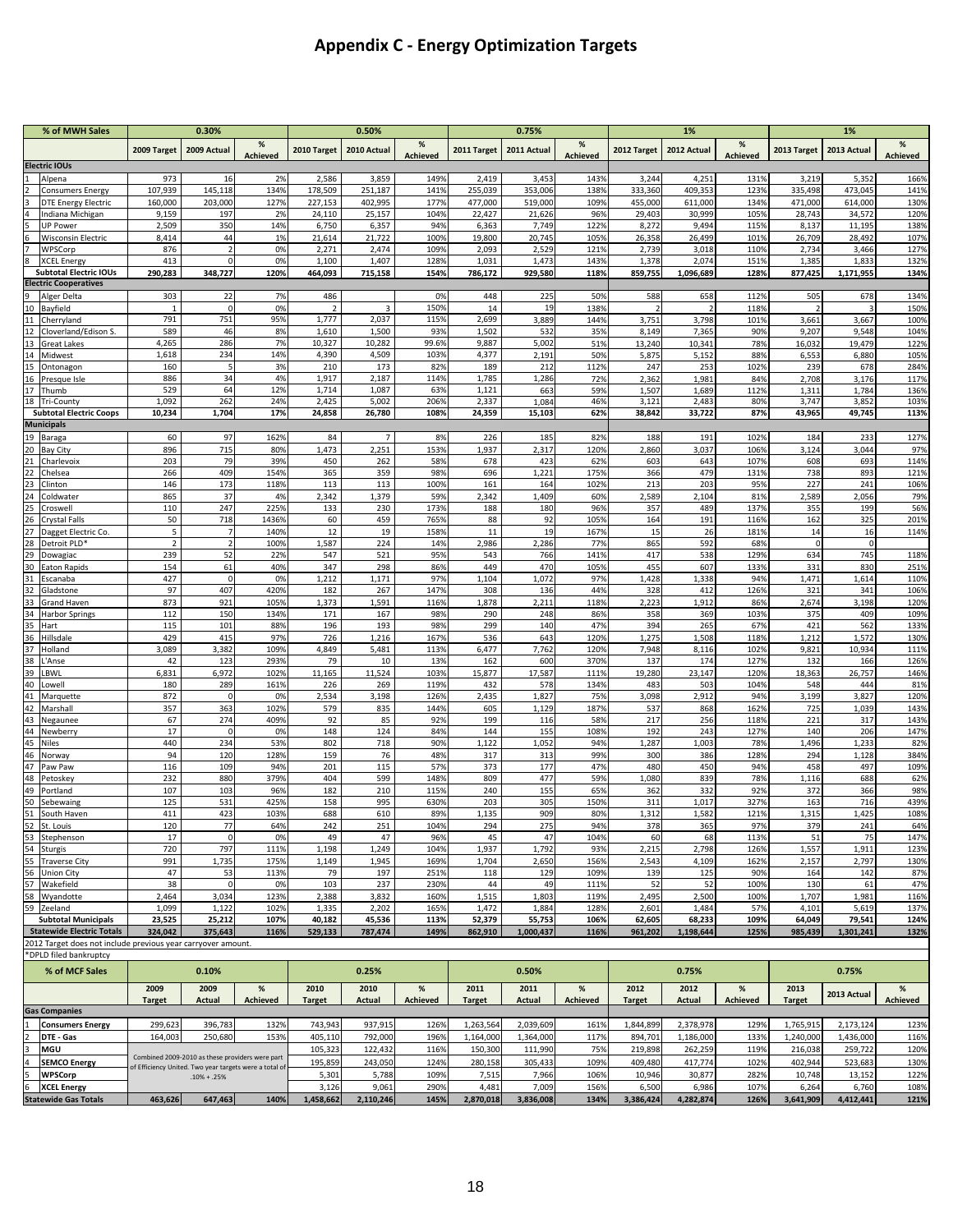## **Appendix C - Energy Optimization Targets**

|          | % of MWH Sales                                                | 1%                 |                    |              |  |  |  |  |
|----------|---------------------------------------------------------------|--------------------|--------------------|--------------|--|--|--|--|
|          |                                                               | 2012 Target        | 2012 Actual        | %            |  |  |  |  |
|          | <b>Electric IOUs</b>                                          |                    |                    | Achieved     |  |  |  |  |
| 1        | Alpena                                                        | 3,244              | 4,251              | 131%         |  |  |  |  |
| 2        | <b>Consumers Energy</b>                                       | 333,360            | 409,353            | 123%         |  |  |  |  |
| 3        | <b>DTE Energy Electric</b>                                    | 455.000            | 611,000            | 134%         |  |  |  |  |
| 4        | Indiana Michigan                                              | 29,403             | 30,999             | 105%         |  |  |  |  |
| 5        | <b>UP Power</b>                                               | 8,272              | 9,494              | 115%         |  |  |  |  |
| 6        | Wisconsin Electric                                            | 26,358             | 26,499             | 101%         |  |  |  |  |
| 7        | WPSCorp                                                       | 2,739              | 3,018              | 110%         |  |  |  |  |
| 8        | <b>XCEL Energy</b>                                            | 1,378              | 2,074              | 151%         |  |  |  |  |
|          | <b>Subtotal Electric IOUs</b><br><b>Electric Cooperatives</b> | 859,755            | 1,096,689          | 128%         |  |  |  |  |
| 9        | Alger Delta                                                   | 588                | 658                | 112%         |  |  |  |  |
|          | 10 Bayfield                                                   | 2                  | 2                  | 118%         |  |  |  |  |
|          | 11 Cherryland                                                 | 3,751              | 3,798              | 101%         |  |  |  |  |
| 12       | Cloverland/Edison S.                                          | 8,149              | 7,365              | 90%          |  |  |  |  |
| 13       | <b>Great Lakes</b>                                            | 13,240             | 10,341             | 78%          |  |  |  |  |
| 14       | Midwest                                                       | 5,875              | 5,152              | 88%          |  |  |  |  |
| 15       | Ontonagon                                                     | 247                | 253                | 102%         |  |  |  |  |
| 16       | Presque Isle                                                  | 2,362              | 1,981              | 84%          |  |  |  |  |
| 17       | Thumb                                                         | 1,507              | 1,689              | 112%         |  |  |  |  |
|          | 18 Tri-County                                                 | 3,121              | 2,483              | 80%          |  |  |  |  |
|          | <b>Subtotal Electric Coops</b>                                | 38,842             | 33,722             | 87%          |  |  |  |  |
|          | <b>Municipals</b>                                             |                    |                    |              |  |  |  |  |
| 19       | Baraga                                                        | 188                | 191                | 102%         |  |  |  |  |
| 20       | Bay City                                                      | 2,860              | 3,037              | 106%         |  |  |  |  |
| 21       | Charlevoix                                                    | 603                | 643                | 107%         |  |  |  |  |
| 22       | Chelsea                                                       | 366                | 479                | 131%         |  |  |  |  |
| 23<br>24 | Clinton<br>Coldwater                                          | 213<br>2,589       | 203<br>2,104       | 95%<br>81%   |  |  |  |  |
| 25       | Croswell                                                      | 357                | 489                | 137%         |  |  |  |  |
| 26       | <b>Crystal Falls</b>                                          | 164                | 191                | 116%         |  |  |  |  |
| 27       | Dagget Electric Co.                                           | 15                 | 26                 | 181%         |  |  |  |  |
| 28       | Detroit PLD*                                                  | 865                | 592                | 68%          |  |  |  |  |
| 29       | Dowagiac                                                      | 417                | 538                | 129%         |  |  |  |  |
| 30       | <b>Eaton Rapids</b>                                           | 455                | 607                | 133%         |  |  |  |  |
| 31       | Escanaba                                                      | 1,428              | 1,338              | 94%          |  |  |  |  |
| 32       | Gladstone                                                     | 328                | 412                | 126%         |  |  |  |  |
| 33       | <b>Grand Haven</b>                                            | 2,223              | 1,912              | 86%          |  |  |  |  |
| 34       | <b>Harbor Springs</b>                                         | 358                | 369                | 103%         |  |  |  |  |
| 35       | Hart                                                          | 394                | 265                | 67%          |  |  |  |  |
| 36       | Hillsdale                                                     | 1,275              | 1,508              | 118%         |  |  |  |  |
| 37       | Holland                                                       | 7,948              | 8,116              | 102%         |  |  |  |  |
| 38       | L'Anse                                                        | 137                | 174                | 127%         |  |  |  |  |
| 39       | LBWL                                                          | 19,280             | 23,147             | 120%<br>104% |  |  |  |  |
| 40<br>41 | Lowell                                                        | 483<br>3,098       | 503<br>2,912       | 94%          |  |  |  |  |
| 42       | Marquette<br>Marshall                                         | 537                | 868                | 162%         |  |  |  |  |
| 43       | Negaunee                                                      | 217                | 256                | 118%         |  |  |  |  |
| 44       | Newberry                                                      | 192                | 243                | 127%         |  |  |  |  |
| 45       | Niles                                                         | 1,287              | 1,003              | 78%          |  |  |  |  |
| 46       | Norway                                                        | 300                | 386                | 128%         |  |  |  |  |
| 47       | Paw Paw                                                       | 480                | 450                | 94%          |  |  |  |  |
| 48       | Petoskey                                                      | 1,080              | 839                | 78%          |  |  |  |  |
| 49       | Portland                                                      | 362                | 332                | 92%          |  |  |  |  |
| 50       | Sebewaing                                                     | 311                | 1,017              | 327%         |  |  |  |  |
| 51       | South Haven                                                   | 1,312              | 1,582              | 121%         |  |  |  |  |
| 52       | St. Louis                                                     | 378                | 365                | 97%          |  |  |  |  |
| 53       | Stephenson                                                    | 60                 | 68                 | 113%         |  |  |  |  |
| 54       | Sturgis                                                       | 2,215              | 2,798              | 126%         |  |  |  |  |
| 55       | <b>Traverse City</b>                                          | 2,543              | 4,109              | 162%         |  |  |  |  |
| 56       | <b>Union City</b>                                             | 139                | 125                | 90%          |  |  |  |  |
| 57<br>58 | Wakefield<br>Wyandotte                                        | 52<br>2.495        | 52<br>2,500        | 100%<br>100% |  |  |  |  |
| 59       | Zeeland                                                       | 2,601              | 1,484              | 57%          |  |  |  |  |
|          | <b>Subtotal Municipals</b>                                    | 62,605             | 68,233             | 109%         |  |  |  |  |
|          | <b>Statewide Electric Totals</b>                              | 961,202            | 1,198,644          | 125%         |  |  |  |  |
|          | 2012 Target does not include previous year carryover amount.  |                    |                    |              |  |  |  |  |
|          | *DPLD BK<br>% of MCF Sales                                    |                    | 0.75%              |              |  |  |  |  |
|          |                                                               |                    |                    |              |  |  |  |  |
|          |                                                               | 2012               | 2012               | %            |  |  |  |  |
|          |                                                               | <b>Target</b>      | Actual             | Achieved     |  |  |  |  |
|          | <b>Gas Companies</b>                                          |                    |                    |              |  |  |  |  |
| 1        | <b>Consumers Energy</b>                                       | 1,844,899          | 2,378,978          | 129%         |  |  |  |  |
| 2        | DTE - Gas<br>MGU                                              | 894,701            | 1,186,000          | 133%         |  |  |  |  |
| 3<br>4   | <b>SEMCO Energy</b>                                           | 219,898<br>409,480 | 262,259<br>417,774 | 119%<br>102% |  |  |  |  |
| 5        | WPSCorp                                                       | 10,946             | 30,877             | 282%         |  |  |  |  |
| 6        | <b>XCEL Energy</b>                                            | 6,500              | 6,986              | 107%         |  |  |  |  |
|          | <b>Statewide Gas Totals</b>                                   | 3,386,424          | 4,282,874          | 126%         |  |  |  |  |
|          |                                                               |                    |                    |              |  |  |  |  |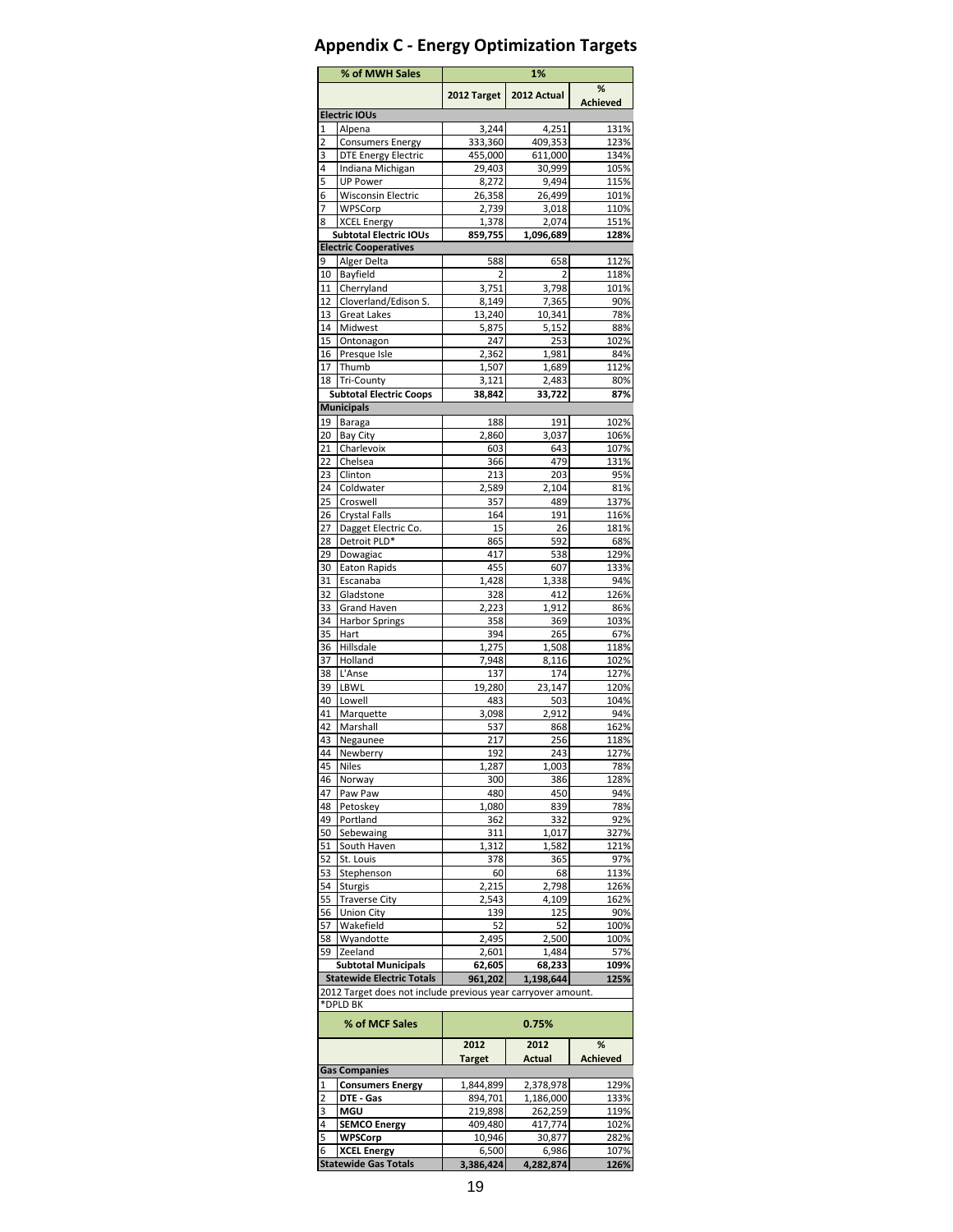| Company                                 | <b>2013 Energy Optimization Surcharges</b>                |                                                                                                                                                                                                                                                                                                                                                           |  |  |  |  |
|-----------------------------------------|-----------------------------------------------------------|-----------------------------------------------------------------------------------------------------------------------------------------------------------------------------------------------------------------------------------------------------------------------------------------------------------------------------------------------------------|--|--|--|--|
| IOUs                                    |                                                           |                                                                                                                                                                                                                                                                                                                                                           |  |  |  |  |
|                                         | Residential (\$/kwh)                                      | \$0.00280                                                                                                                                                                                                                                                                                                                                                 |  |  |  |  |
|                                         | <b>General Service</b>                                    |                                                                                                                                                                                                                                                                                                                                                           |  |  |  |  |
|                                         | Standard                                                  |                                                                                                                                                                                                                                                                                                                                                           |  |  |  |  |
|                                         | Large Power                                               | \$2.83<br>\$40.82<br>\$330.49<br>\$1,232.00<br>\$315.00<br>\$0.00<br>\$0.240<br>\$0.4100<br>\$0.200<br>\$0.00258<br>\$29.44<br>\$73.89<br>\$175.91<br>\$802.80<br>\$0.00271<br>\$0.71<br>\$47.91<br>\$2.68<br>\$5.60<br>\$154.21<br>\$2.68<br>\$154.21<br>\$0.0025<br>\$2.95<br>\$2.95<br>\$4.44<br>\$52.07<br>\$578.97<br>\$0.36<br>\$578.97<br>\$0.0021 |  |  |  |  |
|                                         | Large Industrial below 13 kV                              |                                                                                                                                                                                                                                                                                                                                                           |  |  |  |  |
| Alpena Power Company                    |                                                           |                                                                                                                                                                                                                                                                                                                                                           |  |  |  |  |
|                                         | Large Industrial above 13 kV                              |                                                                                                                                                                                                                                                                                                                                                           |  |  |  |  |
|                                         | Alt Energy Econ Dev                                       |                                                                                                                                                                                                                                                                                                                                                           |  |  |  |  |
|                                         | Outdoor Protective Lighting 100 watt                      |                                                                                                                                                                                                                                                                                                                                                           |  |  |  |  |
|                                         | Outdoor Protective Lighting 250 watt                      |                                                                                                                                                                                                                                                                                                                                                           |  |  |  |  |
|                                         | Street & Highway                                          |                                                                                                                                                                                                                                                                                                                                                           |  |  |  |  |
|                                         | Special Contract                                          | \$322.08                                                                                                                                                                                                                                                                                                                                                  |  |  |  |  |
|                                         | Residential (\$/kwh)                                      |                                                                                                                                                                                                                                                                                                                                                           |  |  |  |  |
|                                         | Secondary 0-1250 kwh                                      | \$1.49                                                                                                                                                                                                                                                                                                                                                    |  |  |  |  |
|                                         | Secondary 1251-5000 kwh                                   | \$8.11                                                                                                                                                                                                                                                                                                                                                    |  |  |  |  |
|                                         | Secondary 5001-30000 kwh                                  | \$48.76                                                                                                                                                                                                                                                                                                                                                   |  |  |  |  |
|                                         | Secondary 30001-50000 kwh                                 | \$48.76                                                                                                                                                                                                                                                                                                                                                   |  |  |  |  |
| <b>Consumers Energy Company</b>         | Secondary Above 50000 kwh                                 | \$48.76                                                                                                                                                                                                                                                                                                                                                   |  |  |  |  |
|                                         | Primary 0-5000 kwh                                        | \$3.99                                                                                                                                                                                                                                                                                                                                                    |  |  |  |  |
|                                         | Primary 5001-10000 kwh                                    |                                                                                                                                                                                                                                                                                                                                                           |  |  |  |  |
|                                         | Primary 10001-30000 kwh                                   |                                                                                                                                                                                                                                                                                                                                                           |  |  |  |  |
|                                         | Primary 30001-50000 kwh                                   |                                                                                                                                                                                                                                                                                                                                                           |  |  |  |  |
|                                         |                                                           |                                                                                                                                                                                                                                                                                                                                                           |  |  |  |  |
|                                         | Primary above 50000 kwh                                   |                                                                                                                                                                                                                                                                                                                                                           |  |  |  |  |
|                                         | Residential (\$/kwh)                                      |                                                                                                                                                                                                                                                                                                                                                           |  |  |  |  |
|                                         | Secondary 0 - 850 kWh/mo                                  |                                                                                                                                                                                                                                                                                                                                                           |  |  |  |  |
| DTE - Energy Electric                   | Secondary 851-1650 kWh/mo                                 | \$4.23                                                                                                                                                                                                                                                                                                                                                    |  |  |  |  |
|                                         | Sec Above 1650 kWh/mo                                     | \$18.10                                                                                                                                                                                                                                                                                                                                                   |  |  |  |  |
|                                         | Primary 0 - 11500 kwh/mo                                  |                                                                                                                                                                                                                                                                                                                                                           |  |  |  |  |
|                                         | Primary Above 11501 kWh/mo                                | \$499.89                                                                                                                                                                                                                                                                                                                                                  |  |  |  |  |
|                                         | Residential (\$/kwh)                                      | \$0.00085                                                                                                                                                                                                                                                                                                                                                 |  |  |  |  |
|                                         | SGS (UNMETERED) \$/kWh                                    | \$0.00169                                                                                                                                                                                                                                                                                                                                                 |  |  |  |  |
|                                         | C&I SGS                                                   | \$2.68                                                                                                                                                                                                                                                                                                                                                    |  |  |  |  |
|                                         | C&I SEC MGS TOD                                           |                                                                                                                                                                                                                                                                                                                                                           |  |  |  |  |
| Indiana Michigan Power Company          | C&I WSS                                                   |                                                                                                                                                                                                                                                                                                                                                           |  |  |  |  |
|                                         | C&I LGS                                                   |                                                                                                                                                                                                                                                                                                                                                           |  |  |  |  |
|                                         | C&I MS                                                    |                                                                                                                                                                                                                                                                                                                                                           |  |  |  |  |
|                                         | C&I LP                                                    |                                                                                                                                                                                                                                                                                                                                                           |  |  |  |  |
|                                         |                                                           |                                                                                                                                                                                                                                                                                                                                                           |  |  |  |  |
|                                         | Residential MR1,2 (\$/kwh)                                |                                                                                                                                                                                                                                                                                                                                                           |  |  |  |  |
|                                         | Small Commercial Service MSC-1                            |                                                                                                                                                                                                                                                                                                                                                           |  |  |  |  |
|                                         | Small General TOD Service MST-1                           |                                                                                                                                                                                                                                                                                                                                                           |  |  |  |  |
|                                         | Commercial Industrial GS                                  | \$29.75                                                                                                                                                                                                                                                                                                                                                   |  |  |  |  |
|                                         | Large Industrial Service MI-1                             | \$160.00                                                                                                                                                                                                                                                                                                                                                  |  |  |  |  |
| Northern States Power Company-Wisconsin | Peak TOD Service MPC-1 Secondary/Primary                  | \$160.00                                                                                                                                                                                                                                                                                                                                                  |  |  |  |  |
|                                         | Peak TOD Service MPC-1 Transmission Transformed           | \$1,900.00                                                                                                                                                                                                                                                                                                                                                |  |  |  |  |
|                                         | Peak TOD Service MPC-1 Transmission Untransformed         | \$160.00                                                                                                                                                                                                                                                                                                                                                  |  |  |  |  |
|                                         | Peak Controlled GS MPC-2                                  | \$29.75                                                                                                                                                                                                                                                                                                                                                   |  |  |  |  |
|                                         | Street Lighting MSL-1, MSL-2                              | \$0.27                                                                                                                                                                                                                                                                                                                                                    |  |  |  |  |
|                                         | Muni Pump Service                                         | \$2.95                                                                                                                                                                                                                                                                                                                                                    |  |  |  |  |
|                                         | Residential A1,2, AH1 (\$/kwh)                            | \$0.0041                                                                                                                                                                                                                                                                                                                                                  |  |  |  |  |
|                                         | Small Comm C1, 2, H1                                      |                                                                                                                                                                                                                                                                                                                                                           |  |  |  |  |
|                                         | Medium Commercial P1,2                                    |                                                                                                                                                                                                                                                                                                                                                           |  |  |  |  |
| Upper Peninsula Power Company           |                                                           |                                                                                                                                                                                                                                                                                                                                                           |  |  |  |  |
|                                         | Lg Commercial Cp-U,WP-3,CP-RR,RTMP,D                      |                                                                                                                                                                                                                                                                                                                                                           |  |  |  |  |
|                                         | Lighting SL-3,5,6,10, Z-3,4                               |                                                                                                                                                                                                                                                                                                                                                           |  |  |  |  |
|                                         | <b>Special Contract</b>                                   |                                                                                                                                                                                                                                                                                                                                                           |  |  |  |  |
|                                         | Residential, Rg-1M, Rg, 2M, Rg-OTOU-1M (\$/kWh)           |                                                                                                                                                                                                                                                                                                                                                           |  |  |  |  |
|                                         | Small Comm Cg-1M,Cg-2M,Cg-OTOU-1M                         | \$3.18                                                                                                                                                                                                                                                                                                                                                    |  |  |  |  |
|                                         | Small Comm Cg-1MSeasonal,Cg-2MSeasonal,Cg-OTOU-1MSeasonal | \$6.36                                                                                                                                                                                                                                                                                                                                                    |  |  |  |  |
|                                         | Medium Comm Cg3M, Cg4M, Mp1M                              | \$32.01                                                                                                                                                                                                                                                                                                                                                   |  |  |  |  |
| Wisconsin Public Service Corporation    | Medium Comm Cg3M seasonal, Cg4M seasonal                  | \$64.02                                                                                                                                                                                                                                                                                                                                                   |  |  |  |  |
|                                         | Large Cp-1M (Secondary/Primary)                           | \$405.09                                                                                                                                                                                                                                                                                                                                                  |  |  |  |  |
|                                         | Cp-1M (Transmission <10MW)                                | \$974.42                                                                                                                                                                                                                                                                                                                                                  |  |  |  |  |
|                                         | Cp-1M (Transmission >10MW)                                | \$1,677.53                                                                                                                                                                                                                                                                                                                                                |  |  |  |  |
|                                         | Lighting-Ms-1M,Ms-3M,Gy-1M,Gy-3M                          | \$0.22                                                                                                                                                                                                                                                                                                                                                    |  |  |  |  |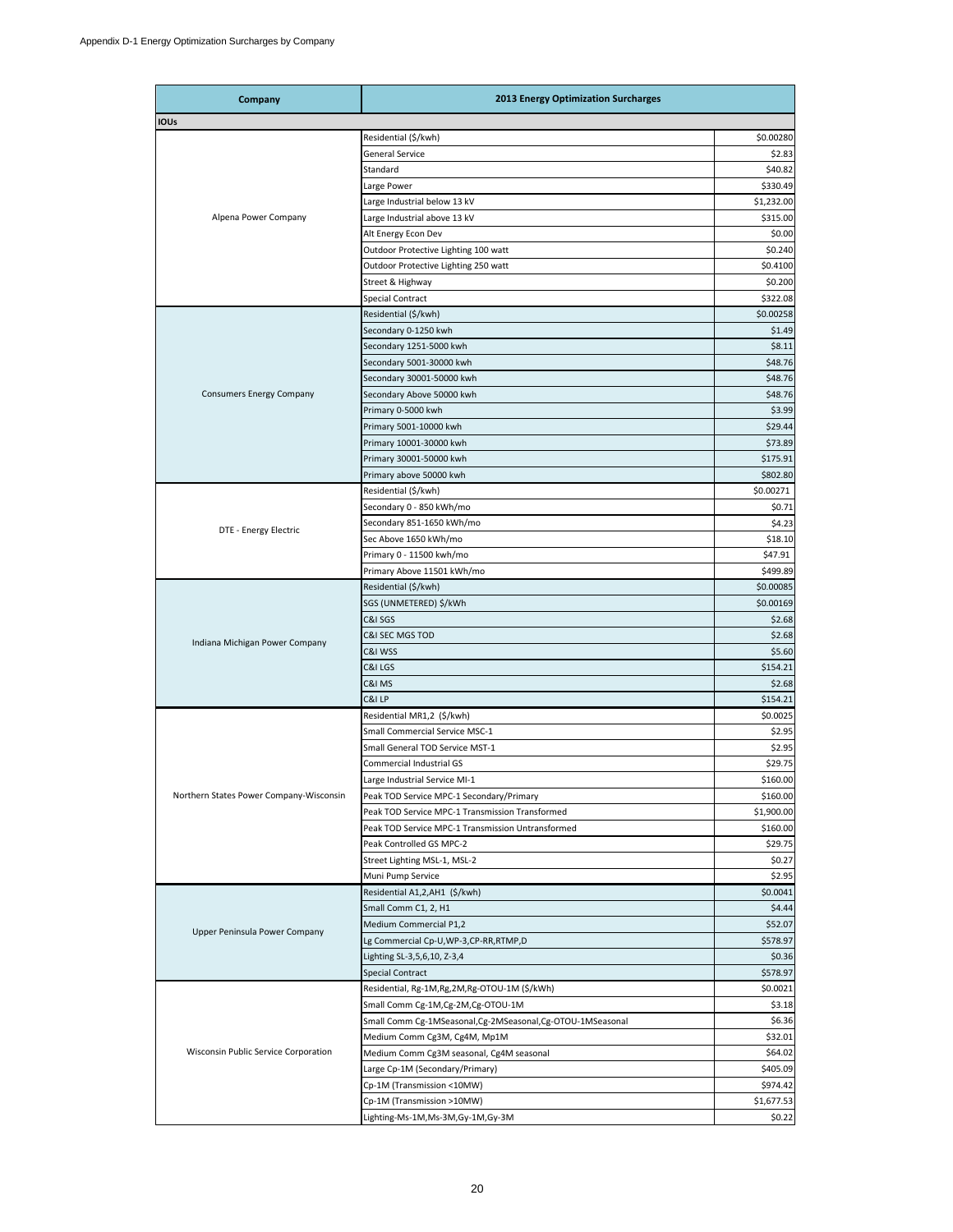| Company                                      | <b>2013 Energy Optimization Surcharges</b> |                |
|----------------------------------------------|--------------------------------------------|----------------|
| <b>IOUs</b>                                  |                                            |                |
|                                              | Residential (\$/kwh)                       | \$0.00273      |
|                                              | Cg1                                        | \$0.17989      |
|                                              | Cg <sub>2</sub>                            | \$0.32082      |
|                                              | Cg3 & Cg3C                                 | \$5.18043      |
|                                              | Cg5                                        | \$0.64283      |
|                                              | Cp1                                        | \$19.02247     |
| Wisconsin Electric Power Company             | Cp2, Cp3 & Cp4                             | \$133.25134    |
|                                              | Schedule A                                 | \$980.20487    |
|                                              | Spec Con (CpLC)                            | \$2,850.22010  |
|                                              | TssM/U                                     | \$0.180        |
|                                              | Unmetered lamps GI1                        | $$0.13 - 0.72$ |
|                                              | Unmetered lamps Ms21                       | \$0.09-0.72    |
|                                              | Unmetered lamps Ms3                        | \$0.09-1.80    |
| Co-ops                                       |                                            |                |
|                                              | Farm and Home (A) (\$/kWh)                 | \$0.00262      |
|                                              | Seasonal Residential (AS)                  | \$0.00262      |
| Alger Delta Cooperative Electric Association | <b>Combined Residential</b>                | \$0.00262      |
|                                              | Commercial & Small Power (B)               | \$2.48         |
|                                              | Large Power (LP)                           |                |
|                                              |                                            | \$48.26        |
| <b>Bayfield Electric Cooperative</b>         |                                            |                |
|                                              | Farm & Home Service (\$/kWh)               | \$0.00000      |
|                                              | General Service (C)                        | \$0.00         |
|                                              | Optional Irrigation TOD (OTD)              | \$0.00         |
| Cherryland Electric Cooperative              | Large Power (LP)                           | \$0.00         |
|                                              | Optional Large Power TOD (LPTOD)           | \$0.00         |
|                                              | Large Commercial & Industrial (LC&I)       | \$0.00         |
|                                              | Primary Substation (PSDS)                  | \$0.00         |
|                                              | Farm and Home (FH) (ES) (\$/kWh)           | \$0.00197      |
|                                              | Seasonal Residential (SR)                  | \$0.00197      |
|                                              | <b>Combined Residential</b>                | \$0.00197      |
|                                              | General Service (GS)                       | \$3.37         |
| Cloverland Electric Cooperative              | Seasonal General Service (SG)              | \$3.37         |
|                                              | Commercial Heating and A/C (HA)            | \$3.37         |
|                                              | Large Power (LP)                           | \$183.99       |
|                                              | Large Power Mining (LP-MO)                 | \$183.99       |
|                                              | Primary Service (PSDS)                     | \$183.99       |
|                                              | Residential (A) (\$/kWh)                   | \$0.00198      |
|                                              | Seasonal Residential (AS)                  | \$0.00198      |
|                                              | <b>Combined Residential</b>                | \$0.00198      |
| Great Lakes Energy Cooperative               | General Service (GS)                       | \$4.76         |
|                                              | Large Power (LP)                           | \$4.76         |
|                                              | C&I APM (C-APM)                            | \$4.76         |
|                                              | C&I APM (D-APM)                            | \$865.59       |
|                                              | Primary Service (PSDS)                     | \$865.59       |
|                                              | Farm and Home Service (A) (\$/kWh)         | \$0.00198      |
|                                              | Int Duel Heating (I-DSH)                   | \$0.00198      |
|                                              | <b>Combined Residential</b>                | \$0.00198      |
|                                              | General Service (GS)                       | \$1.76         |
| Midwest Energy Cooperative                   | Irrigation (IRR)                           | \$3.84         |
|                                              | Large Power Service (LP)                   | \$54.76        |
|                                              | Large Power >200 kW (CD-1)                 | \$422.17       |
|                                              | Large Power Primary & Contracts (LPPS)     | \$2,888.19     |
|                                              | Residential (A, AH) (\$/kWh)               | \$0.00275      |
|                                              | Seasonal Residential (A-S)                 | \$0.00275      |
|                                              | <b>Combined Residential</b>                | \$0.00275      |
| Ontonagon Co. Rural Electricification Assoc. | General Service (B)                        | \$1.85         |
|                                              | Large Power (LP)                           | \$19.25        |
|                                              |                                            | \$140.03       |
|                                              | Large Power (LP-1)                         |                |
|                                              | Residential (A) (\$/kWh)                   | \$0.00229      |
|                                              | Seasonal Residential (AS)                  | \$0.00229      |
| Presque Isle Electric and Gas Co-op          | <b>Combined Residential</b>                | \$0.00229      |
|                                              | General Service (GS)                       | \$3.10         |
|                                              | Large General Service (LG and LPTOD)       | \$74.14        |
|                                              | Primary Service (PSDS)                     | \$400.99       |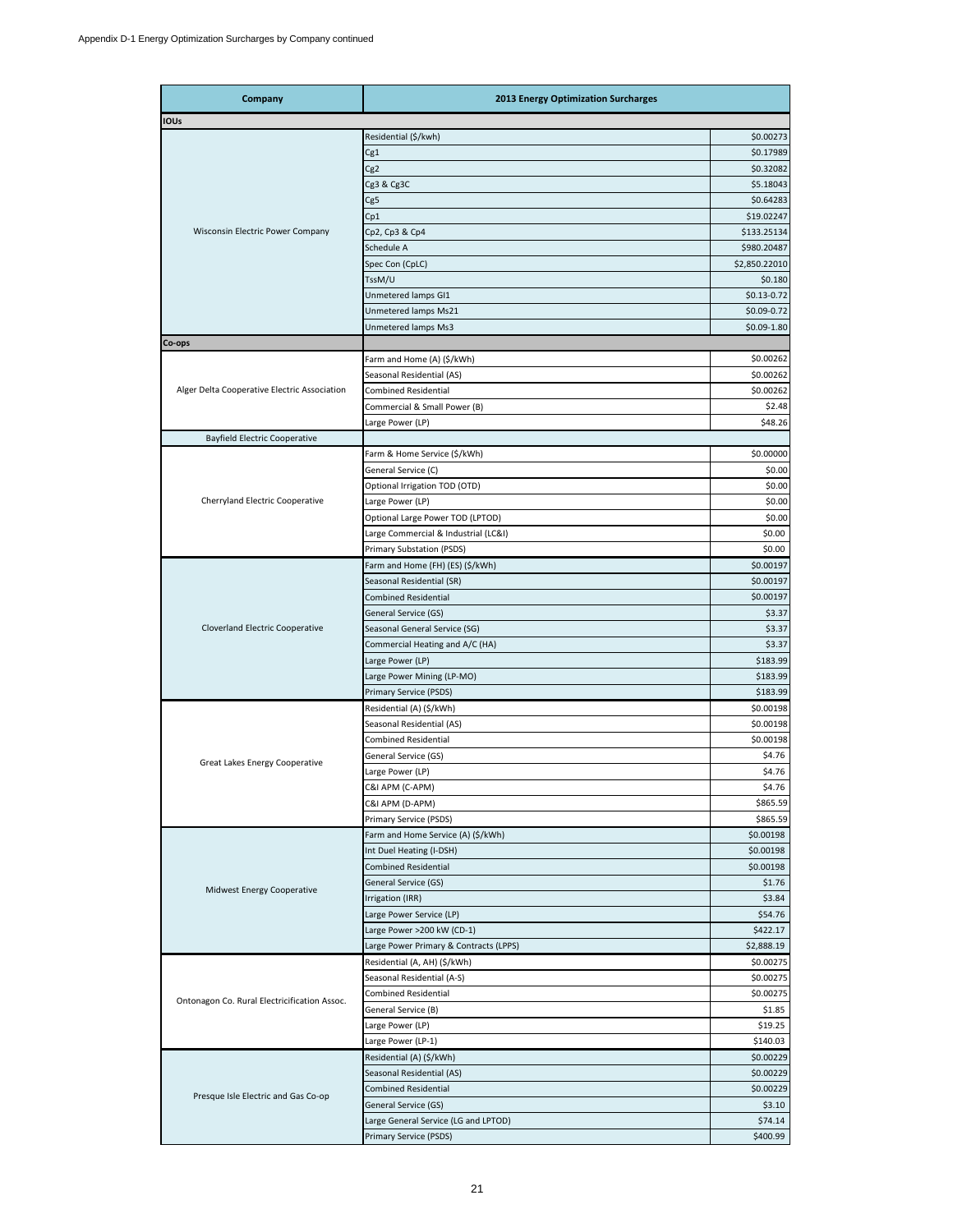| Company                                                            | <b>2013 Energy Optimization Surcharges</b> |            |  |  |  |  |
|--------------------------------------------------------------------|--------------------------------------------|------------|--|--|--|--|
| Co-ops                                                             |                                            |            |  |  |  |  |
|                                                                    | Farm and Home (A) (\$/kWh)                 | \$0.00216  |  |  |  |  |
|                                                                    | Seasonal Residential (A-S)                 | \$0.00216  |  |  |  |  |
| Thumb Electric Cooperative                                         | <b>Combined Residential</b>                | \$0.00216  |  |  |  |  |
|                                                                    | General Service (GS)                       | \$3.57     |  |  |  |  |
|                                                                    | Large General Service (LGS)                | \$246.53   |  |  |  |  |
|                                                                    | Large Power Dist. Substation (LPDS)        | \$276.68   |  |  |  |  |
|                                                                    | General Service TOD (GS-TOD)               | \$3.57     |  |  |  |  |
|                                                                    | Seasonal General Service (SGS)             | \$0.52     |  |  |  |  |
|                                                                    | Farm and Home Service (A) (\$/kwh)         | \$0.00204  |  |  |  |  |
|                                                                    | <b>General Service</b>                     | \$1.55     |  |  |  |  |
|                                                                    | Irrigation TOD Service (\$/kWh)            | \$0.00217  |  |  |  |  |
| Tri-County Electric Cooperative                                    | Large Power Service (CD)                   | \$47.14    |  |  |  |  |
|                                                                    | Large Power TOD Service (CD-1)             | \$29.43    |  |  |  |  |
|                                                                    | <b>Primary Service (PSDS)</b>              | \$1,186.05 |  |  |  |  |
| Retail Rate-Regulated Natural Gas Provider                         |                                            |            |  |  |  |  |
|                                                                    | Residential Rate A, A-1 (\$/Mcf)           | \$0.30300  |  |  |  |  |
|                                                                    | Residential Rate GS-1,2 (\$/Mcf)           | \$0.22190  |  |  |  |  |
| Consumers Energy Company (joint filing)                            | General Service-3 (0-100,000 Mcf)          | \$0.22190  |  |  |  |  |
|                                                                    | General Service-3 (Above 100,000 Mcf)      | \$0.01100  |  |  |  |  |
|                                                                    | LT and XLT (0 - 100,000 Mcf)               | \$0.22190  |  |  |  |  |
|                                                                    | LT and XLT (Above 100,000 Mcf)             | \$0.01100  |  |  |  |  |
|                                                                    | Residential A, AS (\$/Mcf)                 | \$0.18420  |  |  |  |  |
|                                                                    | Residential 2A, GS1 (\$/Mcf)               | \$0.14260  |  |  |  |  |
|                                                                    | Large Volume <100,000 Mcf (\$/Mcf)         | \$0.14260  |  |  |  |  |
| DTE- Energy Gas                                                    | Large Volume >100,000 Mcf (\$/Mcf)         | \$0.01020  |  |  |  |  |
|                                                                    | School (\$/Mcf)                            | \$0.14260  |  |  |  |  |
|                                                                    | ST, LT, XLT, XXLT (\$/Mcf)                 | \$0.01020  |  |  |  |  |
|                                                                    | Residential (\$/Mcf)                       | \$0.18110  |  |  |  |  |
|                                                                    | Multi-Family (\$/Mcf)                      | \$0.18110  |  |  |  |  |
|                                                                    | Sm General Service                         | \$4.17     |  |  |  |  |
|                                                                    | Lg General Service                         | \$215.45   |  |  |  |  |
| <b>Michigan Gas Utilities</b>                                      | <b>Commercial Lighting</b>                 | \$10.33    |  |  |  |  |
|                                                                    | <b>Special Contracts</b>                   | \$221.26   |  |  |  |  |
|                                                                    | <b>Transportation TR-1</b>                 | \$39.27    |  |  |  |  |
|                                                                    | Transportation TR-2                        | \$119.34   |  |  |  |  |
|                                                                    | <b>Transportation TR-3</b>                 | \$408.71   |  |  |  |  |
|                                                                    | Residential (\$/therm)                     | \$0.0170   |  |  |  |  |
|                                                                    | C&I GS 302 (\$/meter)                      | \$5.02     |  |  |  |  |
| Northern States Power Co-Wisc.(joint filing) C&I GS 304 (\$/meter) |                                            | \$468.79   |  |  |  |  |
|                                                                    | C&I Interruptible Use 303 (\$/meter)       | \$86.39    |  |  |  |  |
|                                                                    | C&I Transportation<br>$($ \$/meter)        | \$5.02     |  |  |  |  |
|                                                                    | Residential (\$/Dth)                       | \$0.11100  |  |  |  |  |
| SEMCO Energy, Inc.                                                 | GS-1, GS-2, GS-3                           | \$5.84     |  |  |  |  |
|                                                                    | TR-1, TR-2, TR-3                           | \$90.79    |  |  |  |  |
|                                                                    | Residential (\$/therm)                     | \$0.0151   |  |  |  |  |
|                                                                    | C&I small                                  | \$3.9600   |  |  |  |  |
| Wisconsin Public Serv. Corp.(joint filing)                         | C&I small seasonal                         | \$3.9600   |  |  |  |  |
|                                                                    | C&I Large                                  | \$36.0500  |  |  |  |  |
|                                                                    | <b>Transport Large</b>                     | \$14.2900  |  |  |  |  |
|                                                                    | <b>Transport Super Large</b>               | \$246.2300 |  |  |  |  |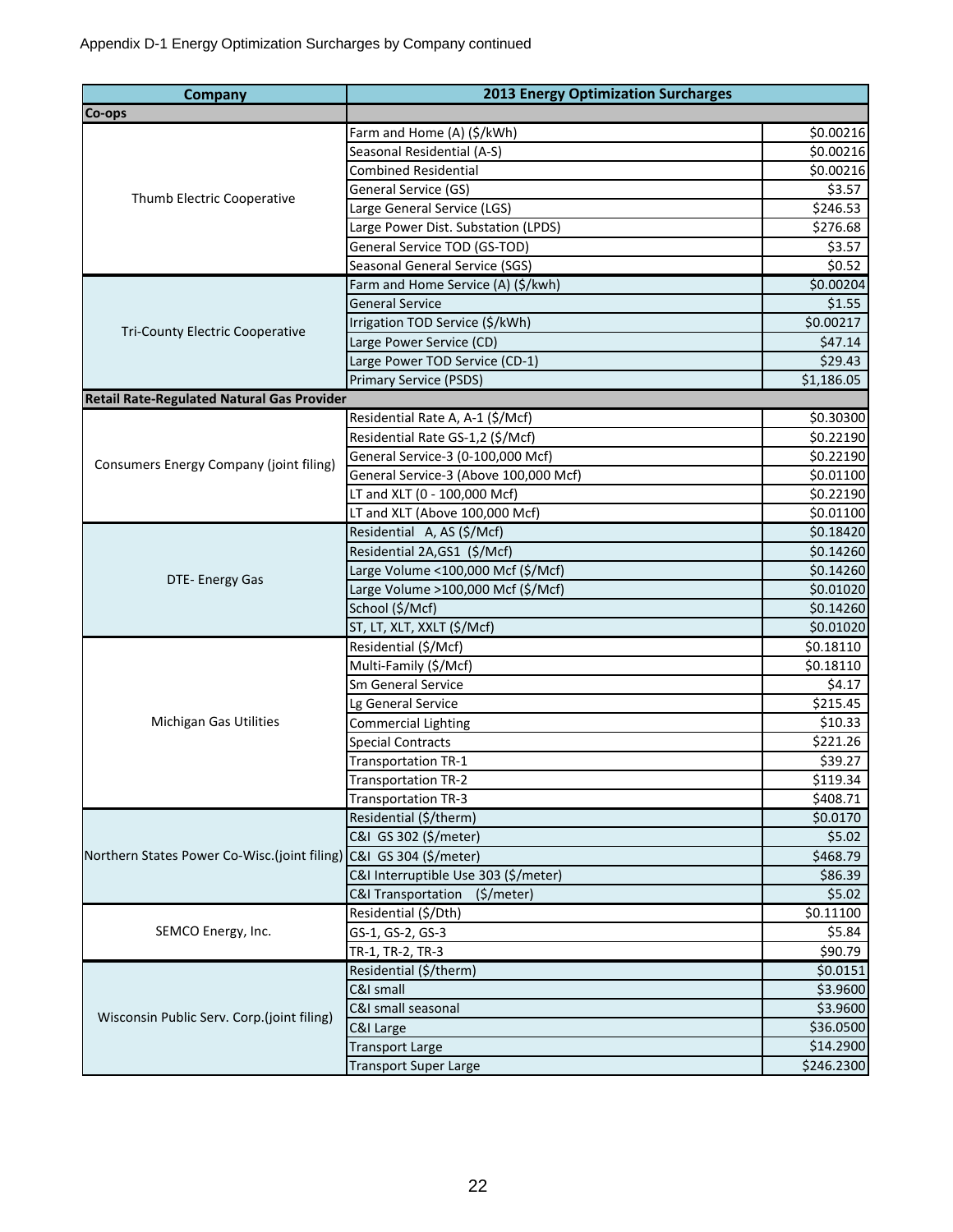Appendix D-2 Residential Energy Optimization Surcharges and Average Monthly Totals

|                                                                           |                       | <b>EO Residential</b> | <b>EO</b><br><b>Residential</b> |
|---------------------------------------------------------------------------|-----------------------|-----------------------|---------------------------------|
| <b>COMPANY</b>                                                            | <b>Case Number</b>    | <b>Surcharge</b>      |                                 |
|                                                                           |                       | \$/month              | <b>Surcharge</b>                |
| <b>IOUs</b>                                                               |                       |                       | \$/kwh                          |
| Alpena Power Company                                                      | U-16669               | \$1.82                | \$0.00280                       |
|                                                                           | U-16736               | \$1.68                | \$0.00258                       |
| <b>Consumers Energy Company</b><br>DTE - Energy Electric                  | U-16671               | \$1.76                | \$0.00271                       |
|                                                                           | U-16739               | \$0.55                | \$0.00085                       |
| Indiana Michigan Power Company<br>Northern States Power Company-Wisconsin | U-16674               | \$1.63                | \$0.00250                       |
|                                                                           |                       |                       |                                 |
| Upper Peninsula Power Company                                             | U-16675               | \$2.67                | \$0.00410                       |
| <b>Wisconsin Public Service Corporation</b>                               | U-16676               | \$1.37                | \$0.00210                       |
| <b>Wisconsin Electric Power Company</b>                                   | U-16677               | \$1.77                | \$0.00273                       |
|                                                                           | <b>IOU Average:</b>   | \$1.66                | \$0.00255                       |
| Co-ops                                                                    |                       |                       |                                 |
| Alger Delta Cooperative Electric Association                              | U-16678               | \$1.70                | \$0.00262                       |
| <b>Bayfield Electric Cooperative</b>                                      | U-16679               | \$0.00                | \$0.00000                       |
| <b>Cherryland Electric Cooperative</b>                                    | U-17369               | \$0.00                | \$0.00000                       |
| <b>Cloverland Electric Cooperative</b>                                    | U-16681               | \$1.28                | \$0.00197                       |
| <b>Great Lakes Energy Cooperative</b>                                     | U-16682               | \$1.29                | \$0.00198                       |
| Midwest Energy Cooperative                                                | U-16683               | \$1.29                | \$0.00198                       |
| Ontonagon Co. Rural Electricification Assoc.                              | U-16684               | \$1.79                | \$0.00275                       |
| Presque Isle Electric and Gas Co-op                                       | U-16685               | \$1.49                | \$0.00229                       |
| Thumb Electric Cooperative                                                | U-16686               | \$1.40                | \$0.00216                       |
| <b>Tri-County Electric Cooperative</b>                                    | U-16687               | \$1.33                | \$0.00204                       |
|                                                                           | Co-op Average:        | \$1.16                | \$0.00178                       |
| <b>Municipals</b>                                                         |                       |                       |                                 |
| Village of Baraga                                                         | U-16688               | \$0.91                | \$0.00140                       |
| City of Bay City                                                          | U-17382               | \$0.54                | \$0.00083                       |
| City of Charlevoix                                                        | U-17383               | \$1.16                | \$0.00178                       |
| Chelsea Department of Electric and Water                                  | U-17384               | \$0.65                | \$0.00100                       |
| Village of Clinton                                                        | U-17385               | \$0.00                | \$0.00000                       |
| <b>Coldwater Board of Public Utilities</b>                                | $\overline{U}$ -17386 | \$1.64                | \$0.00252                       |
| Croswell Municipal Light & Power Department                               | U-17387               | \$1.10                | \$0.00169                       |
| City of Crystal Falls                                                     | U-16695               | \$0.95                | \$0.00146                       |
| Daggett Electric Department                                               | U-16696               | \$0.10                | \$0.00015                       |
| Detroit Public Lighting Department                                        | U-16697               | \$0.98                | \$0.00150                       |
| City of Dowagiac                                                          | U-16698               | \$0.65                | \$0.00100                       |
| City of Eaton Rapids                                                      | U-17392               | \$0.52                | \$0.00080                       |
| City of Escanaba                                                          | U-16700               | \$0.90                | \$0.00138                       |
| City of Gladstone                                                         | U-16701               | \$1.04                | \$0.00160                       |
| Grand Haven Board of Light and Power                                      | U-17395               | \$1.17                | \$0.00180                       |
| <b>City of Harbor Springs</b>                                             | U-16703               | \$0.81                | \$0.00124                       |
| City of Hart Hydro                                                        | U-17397               | \$0.85                | \$0.00130                       |
| Hillsdale Board of Public Utilities                                       | U-16705               | \$1.07                | \$0.00164                       |
| Holland Board of Public Works                                             | U-17399               | \$1.08                | \$0.00166                       |
| Village of L'Anse                                                         | U-16707               | \$1.04                | \$0.00160                       |
| Lansing Board of Water & Light                                            | U-17401               | \$1.20                | \$0.00185                       |
| Lowell Light and Power                                                    | U-17402               | \$1.06                | \$0.00163                       |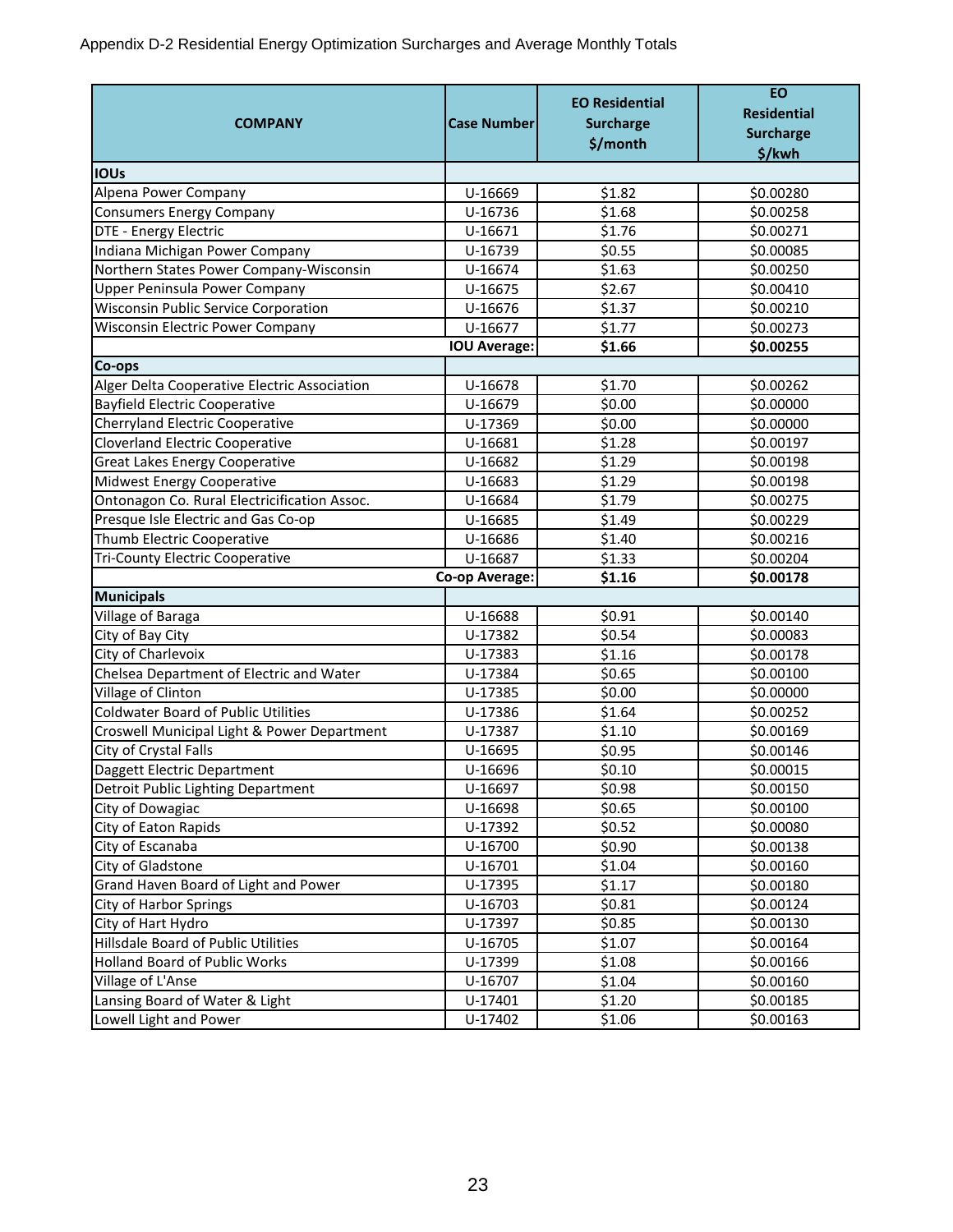Appendix D-2 Residential Energy Optimization Surcharges and Average Monthly Totals continued

| <b>COMPANY</b>                                     | <b>Case Number</b>                | <b>EO Residential</b><br><b>Surcharge</b><br>\$/month | <b>EO</b><br><b>Residential</b><br><b>Surcharge</b><br>\$/kwh |
|----------------------------------------------------|-----------------------------------|-------------------------------------------------------|---------------------------------------------------------------|
| <b>Municipals</b>                                  |                                   |                                                       |                                                               |
| Marquette Board of Light and Power                 | U-16710                           | \$0.71                                                | \$0.00109                                                     |
| Marshall Electric Department                       | U-17404                           | \$0.00                                                | \$0.00000                                                     |
| <b>Negaunee Department of Public Works</b>         | U-16712                           | \$1.07                                                | \$0.00164                                                     |
| Newberry Water and Light Board                     | U-16713                           | \$0.90                                                | \$0.00138                                                     |
| <b>Niles Utility Department</b>                    | U-17407                           | \$0.00                                                | \$0.00000                                                     |
| City of Norway                                     | U-16715                           | \$1.07                                                | \$0.00164                                                     |
| City of Paw Paw                                    | U-17409                           | \$0.78                                                | \$0.00120                                                     |
| City of Petoskey                                   | U-17410                           | \$1.18                                                | \$0.00182                                                     |
| City of Portland                                   | U-17411                           | \$0.86                                                | \$0.00132                                                     |
| City of Sebewaing                                  | U-17412                           | \$1.13                                                | \$0.00174                                                     |
| City of South Haven                                | U-16720                           | \$0.51                                                | \$0.00079                                                     |
| City of St. Louis                                  | U-17414                           | \$0.74                                                | \$0.00114                                                     |
| City of Stephenson                                 | U-16722                           | \$0.83                                                | \$0.00128                                                     |
| City of Sturgis                                    | U-17416                           | \$1.24                                                | \$0.00191                                                     |
| Traverse City Light & Power                        | U-17417                           | \$0.00                                                | \$0.00000                                                     |
| Union City Electric Department                     | U-17418                           | \$0.59                                                | \$0.00090                                                     |
| City of Wakefield                                  | U-17419                           | \$1.11                                                | \$0.00170                                                     |
| Wyandotte Department of Municipal Service          | U-17420                           | \$1.28                                                | \$0.00197                                                     |
| Zeeland Board of Public Works (per meter)          | U-17421                           | \$1.00                                                | \$0.00000                                                     |
|                                                    | <b>Municipal Average:</b>         | \$0.84                                                | \$0.00125                                                     |
|                                                    | <b>Electric Provider Average:</b> | \$1.22                                                | \$0.00186                                                     |
| <b>Retail Rate-Regulated Natural Gas Providers</b> | Case No.                          | <b>EO Residential</b><br><b>Surcharge</b><br>\$/month | <b>EO</b><br><b>Residential</b><br><b>Surcharge</b><br>\$/Mcf |
| Consumers Energy Company (joint filing)            | U-16736                           | \$2.52                                                | \$0.30300                                                     |
| DTE - Energy Gas                                   | U-16730                           | \$1.53                                                | \$0.18420                                                     |
| Michigan Gas Utilities Corporation                 | U-16731                           | \$1.51                                                | \$0.18110                                                     |
| Northern States Power Co-Wisc.(joint filing)       | U-16674                           | \$0.14                                                | \$0.01700                                                     |
| SEMCO Energy, Inc.                                 | U-16733                           | \$0.92                                                | \$0.11100                                                     |
| Wisconsin Public Serv. Corp.(joint filing)         | U-16676                           | \$0.13                                                | \$0.01510                                                     |
| <b>Natural Gas Provider Average:</b>               |                                   | \$1.13                                                | \$0.13523                                                     |
| <b>2013 STATE OVERALL AVERAGE:</b>                 |                                   | \$1.19                                                | \$0.03520                                                     |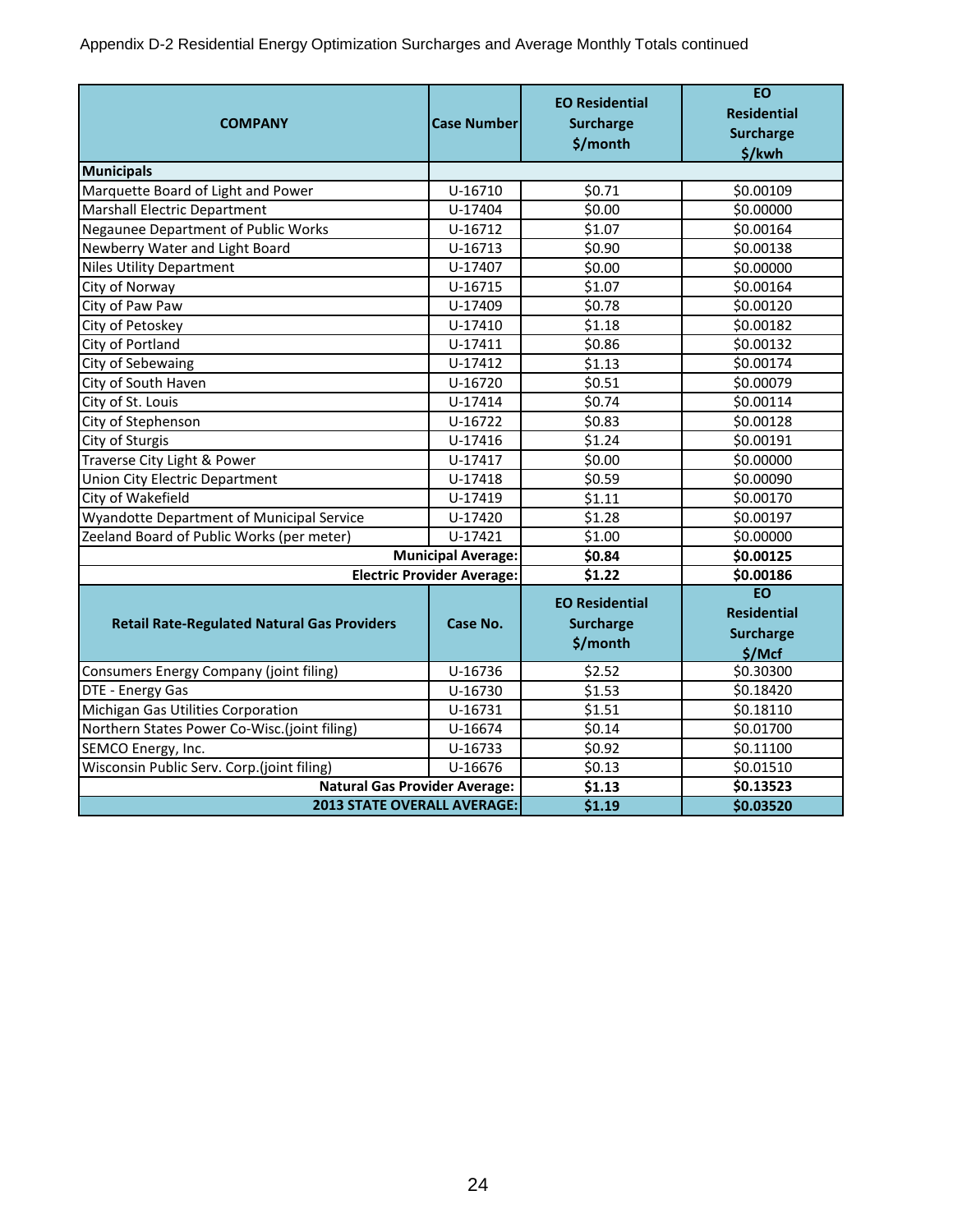| <b>Actual Spending</b>                              | <b>Total Spend</b>        |                             | <b>Residential</b>        |                           | Low Income              |                         |                           | <b>Commercial/Industrial</b> | Administration, Evaluation,<br>Carryover |                        |
|-----------------------------------------------------|---------------------------|-----------------------------|---------------------------|---------------------------|-------------------------|-------------------------|---------------------------|------------------------------|------------------------------------------|------------------------|
|                                                     | 2012                      | 2013                        | 2012                      | 2013                      | 2012                    | 2013                    | 2012                      | 2013                         | 2012                                     | 2013                   |
| <b>Electric IOUs</b>                                |                           |                             |                           |                           |                         |                         |                           |                              |                                          |                        |
| Alpena<br>Consumers<br>2                            | \$510,504<br>\$67,369,007 | \$456,435<br>\$69,097,040   | \$130,866<br>\$26.057.953 | \$249,840<br>\$26,809,104 | \$19,786<br>\$1,563,654 | \$86,724<br>\$1,553,208 | \$147,756<br>\$32,622,220 | \$153,450<br>\$34,945,545    | \$231,882<br>\$8,688,834                 | \$53,144<br>\$7,342,39 |
| <b>DTE Energy Electric</b>                          | \$69,600,000              | \$74,900,000                | \$32,687,000              | \$33,530,000              | \$6,240,000             | \$5,300,000             | \$27,673,000              | \$30,770,000                 | \$9,240,000                              | \$10,600,000           |
| Indiana Michigan                                    | \$4,420,319               | \$4,517,294                 | \$1,650,457               | \$2,065,413               | \$227,813               | \$724,429               | \$1,656,801               | \$1,979,918                  | \$1,113,060                              | \$471,96               |
| <b>UP Power</b><br>5                                | \$1,967,085               | \$1,834,617                 | \$500,839                 | \$794,758                 | \$125,234               | \$370,456               | \$616,578                 | \$829,659                    | \$849,667                                | \$210,199              |
| Wisconsin Electric<br>WPSCorp                       | \$931,154<br>\$381,404    | \$883,440<br>\$409,687      | \$231,229<br>\$82,475     | \$347,235<br>\$190,822    | \$51,308<br>\$16,527    | \$165,817<br>\$106,407  | \$231,502<br>\$162,255    | \$435,057<br>\$177,102       | \$468,422<br>\$136,675                   | \$101,148<br>\$41,763  |
| <b>Xcel Energy Electric</b><br>$\mathbf{R}$         | \$234,475                 | \$203,557                   | \$74,511                  | \$120,249                 | \$13,420                | \$38,999                | \$92,803                  | \$57,170                     | \$67,161                                 | \$26,138               |
| <b>Subtotal Electric IOUs</b>                       | \$145,413,948             | \$152,302,070               | \$61,415,331              | \$64,107,421              | \$8,257,742             | \$8,346,040             | \$63,202,916              | \$69,347,901                 | \$20,795,702                             | \$18,846,746           |
| <b>Electric Coops</b>                               |                           |                             |                           |                           |                         |                         |                           |                              |                                          |                        |
| 9<br>Alger Delta<br>10<br>Bayfield                  | \$148,468<br>\$866        | \$155,303<br>\$1,271        | \$43,758<br>\$463         | \$50,331<br>\$1,173       | \$3,474<br>\$31         | \$4,453<br>\$740        | \$8,662<br>\$0            | \$19,962<br>\$0              | \$96,048<br>\$403                        | \$85,010<br>\$98       |
| Cherryland                                          | \$174,515                 | \$329,623                   | \$98,649                  | \$16,995                  | \$20,806                | \$3,998                 | \$55,060                  | \$205,311                    | \$20,806                                 | \$107,317              |
| Cloverland/Edison Sault                             | \$904,920                 | \$1,273,334                 | \$274,538                 | \$369,181                 | \$28,166                | \$46,461                | \$440,316                 | \$756,527                    | \$190,066                                | \$147,626              |
| Great Lakes                                         | \$1,503,475               | \$2,142,034                 | \$727,161                 | \$975,188                 | \$51,179                | \$127,950               | \$475,197                 | \$941,476                    | \$301,117                                | \$225,370              |
| Midwest<br>14<br>Ontonagon                          | \$841,983<br>\$45,447     | \$929,834<br>\$52,279       | \$347,277<br>\$16,538     | \$418,687<br>\$31,363     | \$23,729<br>\$1,984     | \$55,728<br>\$1,922     | \$241,887<br>\$6,337      | \$295,796<br>\$7,721         | \$252,819<br>\$22,572                    | \$215,35<br>\$13,195   |
| Presque Isle<br>16                                  | \$313,565                 | \$425,955                   | \$136,626                 | \$224,476                 | \$9,887                 | \$48,576                | \$50,483                  | \$111,912                    | \$126,456                                | \$89,56                |
| 17<br>Thumb                                         | \$227,833                 | \$254,229                   | \$132,350                 | \$161,765                 | \$13,634                | \$21,177                | \$31,094                  | \$32,749                     | \$64,389                                 | \$59,71                |
| Tri-County                                          | \$378,650                 | \$443,333                   | \$186,307                 | \$273,354                 | \$14,655                | \$46,487                | \$82,317                  | \$92,512                     | \$110,026                                | \$77,467               |
| <b>Subtotal Electric Coops</b><br><b>Municipals</b> | \$4,539,722               | \$6,007,195                 | \$1,963,667               | \$2,522,513               | \$167,545               | \$357,492               | \$1,391,353               | \$2,463,966                  | \$1,184,702                              | \$1,020,716            |
| 19 Baraga                                           | \$48,700                  | \$42,490                    | \$6,643                   | \$20,629                  | \$3,636                 | \$5,704                 | \$19,948                  | \$16,917                     | \$22,109                                 | \$4,944                |
| <b>Bay City</b><br>20                               | \$469,307                 | \$479,666                   | \$239,588                 | \$228,838                 | \$60,017                | \$96,803                | \$198,694                 | \$230,731                    | \$31,025                                 | \$20,097               |
| Charlevoix<br>21                                    | \$68,757                  | \$78,900                    | \$14,127                  | \$39,963                  | \$2,002                 | \$5,640                 | \$49,970                  | \$37,844                     | \$4,660                                  | \$1,093                |
| Chelsea<br>22                                       | \$72,410                  | \$36,909                    | \$20,313                  | \$1,899                   | \$0                     | \$300                   | \$44,951                  | \$30,010                     | \$7,146                                  | \$5,000                |
| Clinton<br>23<br>Coldwater                          | \$9,465<br>\$536,800      | \$11,949<br>\$536,000       | \$5,992<br>\$191,000      | \$5,339<br>\$190,200      | \$127<br>\$78,400       | \$149<br>\$78,400       | \$1,823<br>\$244,200      | \$4,310<br>\$244,200         | \$1,650<br>\$101,600                     | \$2,300<br>\$101,600   |
| 24<br>Croswell                                      | \$43,500                  | \$57,029                    | \$5,507                   | \$12,052                  | \$2,555                 | \$5,515                 | \$31,946                  | \$40,415                     | \$6,047                                  | \$4,56                 |
| 26<br>Crystal Falls                                 | \$43,440                  | \$43,059                    | \$12,643                  | \$23,222                  | \$2,391                 | \$8,915                 | \$11,680                  | \$15,173                     | \$19,117                                 | \$4,665                |
| Daggett<br>27                                       | \$2,469                   | \$1,993                     | \$1,118                   | \$1,526                   | \$172                   | \$601                   | \$301                     | \$195                        | \$1,049                                  | \$272                  |
| 28<br>Detroit PLD                                   | \$141,860                 | \$0                         | \$600                     | \$0                       | \$550                   | \$0                     | \$72,180                  | \$0                          | \$69,080                                 | \$C                    |
| 29<br>Dowagiac<br><b>Eaton Rapids</b><br>30         | \$66,347<br>\$67,040      | \$113,166<br>\$86,412       | \$10,122<br>\$13,839      | \$33,994<br>\$29,084      | \$407<br>\$352          | \$12,962<br>\$6,875     | \$48,546<br>\$47,397      | \$65,160<br>\$50,415         | \$7,679<br>\$5,804                       | \$14,01<br>\$6,91      |
| Escanaba<br>31                                      | \$191,237                 | \$211,714                   | \$32,571                  | \$38,744                  | \$2,546                 | \$4,505                 | \$94,476                  | \$159,002                    | \$64,190                                 | \$13,968               |
| Gladstone<br>32                                     | \$79,460                  | \$61,598                    | \$21,287                  | \$30,398                  | \$6,127                 | \$12,503                | \$22,791                  | \$22,348                     | \$35,382                                 | \$8,85                 |
| <b>Grand Haven</b><br>33                            | \$228,811                 | \$173,729                   | \$34,626                  | \$22,644                  | \$638                   | \$455                   | \$181,452                 | \$141,874                    | \$12,733                                 | \$9,21                 |
| <b>Harbor Springs</b><br>34<br>35                   | \$43,205<br>\$38,926      | \$64,774<br>\$68,214        | \$9,284<br>\$4,177        | \$21,134<br>\$11,926      | \$176<br>\$0            | \$6,862<br>\$4,195      | \$30,195<br>\$31,040      | \$36,121<br>\$50,831         | \$3,726<br>\$3,709                       | \$7,519                |
| Hart Hydro<br>Hillsdale<br>36                       | \$214,108                 | \$196,493                   | \$54,805                  | \$64,412                  | \$9,980                 | \$31,308                | \$97,056                  | \$110,281                    | \$62,247                                 | \$5,457<br>\$21,800    |
| 37<br>Holland                                       | \$1,066,505               | \$1,265,403                 | \$236,736                 | \$258,726                 | \$50,293                | \$28,745                | \$743,040                 | \$914,976                    | \$86,729                                 | \$91,70                |
| L'Anse<br>38                                        | \$31,114                  | \$22,350                    | \$8,949                   | \$11,974                  | \$2,218                 | \$3,825                 | \$10,788                  | \$7,377                      | \$11,378                                 | \$2,999                |
| LBWL<br>39                                          | \$3,260,845               | \$3,612,207                 | \$1,129,792               | \$1,141,347               | \$200,559               | \$238,691               | \$1,817,240               | \$2,090,263                  | \$313,813                                | \$380,59               |
| 40<br>Lowell<br>41<br>Marquette                     | \$63,247<br>\$488.019     | \$92,874<br>\$468,288       | \$12,499<br>\$104,486     | \$23,641<br>\$152,588     | \$1,425<br>\$9,383      | \$1,200<br>\$26,965     | \$39,416<br>\$236,045     | \$56,304<br>\$282,341        | \$11,332<br>\$147,488                    | \$12,929<br>\$33,359   |
| Marshall<br>42                                      | \$55,902                  | \$74,234                    | \$9,320                   | \$18,056                  | \$0                     | \$709                   | \$32,477                  | \$41,790                     | \$14,105                                 | \$14,388               |
| 43<br>Negaunee                                      | \$65,940                  | \$54,094                    | \$23,690                  | \$30,895                  | \$3,127                 | \$11,585                | \$12,584                  | \$16,316                     | \$29,666                                 | \$6,88                 |
| Newberry<br>44                                      | \$31,159                  | \$34,013                    | \$19,808                  | \$9,635                   | \$3,467                 | \$1,023                 | \$7,918                   | \$21,921                     | \$3,433                                  | \$2,457                |
| <b>Niles</b><br>45<br>46 Norway                     | \$129,103                 | \$120,312<br>\$81,451       | \$29,346<br>\$25,782      | \$22,869<br>\$34,318      | \$1,637<br>\$4,041      | \$21,924<br>\$10,727    | \$90,086<br>\$19,170      | \$88,471<br>\$39,819         | \$9,671<br>\$27,608                      | \$8,972                |
| 47<br>Paw Paw                                       | \$72,560<br>\$55,998      | \$24,638                    | \$9,285                   | \$8,728                   | \$0                     | \$1,530                 | \$42,895                  | \$15,339                     | \$3,818                                  | \$7,314<br>\$570       |
| 48 Petoskey                                         | \$96,140                  | \$24,929                    | \$13,599                  | \$3,737                   | \$0                     | \$0                     | \$76,149                  | \$16,324                     | \$6,392                                  | \$4,868                |
| 49 Portland                                         | \$41,497                  | \$60,388                    | \$16,071                  | \$27,373                  | \$407                   | \$3,173                 | \$21,430                  | \$28,184                     | \$3,996                                  | \$4,831                |
| 50<br>Sebewaing                                     | \$43,577                  | \$79,772                    | \$12,687                  | \$13,145                  | \$3,482                 | \$3,706                 | \$26,211                  | \$61,361                     | \$4,679                                  | \$5,266                |
| 51<br>South Haven<br>St. Louis<br>52                | \$260,203<br>\$53,446     | \$224,941<br>\$66,106       | \$54,283<br>\$8,332       | \$89,390<br>\$19,195      | \$10,486<br>\$424       | \$41,720<br>\$57        | \$94,290<br>\$39,990      | \$108,631<br>\$40,961        | \$111,629<br>\$5,124                     | \$26,920<br>\$5,950    |
| Stephenson<br>53                                    | \$7,799                   | \$8,055                     | \$2,593                   | \$4,490                   | \$215                   | \$1,660                 | \$2,656                   | \$2,732                      | \$2,550                                  | \$833                  |
| 54<br>Sturgis                                       | \$242,340                 | \$230,663                   | \$33,340                  | \$16,358                  | \$1,344                 | \$13,553                | \$198,609                 | \$206,252                    | \$10,391                                 | \$8,053                |
| 55<br><b>Traverse City</b>                          | \$612,250                 | \$394,329                   | \$100,341                 | \$75,036                  | \$6,236                 | \$12,373                | \$386,186                 | \$274,762                    | \$125,723                                | \$44,531               |
| <b>Union City</b><br>56<br>57<br>Wakefield          | \$11,577<br>\$6,186       | \$12,738<br>\$10,525        | \$7,635<br>\$2,766        | \$7,362<br>\$6,497        | \$201<br>\$442          | \$146<br>\$1,114        | \$3,092<br>\$3,214        | \$4,530<br>\$2,996           | \$850<br>\$206                           | \$850<br>\$1,032       |
| Wyandotte<br>58                                     | \$238,925                 | \$205,254                   | \$77,888                  | \$53,272                  | \$23,366                | \$11,875                | \$134,100                 | \$73,678                     | \$26,937                                 | \$78,304               |
| 59 Zeeland                                          | \$285,371                 | \$420,021                   | \$67,538                  | \$45,039                  | \$260                   | \$66                    | \$204,925                 | \$372,915                    | \$12,908                                 | \$2,067                |
| <b>Subtotal Municipals</b>                          | \$9,585,545               | \$9,851,680                 | \$2,678,366               | \$2,849,675               | \$489,452               | \$718,059               | \$5,451,209               | \$6,024,070                  | \$1,407,271                              | \$977,939              |
| Subtotal Statewide Electric<br><b>Gas Companies</b> | \$159,539,215             | \$168,160,945               | \$66,057,364              | \$69,479,609              | \$8,914,739             | \$9,421,591             | \$70,045,477              | \$77,835,937                 | \$23,387,674                             | \$20,845,401           |
| 60 Consumers                                        | \$48,148,786              | \$47,776,959                | \$32,165,503              | \$31,783,158              | \$10,463,836            | \$9,892,713             | \$10,009,069              | \$10,891,462                 | \$5,973,888                              | \$5,102,338            |
| DTE Energy Gas<br>61                                | \$28,600,000              | \$25,600,000                | \$19,374,000              | \$16,665,000              | \$5,993,000             | \$6,500,000             | \$5,773,000               | \$5,535,000                  | \$3,453,000                              | \$3,400,000            |
| 62<br>MGU                                           | \$3,671,084               | \$3,471,355                 | \$1,943,767               | \$2,279,820               | \$416,556               | \$644,921               | \$884,387                 | \$829,326                    | \$842,930                                | \$362,209              |
| <b>SEMCO Energy</b><br>63                           | \$6,242,032               | \$7,363,011<br>\$98,743     | \$2,628,947               | \$4,486,563               | \$611,891               | \$1,243,067             | \$1,733,469               | \$2,232,115<br>\$27,108      | \$1,879,616<br>\$29,023                  | \$644,333<br>\$9,929   |
| WPSCorp<br>64<br>65 Xcel Energy Electric            | \$91,685<br>\$109,531     | \$112,867                   | \$57,564<br>\$44,701      | \$61,707<br>\$59,581      | \$16,886<br>\$15,870    | \$17,416<br>\$21,069    | \$63,143<br>\$29,649      | \$42,069                     | \$35,181                                 | \$11,217               |
| <b>Subtotal Statewide Gas</b>                       | \$86,863,118              | \$84,422,935                | \$56,214,482              | \$55,335,829              | \$17,518,040            | \$18,319,186            | \$18,492,717              | \$19,557,080                 | \$12,213,638                             | \$9,530,026            |
| <b>Total Gas and Electric</b>                       |                           | \$246,402,333 \$252,583,880 | \$122,271,846             | \$124,815,438             | \$26,432,779            | \$27,740,777            | \$88,538,195              | \$97,393,017                 | \$35,601,313                             | \$30,375,427           |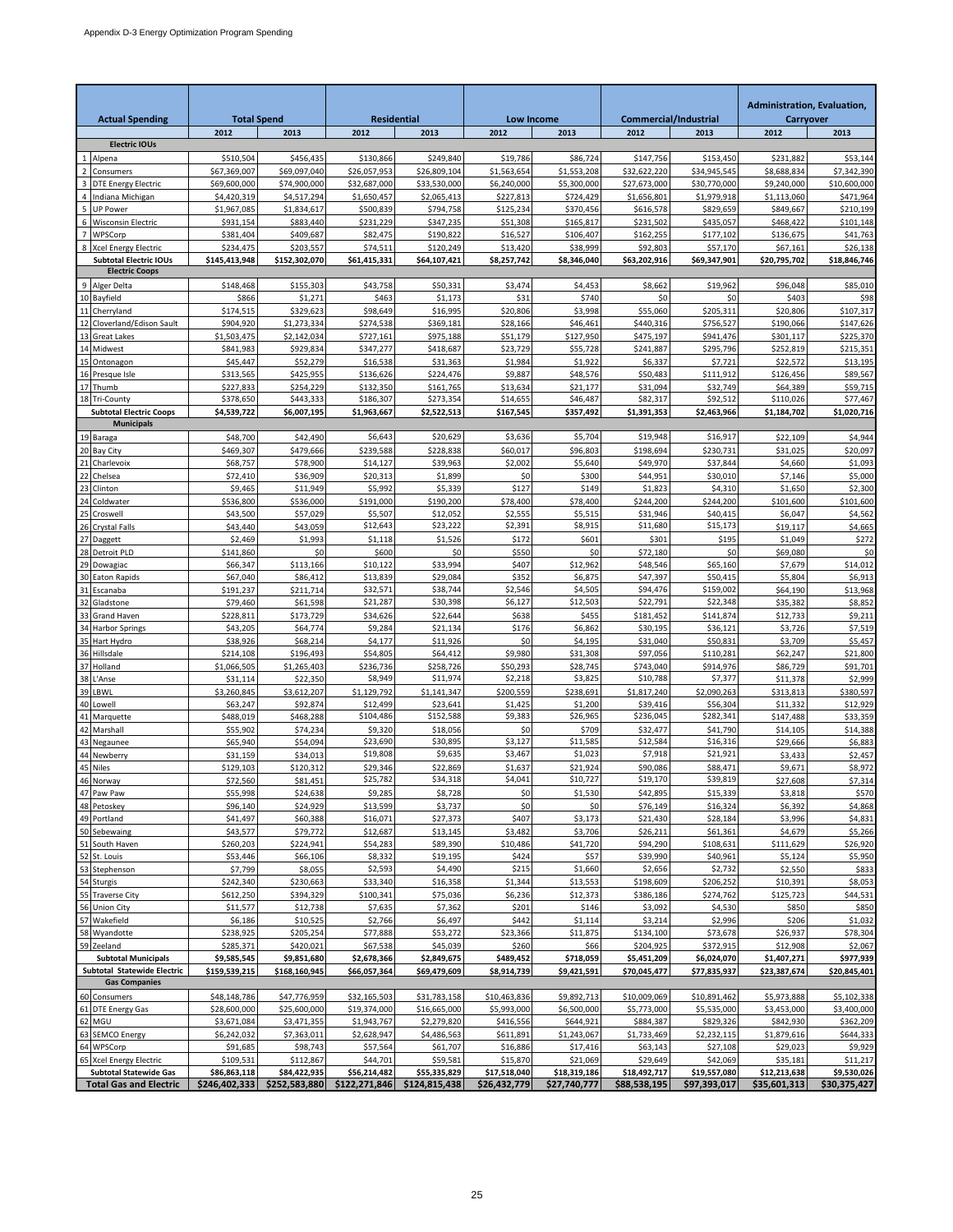|                        |                                                           |                               |                             |                           |                              | Administration,<br>Evaluation, |
|------------------------|-----------------------------------------------------------|-------------------------------|-----------------------------|---------------------------|------------------------------|--------------------------------|
| <b>Actual Spending</b> |                                                           | <b>Total Spend</b>            | <b>Residential</b>          | Low Income                | C&I                          | Carryover                      |
|                        |                                                           | 2009-2011                     | 2009-2011                   | 2009-2011                 | 2009-2011                    | 2009-2011                      |
|                        | <b>Electric IOUs</b>                                      |                               |                             |                           |                              |                                |
| 1<br>$\overline{2}$    | Alpena<br>Consumers                                       | \$711,512<br>\$104,546,754    | \$174,659<br>\$28,788,757   | \$58,763<br>\$5,968,167   | \$338,568<br>\$52,743,204    | \$198,285<br>\$23,014,793      |
| 3                      | <b>DTE Energy Electric</b>                                | \$117,539,193                 | \$49,522,449                | \$9,435,000               | \$52,679,412                 | \$15,337,332                   |
| 4                      | Indiana Michigan                                          | \$5,432,573                   | \$1,618,532                 | \$369,293                 | \$2,566,635                  | \$1,247,406                    |
| 5                      | <b>UP Power</b>                                           | \$2,555,556                   | \$591,824                   | \$250,427                 | \$1,058,627                  | \$905,105                      |
| 6<br>$\overline{7}$    | <b>Wisconsin Electric</b><br>WPSCorp                      | \$983,889                     | \$218,785                   | \$86,231                  | \$394,928                    | \$370,176                      |
|                        | 8 Xcel Energy Electric                                    | \$553,620<br>\$299,179        | \$126,592<br>\$74,242       | \$38,909<br>\$38,319      | \$230,261<br>\$124,042       | \$196,767<br>\$100,895         |
|                        | <b>Subtotal Electric IOUs</b>                             | \$232,622,276                 | \$81,115,840                | \$16,245,109              | \$110,135,677                | \$41,370,759                   |
|                        | <b>Electric Coops</b>                                     |                               |                             |                           |                              |                                |
| 9                      | Alger Delta                                               | \$201,039                     | \$153,474                   | \$23,582                  | \$43,147                     | \$4,418                        |
| 11                     | 10 Bayfield<br>Cherryland                                 | \$1,043<br>\$439,729          | \$700<br>\$117,837          | \$39<br>\$86,858          | \$0<br>\$137,375             | \$343<br>\$184,517             |
|                        | 12 Cloverland/Edison Sault                                | \$1,327,578                   | \$460,618                   | \$87,421                  | \$529,348                    | \$337,612                      |
| 13                     | <b>Great Lakes</b>                                        | \$2,656,920                   | \$1,094,762                 | \$208,197                 | \$531,504                    | \$1,030,654                    |
| 14                     | Midwest                                                   | \$1,327,889                   | \$608,473                   | \$105,548                 | \$427,840                    | \$291,576                      |
| 15                     | Ontonagon                                                 | \$122,508                     | \$59,341                    | \$12,336                  | \$7,181                      | \$55,986                       |
| 16                     | Presque Isle<br>17 Thumb                                  | \$707,182<br>\$375,517        | \$358,203<br>\$213,832      | \$89,820<br>\$49,086      | \$100,390<br>\$59,599        | \$248,589<br>\$102,086         |
|                        | 18 Tri-County                                             | \$814,853                     | \$379,222                   | \$98,371                  | \$213,850                    | \$221,781                      |
|                        | <b>Subtotal Electric Coops</b>                            | \$7,974,258                   | \$3,446,462                 | \$761,258                 | \$2,050,234                  | \$2,477,562                    |
|                        | <b>Municipals</b>                                         |                               |                             |                           |                              |                                |
| 20                     | 19 Baraga<br>Bay City                                     | \$42,794<br>\$779,774         | \$2,981<br>\$296,398        | \$6,507<br>\$147.344      | \$16,623<br>\$278,440        | \$23,190<br>\$204,936          |
| 21                     | Charlevoix                                                | \$124,543                     | \$40,956                    | \$4,771                   | \$67,663                     | \$15,924                       |
| 22                     | Chelsea                                                   | \$174,424                     | \$38,292                    | \$0                       | \$124,106                    | \$12,026                       |
| 23                     | Clinton                                                   | \$15,365                      | \$8.954                     | \$417                     | \$2,414                      | \$3,997                        |
| 24                     | Coldwater                                                 | \$329,201                     | \$46,003                    | \$27,372                  | \$207,386                    | \$75,812                       |
| 25<br>26               | Croswell<br><b>Crystal Falls</b>                          | \$74,315<br>\$82,466          | \$16,752<br>\$13,354        | \$5,838<br>\$13,466       | \$38,175<br>\$41,827         | \$19,388<br>\$27,285           |
| 27                     | Daggett                                                   | \$3,199                       | \$1,222                     | \$91                      | \$1,501                      | \$476                          |
| 28                     | <b>Detroit PLD</b>                                        | \$527,650                     | \$6,230                     | \$296                     | \$217,071                    | \$304,349                      |
|                        | 29 Dowagiac                                               | \$179,237                     | \$33,814                    | \$15,431                  | \$117,683                    | \$27,740                       |
|                        | 30 Eaton Rapids                                           | \$99,978                      | \$34,236                    | \$3,677                   | \$53,631                     | \$12,111                       |
| 32                     | 31 Escanaba<br>Gladstone                                  | \$271,926<br>\$106,122        | \$75,310<br>\$19,920        | \$16,727<br>\$145         | \$196,616<br>\$28,620        | \$0<br>\$57,582                |
| 33                     | <b>Grand Haven</b>                                        | \$601,512                     | \$200,808                   | \$4,971                   | \$363,505                    | \$37,199                       |
|                        | 34 Harbor Springs                                         | \$80,329                      | \$37,400                    | \$1,314                   | \$34,686                     | \$8,243                        |
|                        | 35 Hart Hydro                                             | \$65,815                      | \$15,139                    | \$824                     | \$43,705                     | \$6,971                        |
| 36                     | Hillsdale                                                 | \$218,169                     | \$46,296                    | \$21,250                  | \$127,118                    | \$44,755                       |
| 37<br>38               | Holland<br>L'Anse                                         | \$2,056,460<br>\$37,661       | \$528,727<br>\$5,927        | \$64,521<br>\$1,065       | \$1,261,281<br>\$31,399      | \$266,452<br>\$335             |
| 39                     | LBWL                                                      | \$5,457,314                   | \$1,665,523                 | \$301,950                 | \$3,038,274                  | \$753,517                      |
| 40                     | Lowell                                                    | \$147,825                     | \$46,048                    | \$3,010                   | \$72,579                     | \$29,198                       |
| 41                     | Marquette                                                 | \$701,097                     | \$197,065                   | \$37,281                  | \$326,399                    | \$177,633                      |
| 42                     | Marshall                                                  | \$137.457                     | \$30,044<br>\$21,282        | \$936<br>\$6,936          | \$90,187                     | \$17,226                       |
|                        | 43 Negaunee<br>44 Newberry                                | \$93,777<br>\$43,332          | \$13,527                    | \$2,166                   | \$13,986<br>\$17,722         | \$58,509<br>\$12,083           |
| 45                     | Niles                                                     | \$300,065                     | \$118,485                   | \$4,543                   | \$154,070                    | \$27,510                       |
|                        | 46 Norway                                                 | \$98,179                      | \$25,360                    | \$7,406                   | \$39,746                     | \$33,073                       |
|                        | 47 Paw Paw                                                | \$64,413                      | \$20,863                    | \$2,722                   | \$33,798                     | \$9,752                        |
|                        | 48 Petoskey<br>49 Portland                                | \$170,584<br>\$80,819         | \$47,863<br>\$37,339        | \$1,955<br>\$754          | \$108,032<br>\$30,430        | \$14,689<br>\$13,050           |
|                        | 50 Sebewaing                                              | \$119,312                     | \$14,141                    | \$14,062                  | \$76,212                     | \$28,959                       |
|                        | 51 South Haven                                            | \$281,730                     | \$81,448                    | \$5,694                   | \$166,626                    | \$33,656                       |
|                        | 52 St. Louis                                              | \$86,583                      | \$25,123                    | \$8,757                   | \$45,059                     | \$16,401                       |
|                        | 53 Stephenson                                             | \$16,467                      | \$6,089                     | \$1,037                   | \$6,167                      | \$4,211                        |
|                        | 54 Sturgis<br>55 Traverse City                            | \$462,458<br>\$865,596        | \$103,305<br>\$189,610      | \$4,706<br>\$8,889        | \$326,932<br>\$561,296       | \$32,221<br>\$114,690          |
|                        | 56 Union City                                             | \$18,295                      | \$4,155                     | \$758                     | \$11,268                     | \$2,872                        |
| 57                     | Wakefield                                                 | \$18,908                      | \$8,481                     | \$3,478                   | \$5,410                      | \$5,017                        |
| 58                     | Wyandotte                                                 | \$714,828                     | \$289,522                   | \$18,985                  | \$365,224                    | \$60,082                       |
| 59                     | Zeeland                                                   | \$618,228                     | \$129,192                   | \$8,012                   | \$437,109                    | \$51,927                       |
|                        | <b>Subtotal Municipals</b><br>Subtotal Statewide Electric | \$16,368,207<br>\$256,964,741 | \$4,540,203<br>\$89,102,505 | \$773,557<br>\$17,779,924 | \$9,163,353<br>\$121,349,264 | \$2,621,857<br>\$46,470,178    |
|                        | <b>Gas Companies</b>                                      |                               |                             |                           |                              |                                |
|                        | 60 Consumers                                              | \$87,207,089                  | \$38,864,179                | \$24,365,558              | \$12,462,747                 | \$35,880,163                   |
| 61                     | <b>DTE Energy Gas</b>                                     | \$48,112,540                  | \$24,356,516                | \$10,892,000              | \$6,921,644                  | \$16,834,380                   |
|                        | 62 MGU<br>63 SEMCO Energy                                 | \$5,308,430<br>\$10,285,456   | \$1,960,017<br>\$3,989,488  | \$764,999<br>\$1,403,470  | \$1,245,562<br>\$2,554,121   | \$2,102,851<br>\$3,741,847     |
|                        | 64 WPSCorp                                                | \$169,938                     | \$68,671                    | \$19,956                  | \$52,118                     | \$49,149                       |
|                        | 65 Xcel Energy Electric                                   | \$218,623                     | \$58,975                    | \$40,426                  | \$60,776                     | \$98,872                       |
|                        | <b>Subtotal Statewide Gas</b>                             | \$151,302,076                 | \$69,297,846                | \$37,486,409              | \$23,296,968                 | \$58,707,262                   |
|                        | <b>Total Gas and Electric</b>                             | \$408,266,817                 | \$158,400,351               | \$55,266,333              | \$144,646,232                | \$105,177,440                  |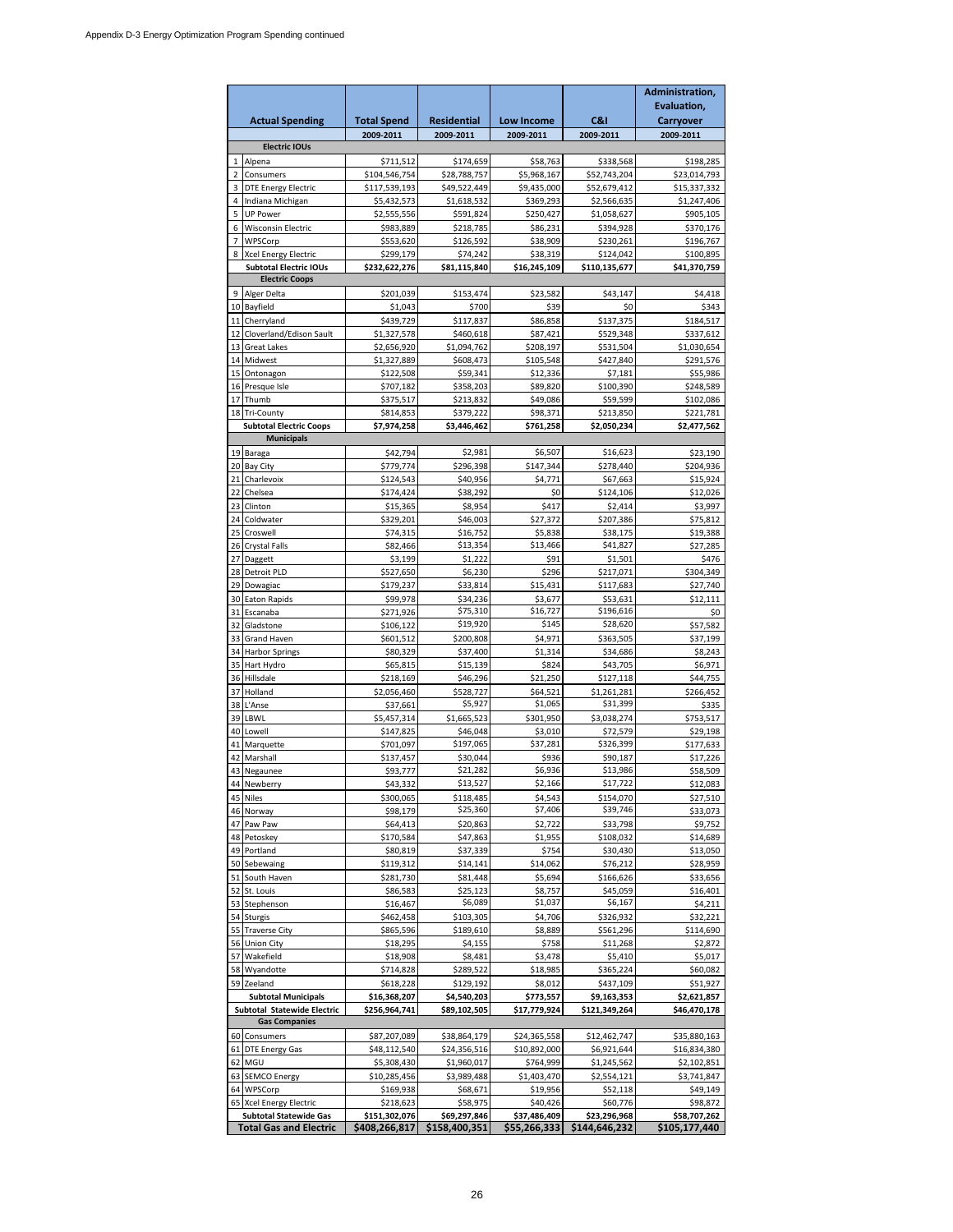Г

| <b>Minimum Payments to Efficiency United</b> |             |              |              |              |              |             |             |  |
|----------------------------------------------|-------------|--------------|--------------|--------------|--------------|-------------|-------------|--|
| % of Revenue                                 | 0.75%       | 1%           | 1.5%         | 2%           | 2%           | 2%          | 2%          |  |
| Year                                         | 2009        | 2010         | 2011         | 2012         | 2013         | 2014        | 2015        |  |
| Alpena*                                      | \$200,594   | \$228,990    | \$354,942    | \$510,504    | \$466,063    | \$503,660   | \$517,181   |  |
| <b>Baraga</b>                                |             |              |              | \$48,700     | \$43,356     | \$48,860    | \$48,860    |  |
| Bayfield                                     | \$240       | \$336        | \$668        | \$866        | \$863        | \$972       | \$972       |  |
| <b>Crystal Falls</b>                         |             |              |              | \$43,440     | \$40,915     | \$45,400    | \$45,400    |  |
| Daggett                                      | \$870       | \$1,160      | \$1,764      | \$2,469      | \$2,384      | \$2,384     | \$2,384     |  |
| Dowagiac                                     |             |              |              |              | \$122,888    | \$136,901   | \$136,901   |  |
| Edison Sault*                                | \$279,998   | \$378,335    | \$605,075    |              |              |             |             |  |
| Gladstone                                    |             |              |              | \$79,460     | \$77,628     | \$83,600    | \$83,600    |  |
| <b>Harbor Springs</b>                        |             |              |              |              | \$65,941     | \$70,153    | \$70,153    |  |
| Hillsdale                                    |             |              |              | \$214,108    | \$191,178    | \$240,359   | \$240,359   |  |
| Indiana Michigan                             | \$1,442,706 | \$1,859,141  | \$2,706,738  | \$4,420,319  | \$4,139,038  |             |             |  |
| L'Anse                                       |             |              |              | \$31,114     | \$26,301     | \$30,560    | \$30,560    |  |
| Negaunee                                     |             |              |              | \$65,940     | \$60,358     | \$61,360    | \$61,360    |  |
| Northern States Xcel                         | \$89,002    | \$115,837    | \$177,509    | \$234,474    | \$229,224    | \$264,730   | \$267,057   |  |
| Norway                                       |             |              |              | \$72,560     | \$64,146     | \$75,800    | \$75,800    |  |
| South Haven                                  |             |              |              | \$260,203    | \$236,081    | \$276,317   | \$279,771   |  |
| <b>UP Power</b>                              | \$719,362   | \$971,884    | \$1,433,567  | \$1,967,085  | \$1,843,407  | \$2,100,133 | \$2,192,220 |  |
| Wisconsin Electric*                          | \$264,328   | \$321,835    | \$562,277    | \$931,154    | \$887,049    | \$1,020,208 | \$1,020,208 |  |
| WPSCorp                                      | \$139,495   | \$215,224    | \$289,914    | \$381,401    | \$366,253    | \$416,618   | \$410,199   |  |
| MGU (Gas)                                    | \$1,532,721 | \$2,427,332  | \$2,983,018  | \$3,671,084  | \$3,176,509  | \$2,491,145 | \$2,571,150 |  |
| <b>SEMCO Energy (Gas)</b>                    | \$3,218,624 | \$4,798,745  | \$5,842,220  | \$6,242,032  | \$5,650,684  |             |             |  |
| WPSCorp (Gas)                                | \$49,087    | \$72,674     | \$93,687     | \$91,685     | \$87,072     | \$77,881    | \$87,500    |  |
| Northern States Xcel (Gas)                   | \$60,440    | \$100,711    | \$128,215    | \$109,531    | \$93,388     | \$90,940    | \$90,940    |  |
| Total                                        | \$7,997,466 | \$11,492,203 | \$15,179,594 | \$19,378,129 | \$17,870,726 | \$8,037,982 | \$8,232,575 |  |

\*Self-direct deducted in appropriate years

2014 and 2015 payments are estimates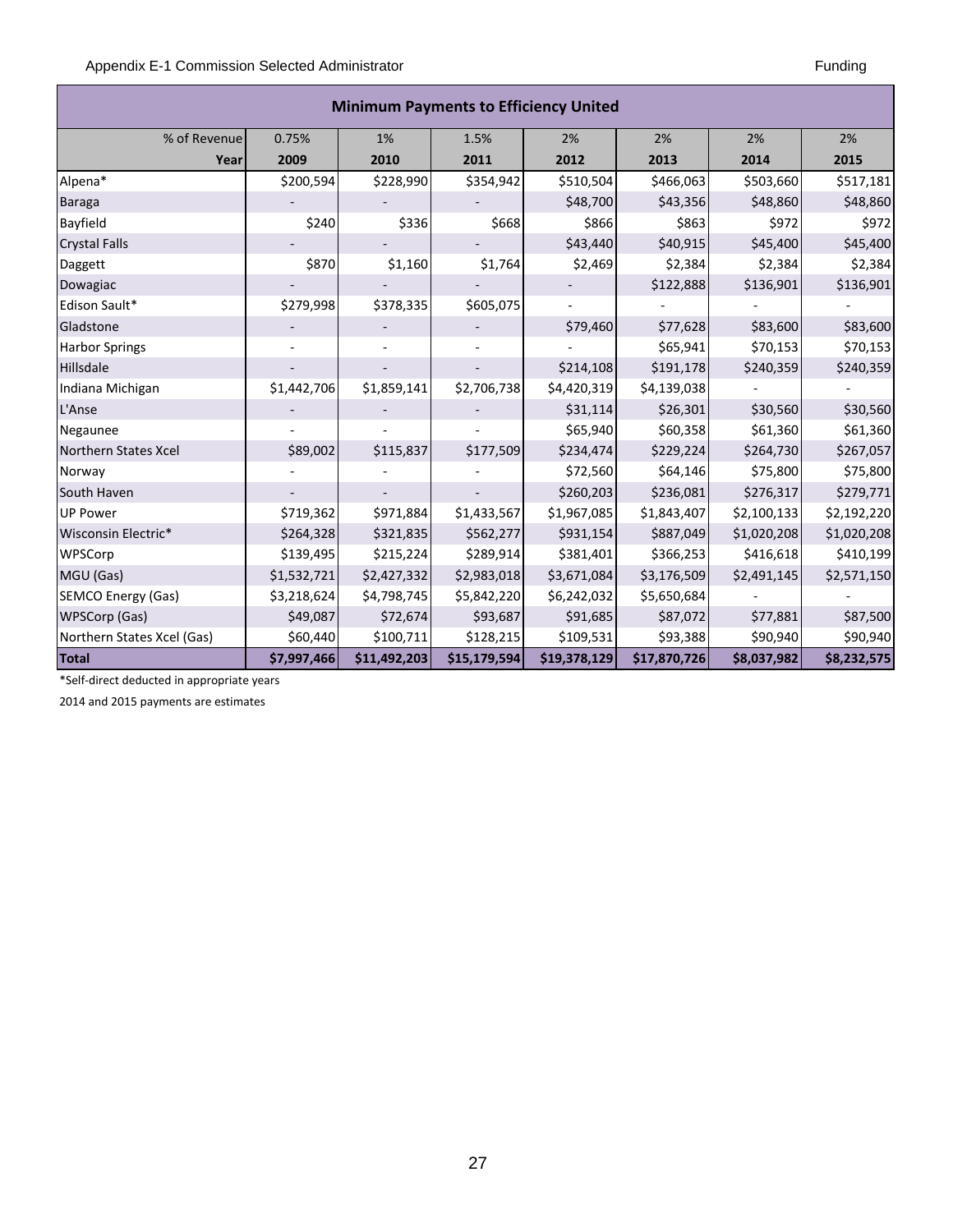| <b>Electric Utilities Incremental Energy Savings Targets (MWh)</b> |           |        |        |        |        |        |        |  |  |
|--------------------------------------------------------------------|-----------|--------|--------|--------|--------|--------|--------|--|--|
| % of Sales                                                         | 0.30%     | 0.50%  | 0.75%  | 1%     | 1%     | 1%     | 1%     |  |  |
| Year                                                               | 2008-2009 | 2010   | 2011   | 2012   | 2013   | 2014   | 2015   |  |  |
| Alpena°                                                            | 973       | 1,613  | 2,419  | 3,244  | 3,219  | 3,297  | 3,373  |  |  |
| <b>Baraga</b>                                                      |           |        |        | 188    | 184    | 187    | 188    |  |  |
| Bayfield                                                           | 0.5       | 1.0    | 1.4    | 1.9    |        | 2      | 2      |  |  |
| <b>Crystal Falls</b>                                               |           |        |        | 164    | 162    | 162    | 162    |  |  |
| Daggett                                                            | 4.6       | 7.5    | 11.2   | 15     | 14     | 12     | 12     |  |  |
| Dowagiac                                                           |           |        |        |        | 634    | 660    | 652    |  |  |
| Edison Sault°                                                      | 2,014     | 3,350  | 5,026  |        |        |        |        |  |  |
| Gladstone                                                          |           |        |        | 328    | 321    | 325    | 327    |  |  |
| <b>Harbor Springs</b>                                              |           |        |        |        | 275    | 375    | 376    |  |  |
| Hillsdale                                                          |           |        |        | 1,275  | 1,212  | 1,205  | 1,196  |  |  |
| Indiana Michigan                                                   | 9,159     | 14,952 | 22,427 | 29,403 | 28,743 |        |        |  |  |
| L'Anse                                                             |           |        |        | 137    | 132    | 127    | 123    |  |  |
| Negaunee                                                           |           |        |        | 217    | 221    | 222    | 223    |  |  |
| Northern States Xcel                                               | 413       | 687    | 1,031  | 1,377  | 1,385  | 1,409  | 1,412  |  |  |
| Norway                                                             |           |        |        | 300    | 294    | 293    | 293    |  |  |
| South Haven                                                        |           |        |        | 1,312  | 1,315  | 1,347  | 1,368  |  |  |
| <b>UP Power</b>                                                    | 2,509     | 4,242  | 6,363  | 8,272  | 8,137  | 8,141  | 8,142  |  |  |
| Wisconsin Electric°                                                | 8,414     | 13,200 | 19,800 | 26,358 | 26,709 | 27,728 | 26,782 |  |  |
| WPSCorp                                                            | 876       | 1,395  | 2,093  | 2,739  | 2,734  | 2,833  | 2,862  |  |  |
| <b>Total</b>                                                       | 24,362    | 39,448 | 59,171 | 75,334 | 75,693 | 48,325 | 47,493 |  |  |

°Includes self-direct goal in appropriate years

#### **Gas Utilities Incremental Energy Savings Targets (Mcf)**

| % of Sales              | 0.10%     | 0.25%   | 0.50%   | 0.75%   | 0.75%   | 0.75%   | 0.75%   |
|-------------------------|-----------|---------|---------|---------|---------|---------|---------|
| Year                    | 2008-2009 | 2010    | 2011    | 2012    | 2013    | 2014    | 2015    |
| <b>MGU</b>              | 30,172    | 75,150  | 150,300 | 219,898 | 216,038 | 210,757 | 214,838 |
| <b>SEMCO Energy</b>     | 55,781    | 140,079 | 280,158 | 409,480 | 402,955 |         |         |
| WPSCorp **              | 1,544     | 3,758   | 7,515   | 10,946  | 10,748  | 11,366  | 11,652  |
| Northern States Xcel ** | 885       | 2,241   | 4,481   | 6,499   | 6,265   | 6,018   | 6,032   |
| Total                   | 88,382    | 221,227 | 442,454 | 646,823 | 636,006 | 228,141 | 232,522 |

\*\* Converted from therms assuming 10 Th = 1 Mcf

2014 and 2015 targets are estimates